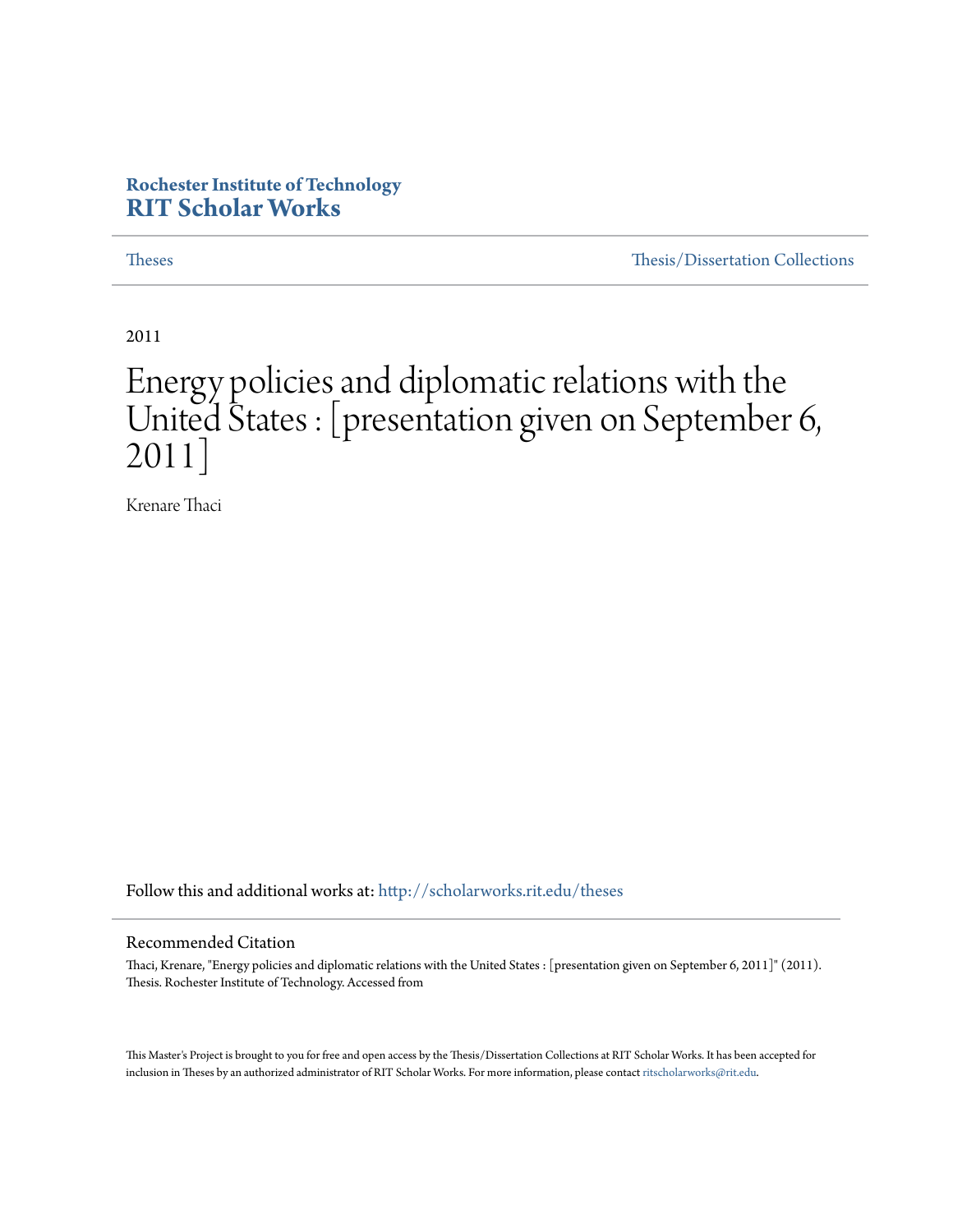# Energy Policies and Diplomatic Relations with the United States

Submitted as a Capstone Project Report in partial fulfillment of a Master of Science Degree in Professional Studies at the Rochester Institute of Technology

Krenare Thaci

Date of Submission: August 2011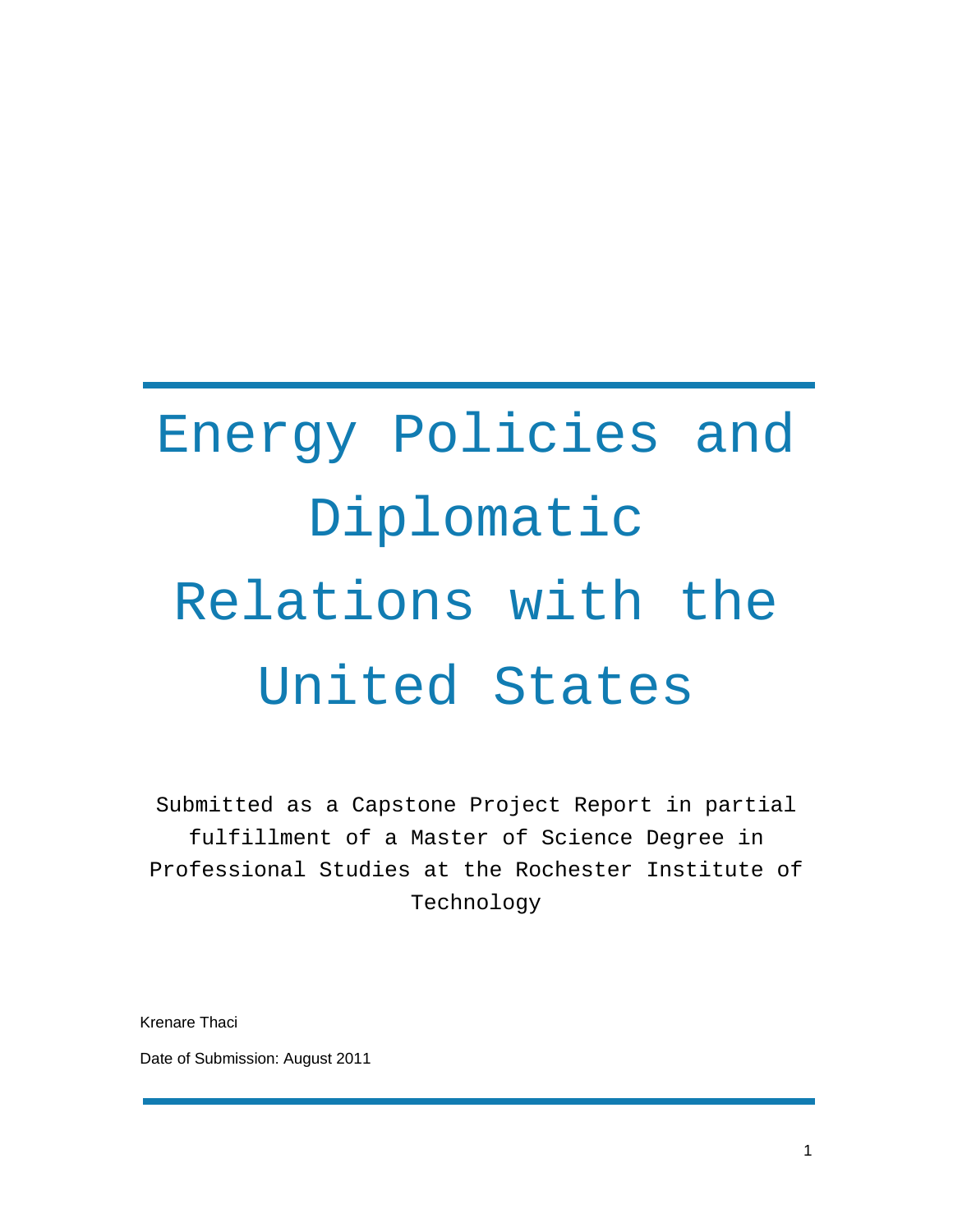#### TABLE OF CONTENTS

| Energy Policies and Diplomatic Relations with the United States1                  |  |
|-----------------------------------------------------------------------------------|--|
|                                                                                   |  |
|                                                                                   |  |
|                                                                                   |  |
|                                                                                   |  |
|                                                                                   |  |
| 1.1 U.S. Diplomacy, Energy Diplomats, Global Finance and U.S. Energy Sources 8    |  |
|                                                                                   |  |
| Figure 1.12 U.S. Primary Energy Consumption by Source and Sector, 200913          |  |
| Share of Energy Consumed by Energy Sectors by Major Sectors of the Economy  13    |  |
| Figure 1.14 Percentage of Energy Consumed by Each Economic Sector in the United   |  |
|                                                                                   |  |
|                                                                                   |  |
|                                                                                   |  |
|                                                                                   |  |
|                                                                                   |  |
|                                                                                   |  |
|                                                                                   |  |
|                                                                                   |  |
|                                                                                   |  |
|                                                                                   |  |
|                                                                                   |  |
| Figure 1.20 Renewable energy consumption in the nation's energy supply, 201022    |  |
|                                                                                   |  |
|                                                                                   |  |
|                                                                                   |  |
|                                                                                   |  |
| Figure 2.11 Western Hemisphere Proven Oil Reserves (2011) and Production (2010)   |  |
|                                                                                   |  |
|                                                                                   |  |
|                                                                                   |  |
|                                                                                   |  |
| 2.4 Discussion - The Impact of Diplomatic Relations on Venezuela's Oil Exports 27 |  |
|                                                                                   |  |
| 3.0 the founding and foundation of u.s. and saudi arabia relations 30             |  |
|                                                                                   |  |
|                                                                                   |  |
|                                                                                   |  |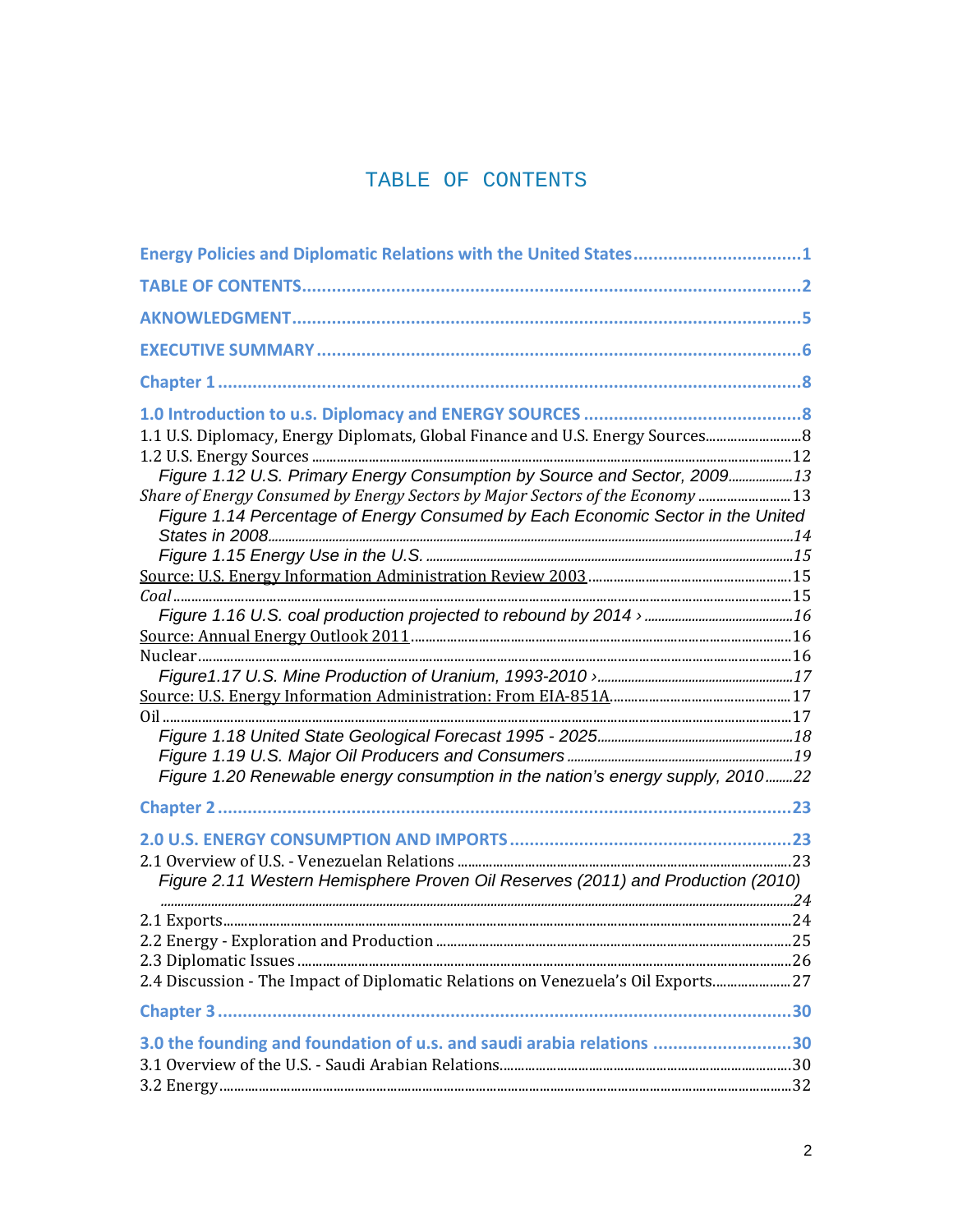| Figure 3.11 Annual U.S. Imports from Saudi Arabia of Crude Oil and Petroleum            |    |
|-----------------------------------------------------------------------------------------|----|
|                                                                                         |    |
| 3.3 Diplomatic Relations - Steps to Institutionalize and Make More Transparent          |    |
|                                                                                         |    |
|                                                                                         |    |
|                                                                                         |    |
|                                                                                         |    |
|                                                                                         |    |
|                                                                                         |    |
|                                                                                         |    |
|                                                                                         |    |
|                                                                                         |    |
|                                                                                         |    |
|                                                                                         |    |
|                                                                                         |    |
| Figure 4.14 Australian Coal Production and Consumption, 1990 - 200939                   |    |
| 4.2. Energy - The U.S. and Australia Initiative to Address Environmental Challenges  40 |    |
|                                                                                         |    |
|                                                                                         |    |
|                                                                                         |    |
| 5.0 A STRATEGIC ECONOMIC ENGAGEMENT COULD STRENGTHEN 43                                 |    |
|                                                                                         |    |
|                                                                                         |    |
|                                                                                         |    |
|                                                                                         |    |
|                                                                                         |    |
| 5.2. Energy - China's demand for clean technology could strengthen the diplomatic bond  |    |
|                                                                                         |    |
|                                                                                         |    |
|                                                                                         |    |
| Chapter                                                                                 | 48 |
|                                                                                         |    |
|                                                                                         |    |
|                                                                                         |    |
|                                                                                         |    |
| 6.2 Energy - U.S. and Japan's Common Interest on Environmental Performance of the       |    |
|                                                                                         |    |
| Table 6.12. Emissions Comparison Hybrid - E85 - Gasoline Vehicle Types53                |    |
|                                                                                         |    |
| Table 6.14. Energy Efficiency of Hybrid - E85 - Gasoline Vehicle Types55                |    |
| 6.3 Diplomatic Relations                                                                |    |
|                                                                                         |    |
|                                                                                         |    |
|                                                                                         |    |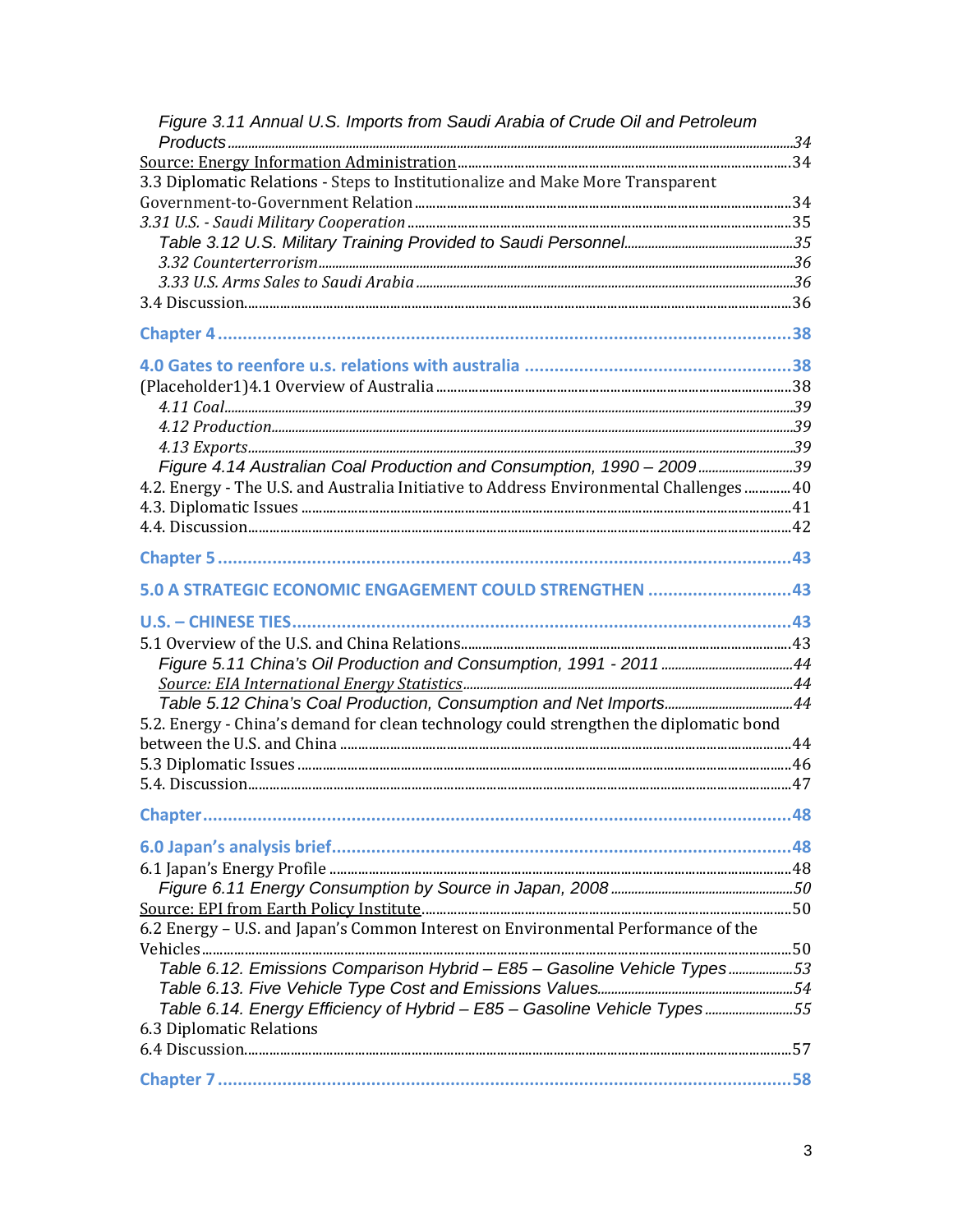| 7.2 Energy - United States and France Potentials to Increase Cooperation on Sodium - |  |
|--------------------------------------------------------------------------------------|--|
|                                                                                      |  |
|                                                                                      |  |
|                                                                                      |  |
|                                                                                      |  |
|                                                                                      |  |
|                                                                                      |  |
|                                                                                      |  |
|                                                                                      |  |
|                                                                                      |  |
|                                                                                      |  |
|                                                                                      |  |
|                                                                                      |  |
|                                                                                      |  |
|                                                                                      |  |
|                                                                                      |  |
|                                                                                      |  |
|                                                                                      |  |
|                                                                                      |  |
|                                                                                      |  |
|                                                                                      |  |
|                                                                                      |  |
|                                                                                      |  |
|                                                                                      |  |
|                                                                                      |  |
|                                                                                      |  |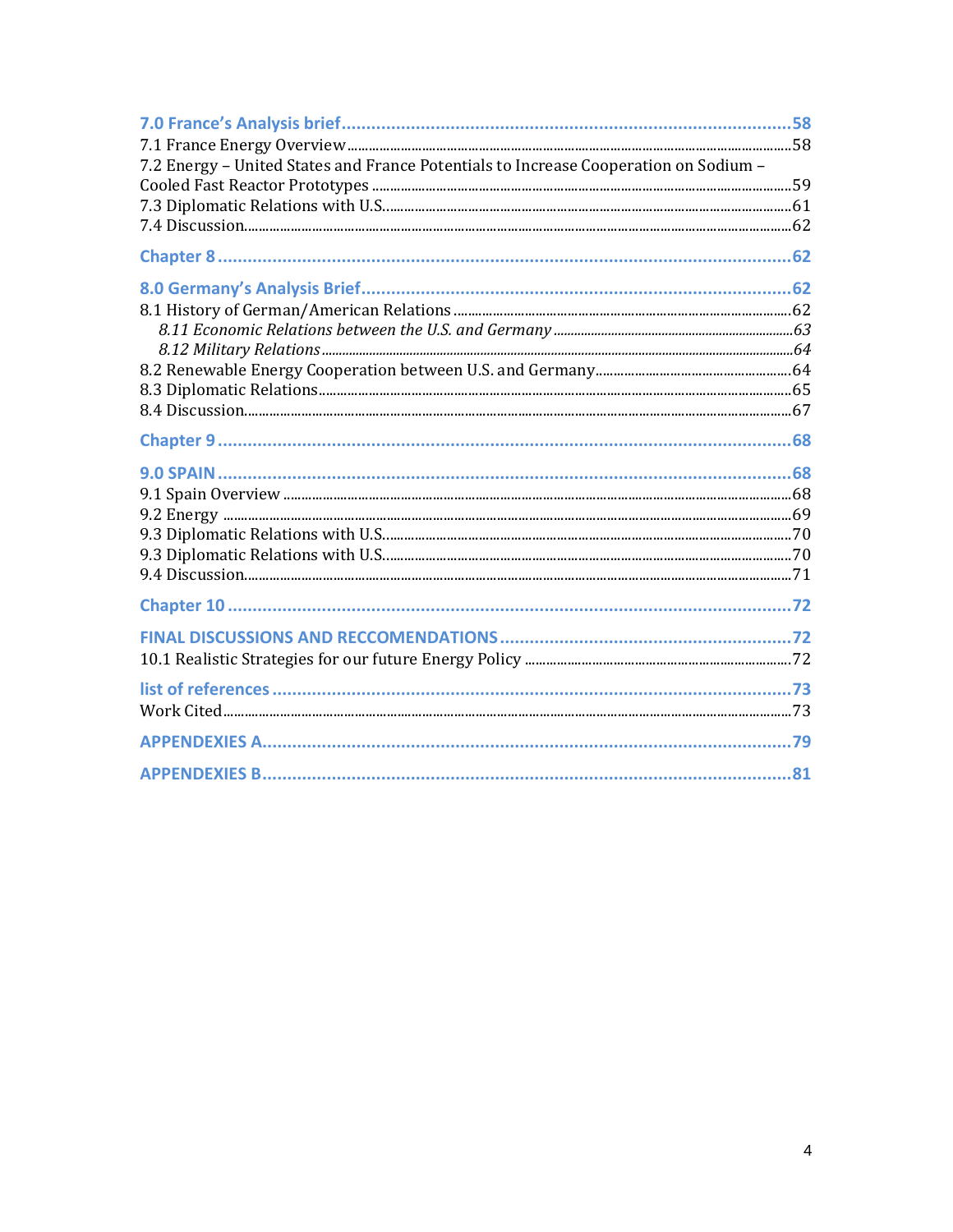#### AKNOWLEDGMENT

I would like to express the deepest appreciation to my advisors, Professor Ilir Ibrahimi, Director of External Relations in the American University in Kosovo who had the attitude and the substance of a genius; he continually and convincingly conveyed a spirit of adventure in regard to research. Without his guidance and persistent help this dissertation would not have been possible.

I am deeply grateful to my advisor Fitim Gllareva, Ministry of Foreign Affairs – Acting Permanent Secretary, for his detailed and constructive comments, and for his important support throughout this work.

I would like to express my deep and sincere gratitude to my supervisor, Dr. Brian Bowen, Director for Graduate Programs and Research – RIT-AUK Center for Energy and Natural Resources. His wide knowledge and his logical way of thinking have been of great value for me. His understanding, encouraging and personal guidance have provided a good basis for the present thesis.

During this work I have collaborated with many colleagues for whom I have great regard, and I wish to extend my warmest thanks to all those who have helped me with my work. I owe my loving thanks to my family. Without their encouragement and understanding it would have been impossible for me to finish this work. My special gratitude is due to my parents for their loving support.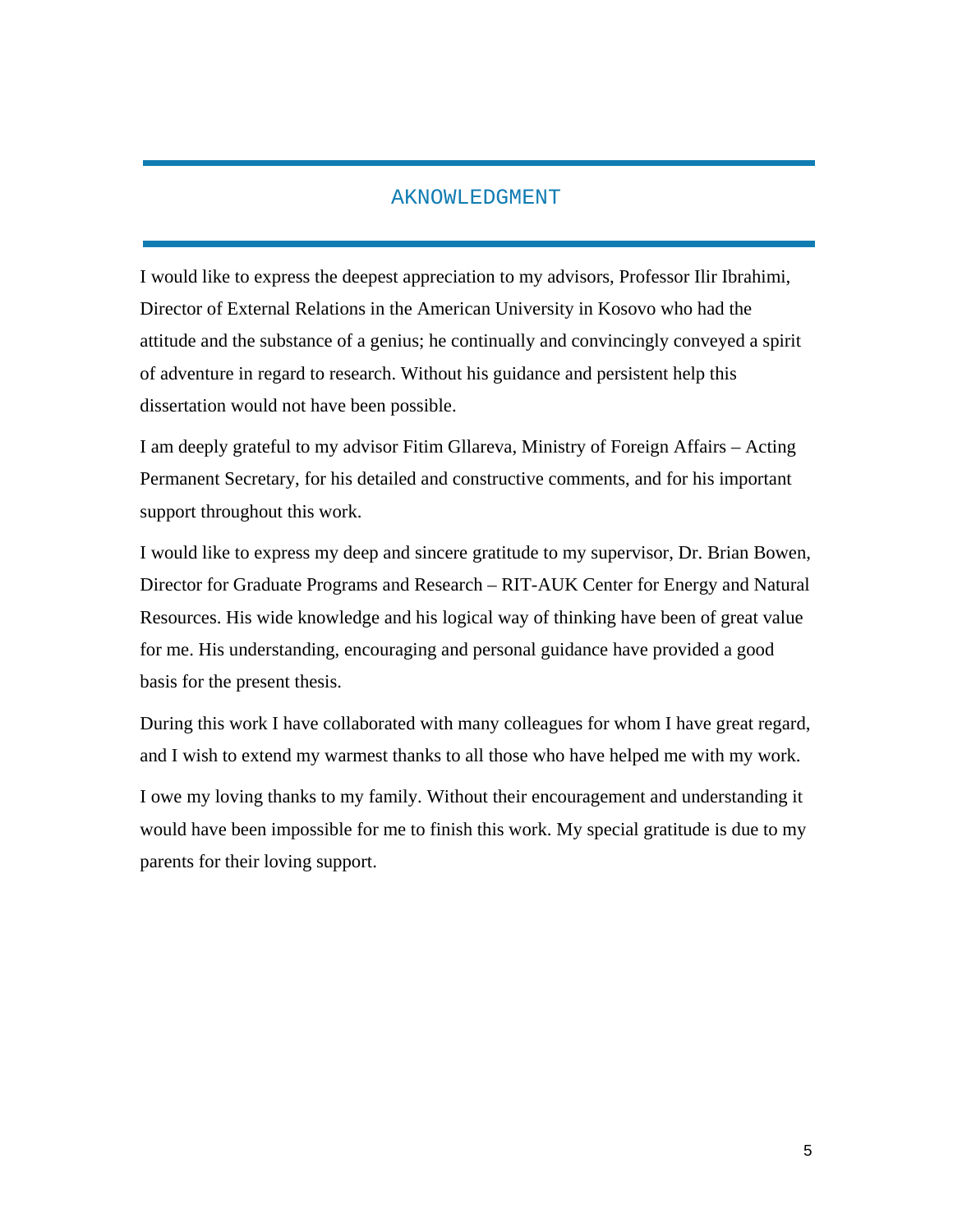#### EXECUTIVE SUMMARY

Energy policy is a hot topic around the world and it is a great concern, affecting our economic interests and presenting global challenges. Immense technological developments resulting from global warring are now emerging. Huge potential markets are anticipated for carbon trading. In order to shape the future of Energy Policy we must review the current energy situation, which has remained pretty much the same since the Arab Oil Embargo, shifts have taken place with renewables and energy efficiency. Since the Arab Oil Embargo, oil imports to the United States have doubled, reflecting demand growth as well as decline in domestic production. Therefore, it is more than due time to take serious and effective initiatives to improve future of energy policy.

This initiative should not be focused only in domestic front but also through diplomatic efforts that have an impact in the countries that play an important role in the energy sector, both as producers and consumers. Considering that some f these countries have a large amount of energy resources i.e. Saudi Arabia, Venezuela etc, it of outmost importance that the diplomatic efforts should be in several fronts and in coordination with allies that will have an impact in energy sector in the medium and long term.

Energy concerns our interconnection with globalization, war on terror, and the growing gap between rich and poor. To deal with the issue of energy policy, the U.S. needs to develop strong diplomatic ties with the energy rich countries. The creation of positive relations between the U.S. and the countries that use oil, coal, nuclear, and renewable as their main source of energy production is vitally important. Appropriate energy policies will help strengthen of diplomatic relations that already exist and at the same time, increase the potential for developing strategic policies that address the great technological and economic challenges. These include:

- Risks associated with dependency on oil,
- Urgency of global climate,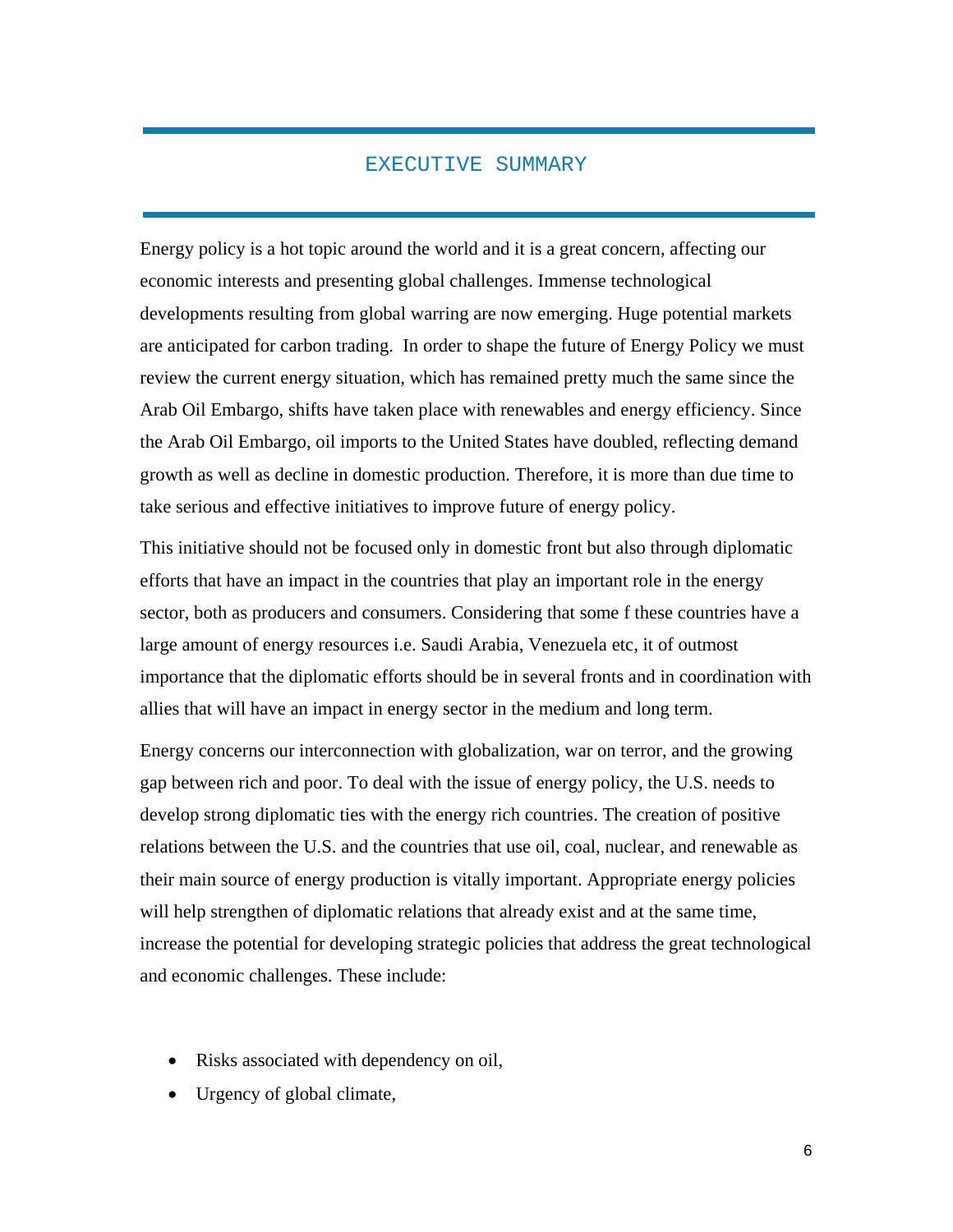- U.S. cooperation with other countries linked to their energy consumption needs,
- Creative approaches for improving future energy policies.

From a diplomatic point of view, it is much more comprehensible to establish these approaches now and not prolong it until the needs and issues become more pressing and state actors are forced to act in a more urgent state. Therefore, it is time for an ambitious new diplomatic approach to U.S. strategic energy policy; an approach that deals with the problems of oil dependence, climate change, and the developing world's lack of access to energy. What is needed is a determined, strategic energy policy that further develops diplomatic cooperation on energy matters between the United States Government and foreign governments and entities in order to assure strategic and economic interests.

Furthermore, from a diplomacy viewpoint I recommend the U.S. Government to adapt an approach, which will improve the energy policy coordination to deal successfully with today's complicated energy challenges.An improved coordination will integrate energy security into the core missions of the Department of State.

My recommendations to achieve purposeful, strategic energy policy that increases diplomatic cooperation on energy issues are:

- to develop global energy safety by applying a new diplomatic approach and cooperation with foreign governments and **estiti**
- to encourage consistent, diverse, and sustainable sources of all types of energy;
- to expand availability of renewable and clean energy sources worldwide;
- to reduce global dependence on oil and natural gas energy sources; and
- to involve in energy collaboration to improve strategic partnerships that develops peace, security, and democratic success.

This report contributes toward brining aboard new cooperation between the U.S. and countries that use oil, coal, nuclear, and renewables for their energy and power supplier.

These policy guidelines could be achieved through a deliberate diplomatic approach, which will represent an important step towards achieving a comprehensive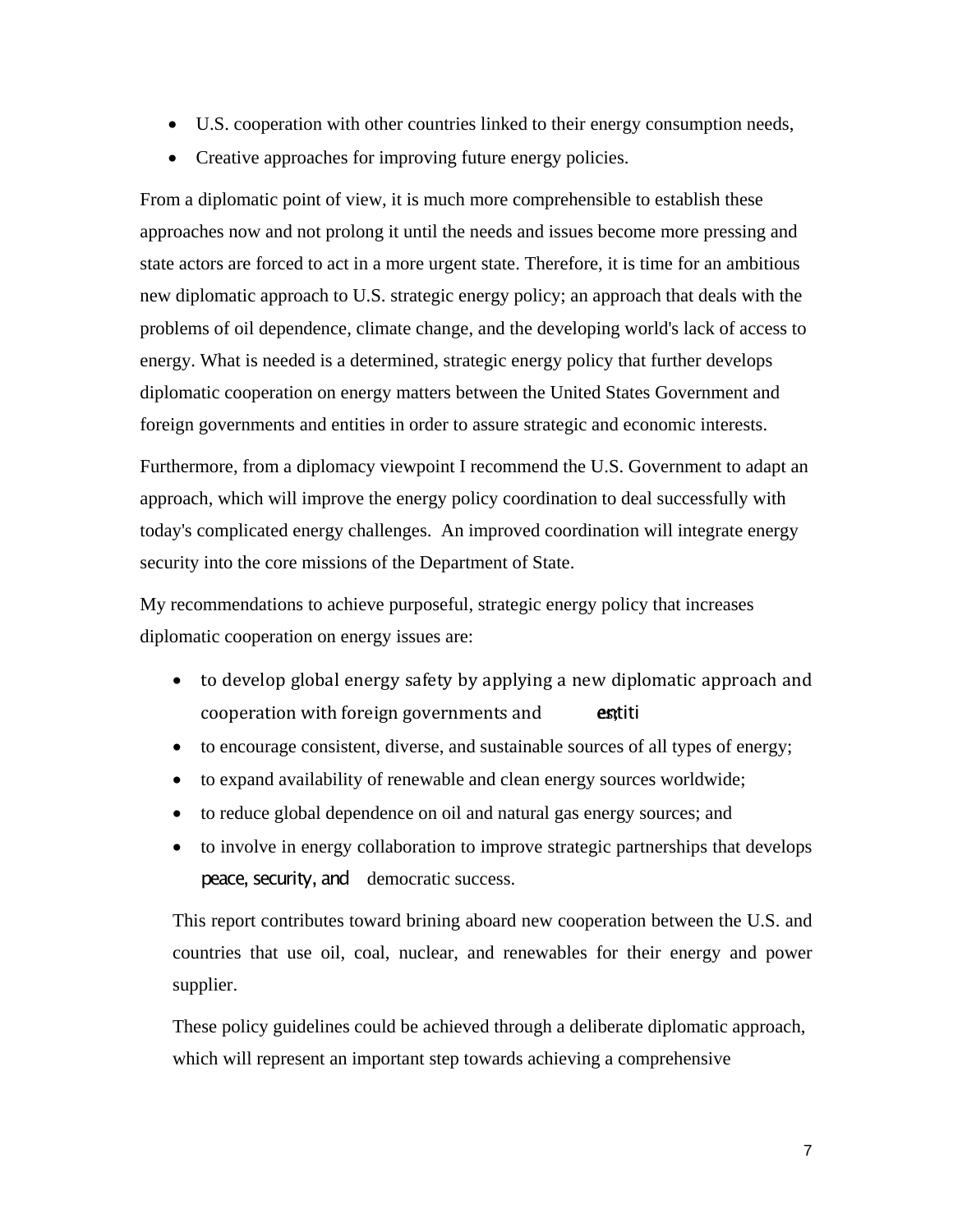diplomacy and globally focused energy policy capable of overcoming today's energy challenges.

#### CHAPTER 1

#### 1.0 INTRODUCTION TO U.S. DIPLOMACY AND ENERGY **SOURCES**

1.1 U.S. Diplomacy, Energy Diplomats, Global Finance and U.S. Energy Sources

Energy is the fundamental force driving industries, business, and the transportation of goods and services to serve the world economies. Energy supply and demand has an important role in our national security and the economic output of our nation and it is not unanticipated that the United States spends over \$500 billion annually on energy.

Oil, today, is a threat to our environment, destabilizes nations, and it is decreasing in supply. Approximately 35 percent of the power that we use on Earth is provided by oil. We are all aware that we will not be depended on oil forever; however, since we are on a transition phase towards a greener economy, we will need oil for a few more decades. So with this said, the question remains: What is the smartest way to bridge the gap and how do we do it?

Bridging the gap between the current oil economy and clean-energy economy will not be an easy task. Other option, such as hybrid cars powered by biofuel may be a lot more sustainable someday. However, sustainability is an economic perception as much as it is an environmental one. Cheap energy will always be more preferred verses expensive energy; therefore, the process of making alternative energy systems inexpensive will be time-consuming and unsure.

Therefore, one of the strategies, which could help bridge the gab towards a greener economy, is the creation of positive relations between the U.S. and the countries that produce oil, coal, nuclear, and renewable as their source*.* The development for positive relations demands conducting negotiations between representatives of groups of states*.*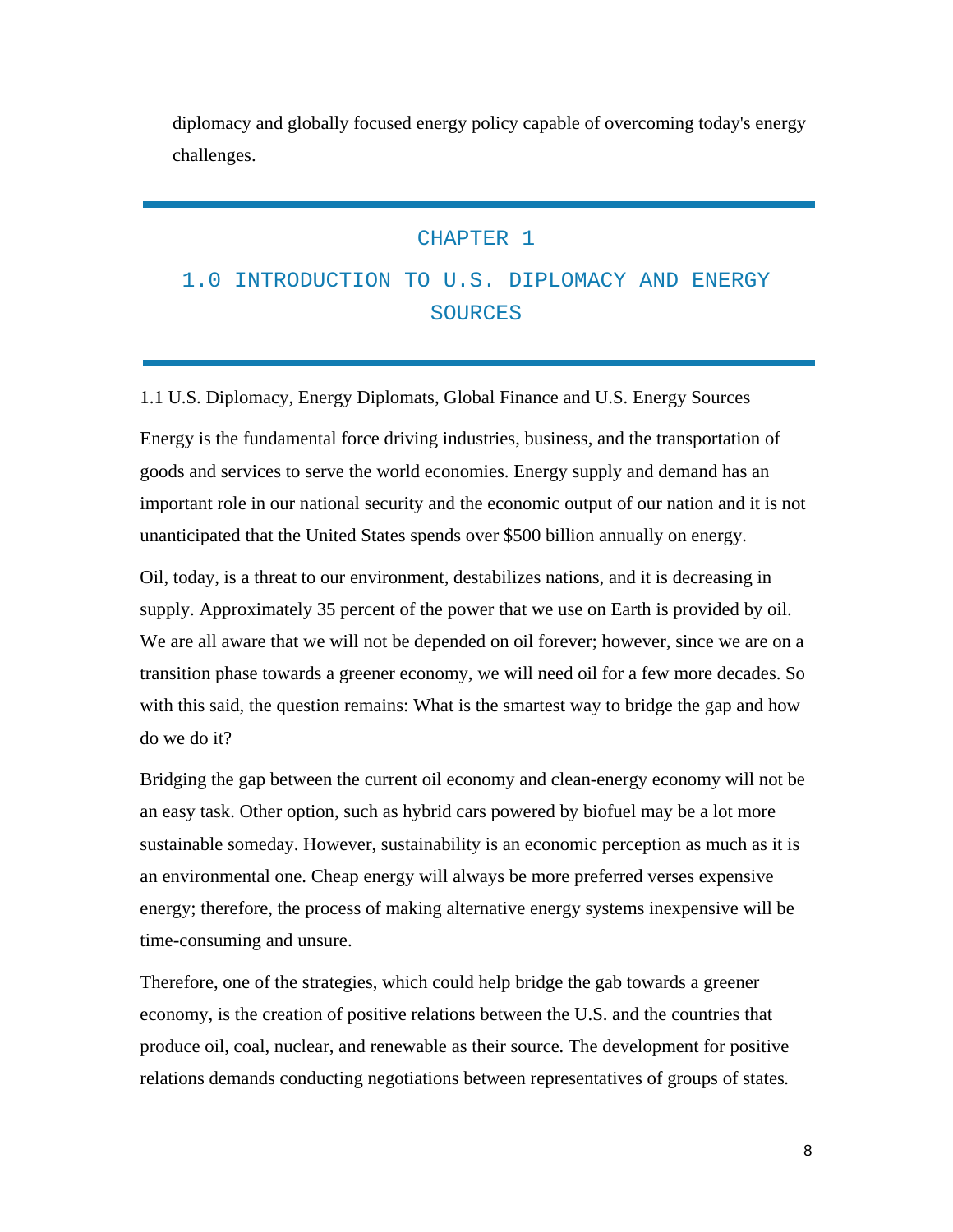Besides, the U.S. Department of State controls America's relationships with foreign governments, international businesses, and different people in other countries worldwide. The management of these relationships together is called diplomacy. State Department representatives are responsible for the President's foreign policy and to also help build a more free, wealthy, and secure world.

In this case, diplomatic approaches will involve means to improve U.S. cooperation with other countries linked to their energy activity and identify possible areas of collaboration for mutual benefits. This cooperation will also strengthen ties between U.S. and the countries which will collaborate closely in improving future energy policies and will result in recognizing the important role of energy in the future and the need for much more ambitious and creative approaches for improving future energy policies*.* In addition, U.S. needs to use effective diplomatic approaches in order to achieve future energy improvements, which would help create mutual trust, gain respect, and understanding, with foreign countries.

However, achieving a certain goal does require an effective diplomacy between nations. Therefore, since the U.S. Department of State manages America's relationship with foreign governments, it should pay particular responsiveness in managing vigorous affiliations with foreign governments in regard to diplomatic relations and energy policies. Appointing successful energy diplomats to negotiate with foreign governments in regard to effective future energy policies would be an effective approach toward accomplishing this goal. Outstanding diplomats include examples as: Richard H. Jones, Christopher Monckton and Steven Chu. Thus knowledge, diplomacy and policy experience on matters ranging from politics to trade negotiations and energy security helped to build ties between governments linked to their energy activity and identify possible areas of collaboration for mutual benefits.

<sup>[1](#page-9-0)</sup> According to this study one of the most outstanding energy diplomats' is Richard H. Jones. He was appointed as Deputy Executive Director of the International Energy Agency on 1 October 2008. Born at Barksdale Air Force Base in Bossier Parish, Lousiana and he received his BA degree in science from Harvey Mudd College in

<span id="page-9-0"></span> <sup>1</sup> "Richard H. Jones." Singapore *International Energy Agency (IEA)*. Web. 09 Aug. 2011.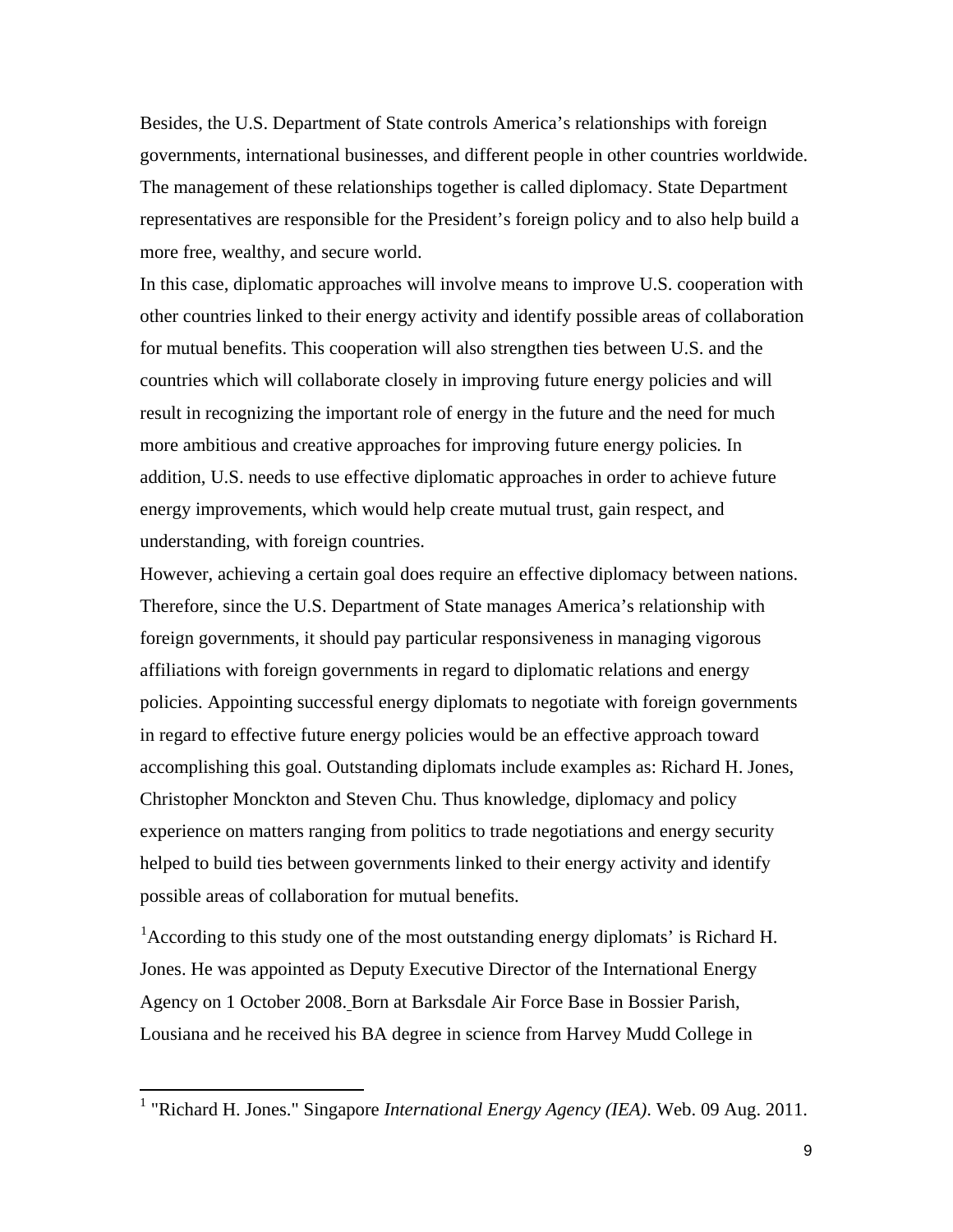Claremont, California and have received a Master's Degree as well as his Doctorate Degree from University of Wisconsin, Madison.

Jones, a former American diplomat, brought to the International Energy Agency over thirty years of diplomatic and policy knowledge on matters of Middle East politics to trade consultations and energy security. Jones continued his career serving as an American Ambassador in Lebanon (1996-1998), Kazakhstan (1998-2001), Kuwait (2001- 2004) and Israel (2005-2008). From the period of February though August 2005; Jones was the U.S. Secretary of State's Senior Advisor and Coordinator for Iraq Policy.

During his diplomatic career as Ambassador he gained a lot of knowledge and experience in energy policy. While serving as an American Ambassador in Kuwait; Jones held various discussions with international oil companies and he also had various meetings regarding product-sharing proposals with the Minister of Petroleum.

While serving his duty as an American Ambassador in Kazakhstan, he was the key connection among the U.S. government and some critical energy issues. While serving his duty in Saudi Arabia, Jones predicted, examined and reported everything in Saudi Arabia's policy that caused the collapse of world oil prices in 1986. Jones also reported on the progress of the Saudi petrochemical industry and had meetings with different officials to construct the first Iraq pipeline in Saudi Arabia.

Additionally, another outstanding energy diplomat whose considered to be an distinguished scientist is Dr. Steven Chu; a co-winner of the Nobel Prize for Physics in 1997 born in Saint Louis, Missouri in 1948. Dr. Chu has an impressive educational background holding an A.B. degree in mathematics, a Bachelor degree in physics from the University of Rochester, and a Ph.D. in physics from the University of California, Berkeley. As of his personal life, Dr. Chu is married to an extraordinary women Dr. Jean Chu, who has a D.Phil. in Physics from Oxford University and during her impressive career she has served as chief of staff to two Stanford University presidents and as Dean of Admissions.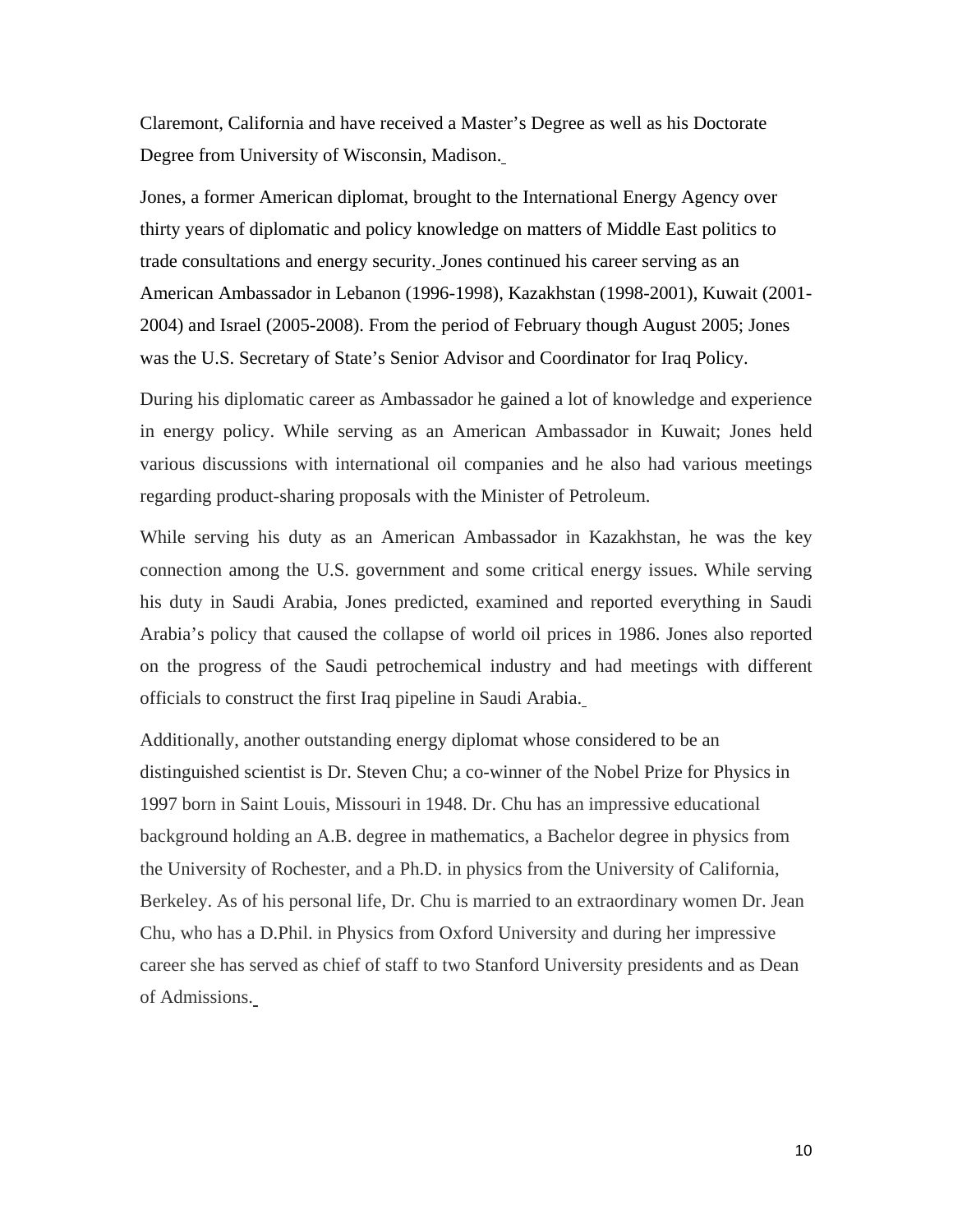<sup>[2](#page-11-0)</sup>Now, Chu is the United States Secretary of Energy and is appointed to help President Obama implement determined plan to invest in clean energy, lower our dependence on foreign oil, challenge the global climate crisis, and generate new jobs.

Dr. Chu has dedicated his career to explore new answers to our energy challenges and prevent global climate change, which he considers as a task with even greater urgency serving as Secretary of Energy.

<sup>[3](#page-11-1)</sup> Another notable energy diplomat is Christopher Walter Monckton. Born on February 14<sup>th</sup> 1952 he was a British politician and a public speaker. Monckton became known in the 1990's for his creation of the Eternity Puzzle, for whom he offered one million pounds to the person who solves it within four years. Monckton has no official educational background in science other than two certificates in school of mathematics taken at his early age.

Recently, Monckton has been known for his irregular views concerning climate change. Monckton challenges the views of Al Gore on global warming. Monckton believes that humanity is one of the causes of greenhouse effect by adding CO2 to the atmosphere but he also doubts the amount of warming that will accrue and the damage that will cause. Additionally, Monckton also questions whether addressing CO2 by taxing or if its regulation is cost effective. He takes more of a republicans stance compound with the "Democrats view of Gore.

Smart, effective energy use has huge potential to decrease energy consumption, increase economic development, and lower emissions worldwide, Skilled diplomats from different countries need to be joined together to negotiate global finance and energy diplomacy such as energy saving programs and policies. The U.S. needs to appoint experienced leaders and resume its efforts to build partnerships amongst governments to discuss climate change, reduce dependence on fossil fuels, and develop worldwide clean energy

 $\overline{a}$ 

<span id="page-11-0"></span><sup>&</sup>lt;sup>2</sup> "Secretary of Energy Dr. Steven Chu | Department of Energy." *Energy.gov* | *Department of Energy*.

<span id="page-11-1"></span><sup>&</sup>lt;sup>3</sup> "Christopher Monckton - [Viscount Monckton of Brenchley \(£8,000 -](http://www.parliamentspeakers.com/Speaker/Christopher+Monckton++Viscount+Monckton+of+Brenchley) £25,000)". Parliament Speakers.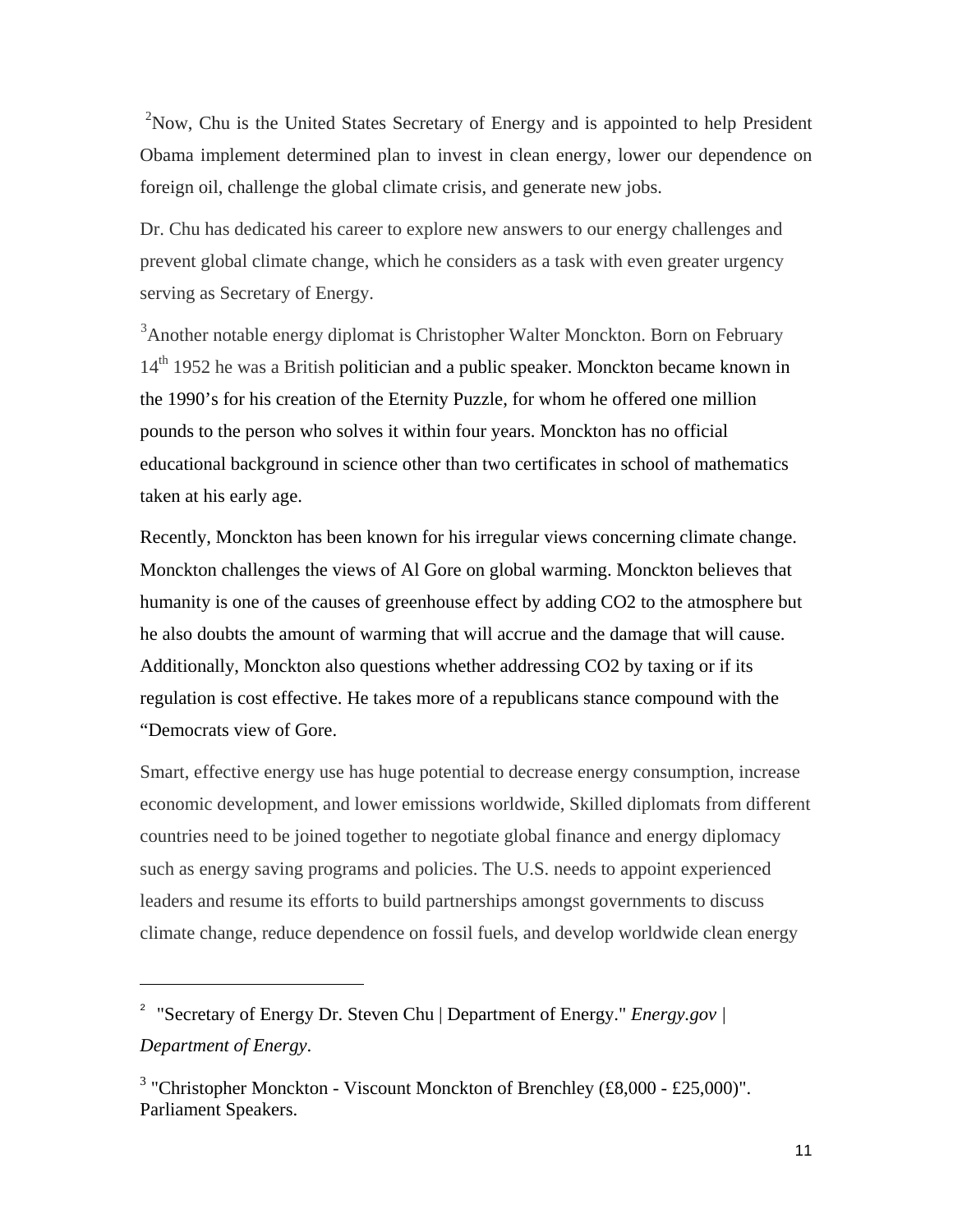economy. A good example that could determine the point to join leaders would be the meeting of May  $11^{th}$  2010 when Assistant Secretary Cathy Zoi of the Department of Energy's Office of Energy Efficiency and Renewable Energy gathered leaders from fifteen countries to stimulate global alliance on energy-saving programs and policies. The collaboration of world leaders would encourage the promotion of energy-saving policies and help meet common challenges; this approach is a good opportunity to ramp up this goal.

These countries could join their efforts and provide support by funding significant projects that advance energy efficiency such as:

- Energy Efficiency Action through Capacity Building
- Sustainable Buildings Network to connect building efficiency organizations and construct current buildings more efficiently.
- Fund projects that will examine how energy efficiency determinations can influence funding from domestic sources, such as commercial banks.
- Another key incentive that could advance energy efficiency is The Energy Management Action Network for Industrial Efficiency that could deliver an extraordinary opportunity for policymakers and industry leaders to communicate regarding the functionality of industrial energy consumption.

Successful Policies for Energy Efficiency Indicators will accelerate determinations to improve and implement approaches for energy efficiency indicators that measure energy performance. Reliable presentation of better efficiency indicators will help countries encounter their energy and CO2 reduction aims.

#### 1.2 U.S. Energy Sources

This section is mainly focused on United States consumption and Production Energy Statistics. It provides details analysis of energy use in U.S. use of energy sources, the primary energy consumption by source, specifically each sector (commercial, residential, industrial and transportation) and the source that it used by each sector (oil, coal, wood, natural gas, petroleum etc.). The chapter further continues by analyzing energy production by source as well as detailed analysis of share of energy consumed by different sectors of economy.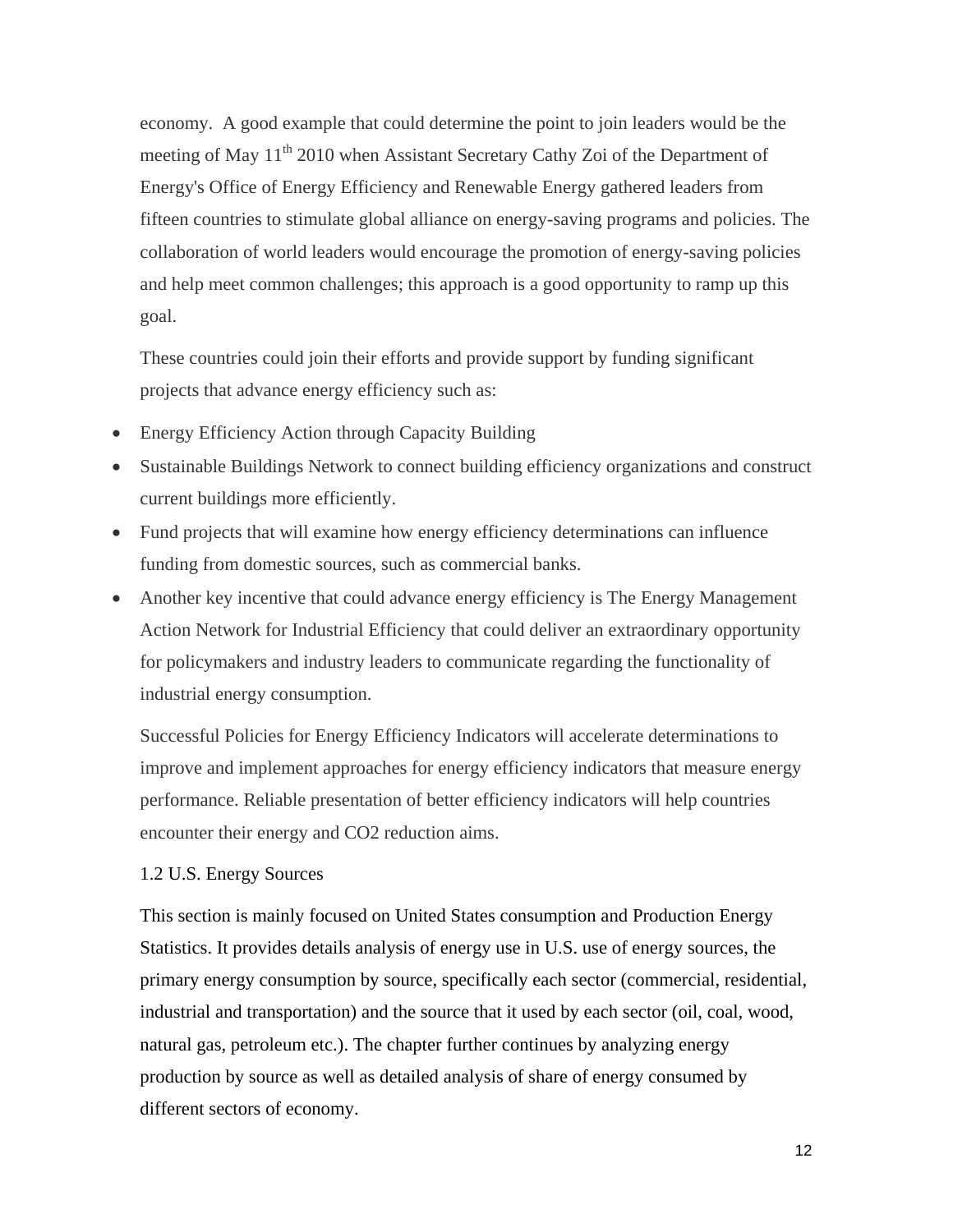Figure 1.12 U.S. Primary Energy Consumption by Source and Sector, 2009 Table 3.12 displays the number of Saudi students receiving U.S. military training from FY2002 through FY2007, with the total dollar value of the training purchased by the Saudi government (see below). For FY2003 through FT2007, this total value includes courses purchased using nominal amounts of IMET assistance.



U.S. Primary Energy Consumption by Source and Sector, 2007 (Quadrillion Btu)

Source: U.S. Energy Information Administration, [Annual Energy Review 2009,](http://205.254.135.24/totalenergy/data/annual/) August 19, 2010

#### *Share of Energy Consumed by Energy Sectors by Major Sectors of the Economy*

The United States is a highly developed and industrialized society. We use a lot of energy in our homes, in business, in industry and for personal travel and transporting goods.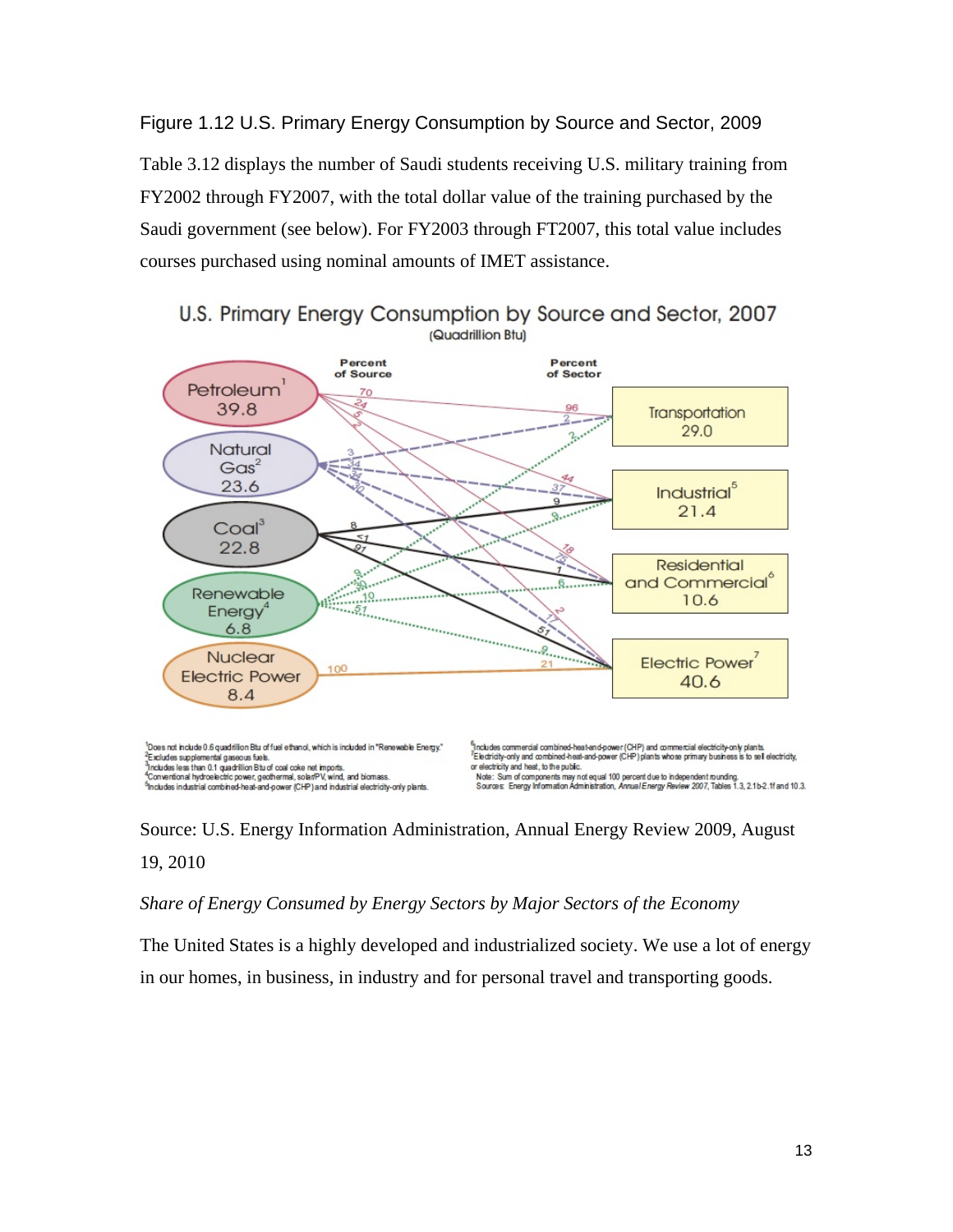Figure 1.14 Percentage of Energy Consumed by Each Economic Sector in the United States in 2008



Source: http://needtoknow.nas.edu/energy/energy-use/

Each Sector Plays an Important Role in U.S. Economy

- The industrial sector includes facilities and equipment used for manufacturing, agriculture, mining and construction.
- The transportation sector comprises vehicles that transport people or goods, such as: cars, trucks, buses, motorcycles, trains, subways, aircraft, boats and even hot air balloons.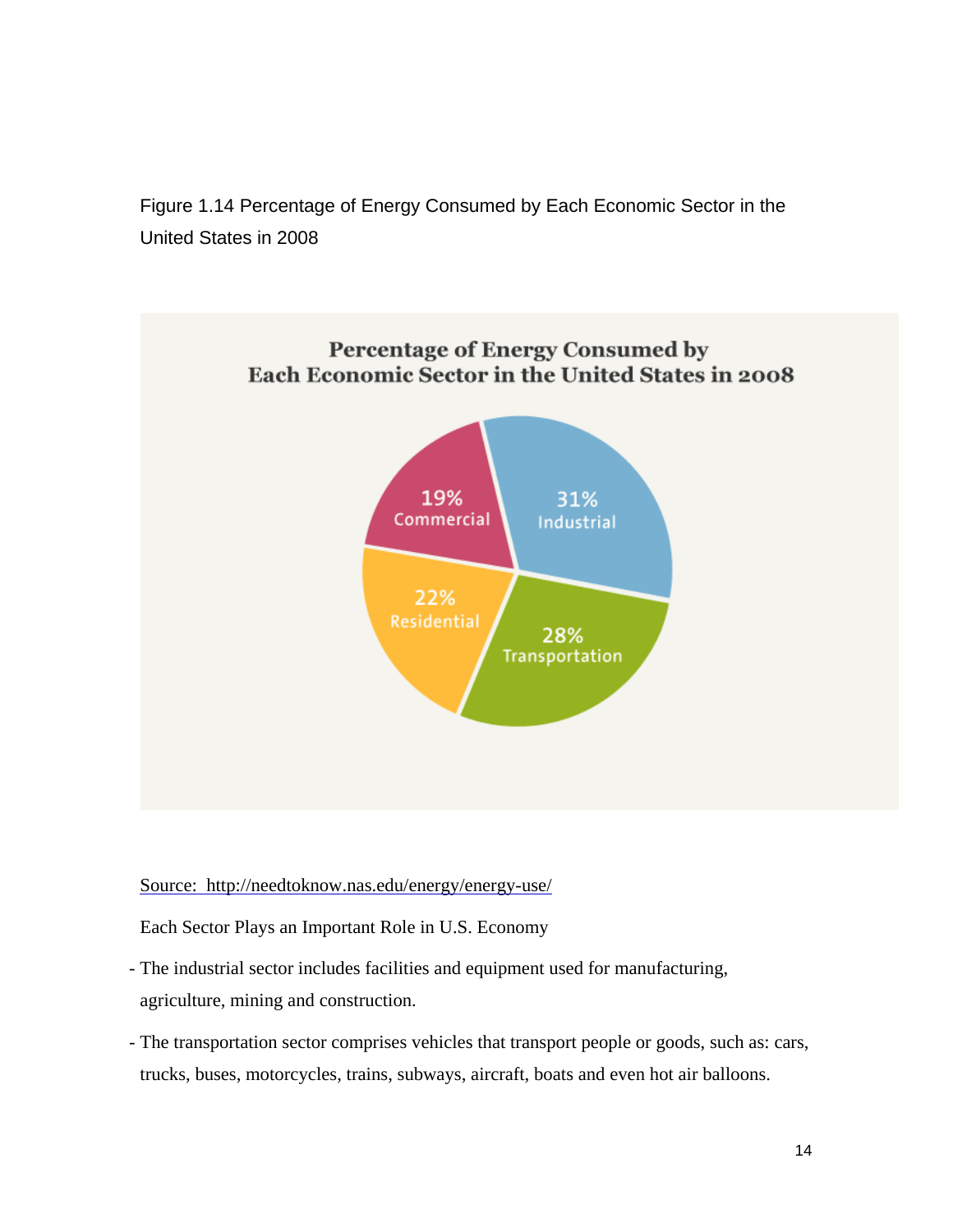- The residential sector consists of homes and apartments.
- The commercial sector includes building such as office, malls, stores, schools, hospitals, hotels, warehouses, restaurants, places of worship and more.

#### Figure 1.15 Energy Use in the U.S.

Which Regions Use How Much of Which Natural Energy Resource?

For Heat, Electricity, Transportation, Agriculture, Industry



Source: U.S. Energy Information Administration Review 2003

#### *Coal*

 $\overline{a}$ 

<sup>[4](#page-15-0)</sup>Coal is one of the main fossil fuels, which is considered to be a true measure of the energy intensity of the United States. A quarter of the world's coal reserves are located in the U.S. and energy substance of the nation's coal reserves surpasses that of all the world's known recoverable oil. Additionally, coal is also the pillar fossil fuel of the nation's electric power industry, providing more than half the electricity consumed by Americans.

<span id="page-15-0"></span><sup>&</sup>lt;sup>4</sup> <http://www.energy.gov/energysources/coal.htm>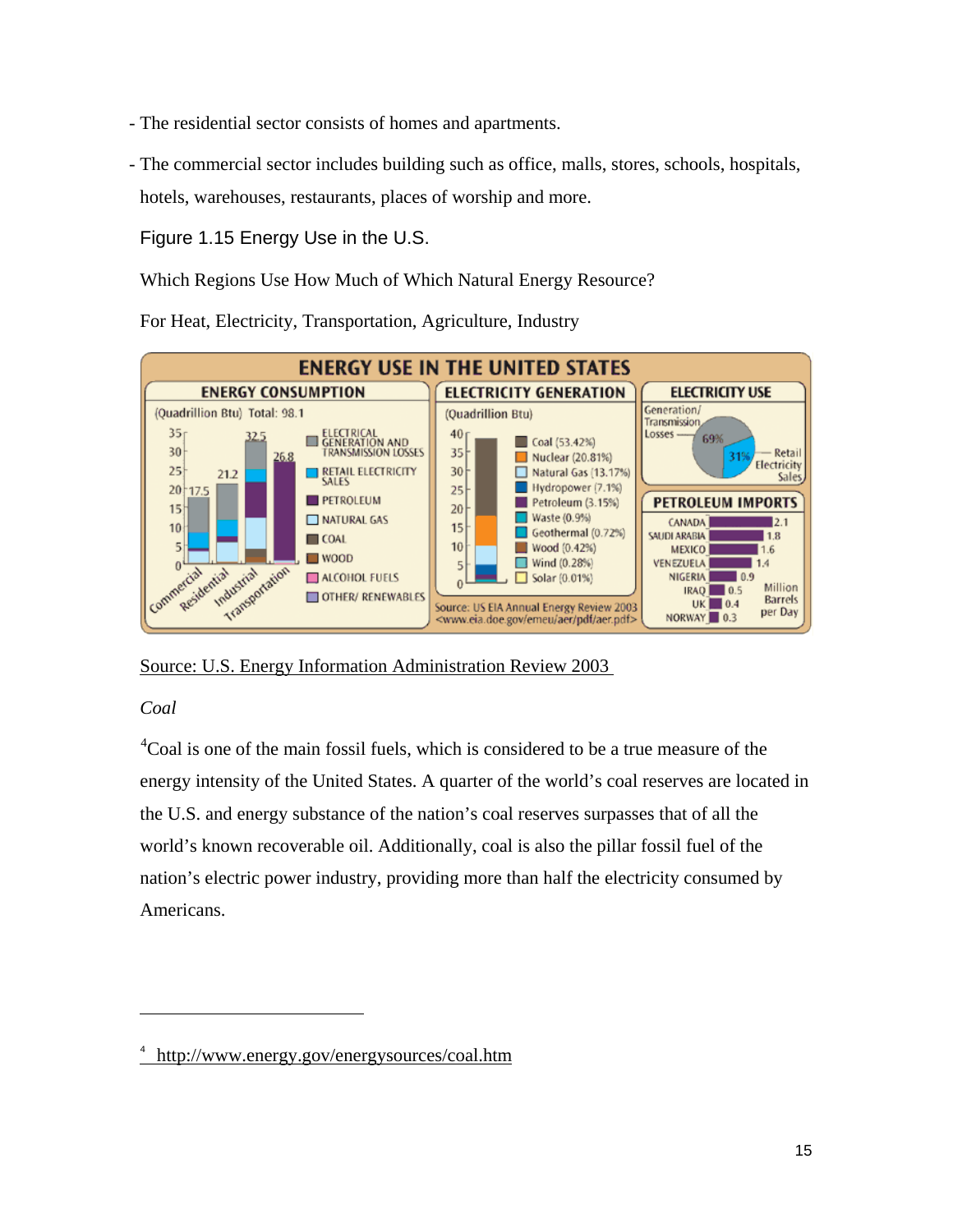Figure 1.16 U.S. coal production projected to rebound by 2014  $\rightarrow$ 

Figure 101. Coal production by region, 1970-2035 (quadrillion Btu)



Source: Annual Energy Outlook 2011

**Nuclear** 

The program of Department of Nuclear Energy encourages safe, competitive and environmentally friendly nuclear technology to serve the energy requirements of the U.S. as well as energy needs of the world. During this century we have been facing substantial changes on energy and the environment; and the advantage of clean and safe nuclear energy has become more apparent. Nowadays, it has become a crucial task of the Department of Nuclear Energy research and development to improve the technology and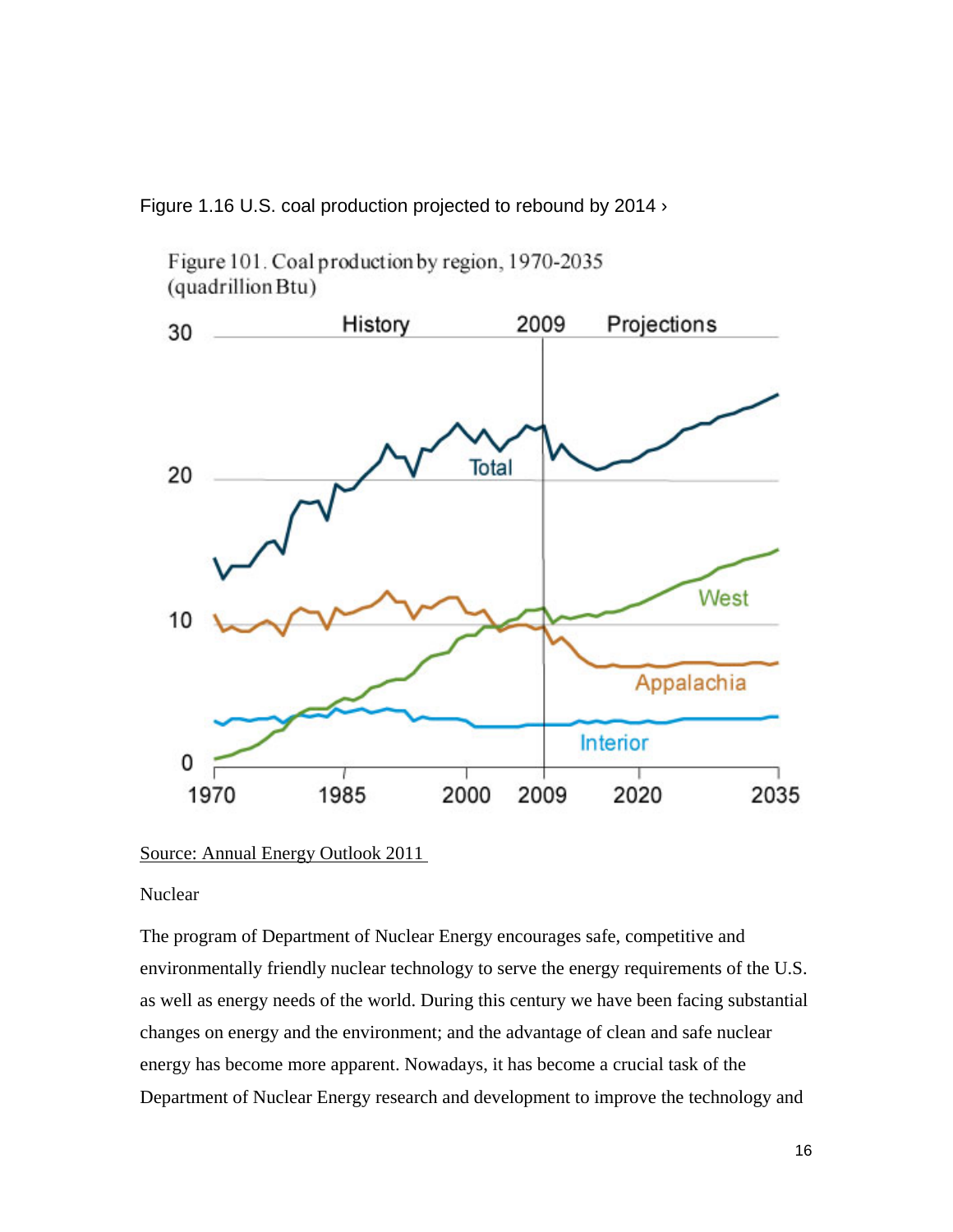plan the way on introducing the next generation of nuclear power plants.

The Department of Nuclear Energy holds a great responsibility for space and defense nuclear power systems, progressive nuclear development, the management of nuclear facilities and nuclear fuel security.

Figure1.17 U.S. Mine Production of Uranium, 1993-2010 ›



#### Source: U.S. Energy Information Administration: From EIA-851A

Oil

Oil is the essence of America's economy supplying 40% of our total energy demand as well as 99% of the fuel used on our vehicles. According to the Office of Fossils from the Department of Energy; energy concentrates on two concerns over oil such as the readiness to act to oil supply disturbances as well as having and maintaining the U.S. oil fields producing in the future.

Conferring to a report by the US Energy Information Administration (EIA), during the next two decades US energy demands are projected to rise by 62% for LNG, 33% for oil and 45% for electricity.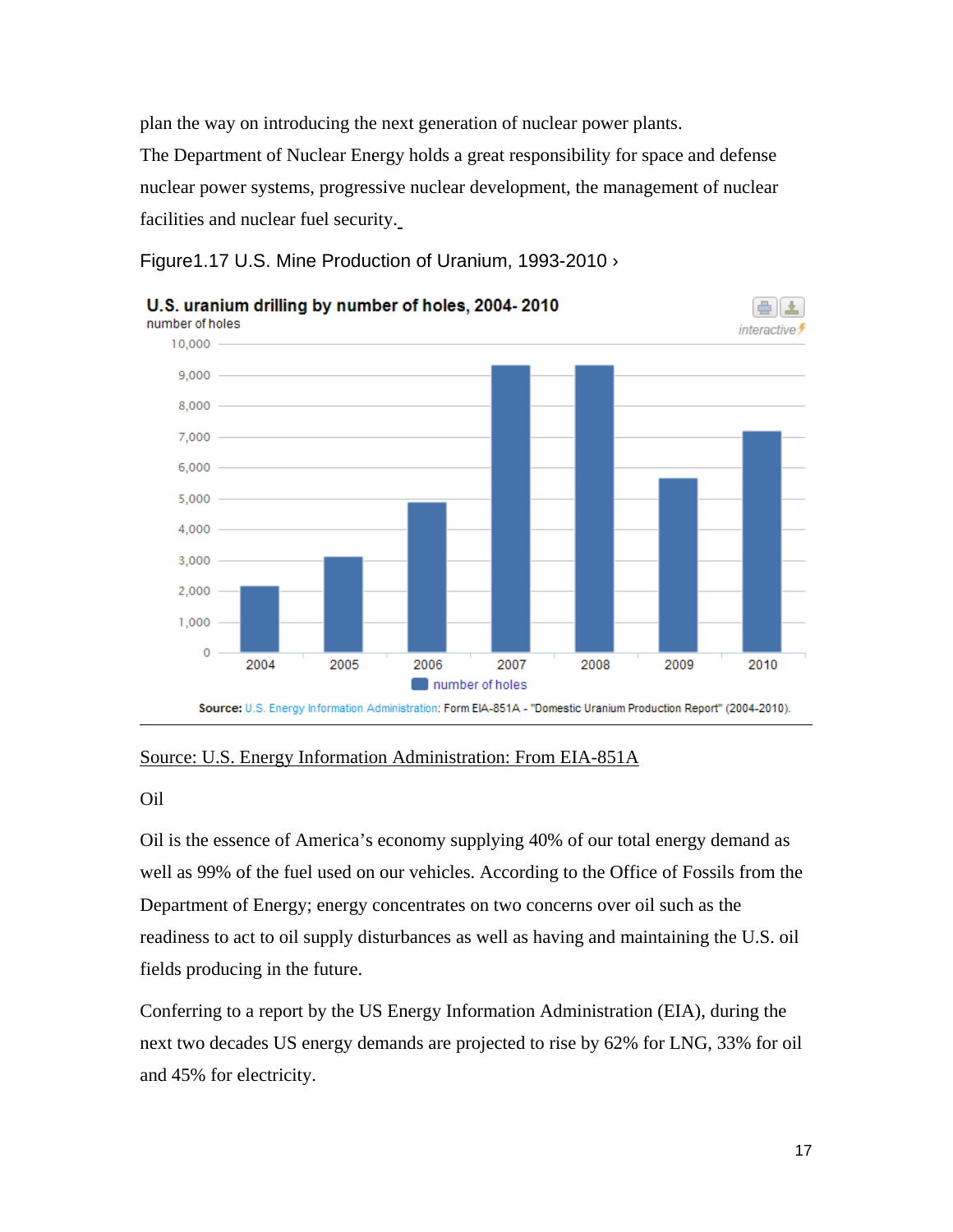As Dick Cheney predicted (as CEO of the world's largest oil services company, Halliburton) in a 1999 speech to the International Petroleum Institute in London <sup>[5](#page-18-0)</sup> By 2010 we will need on the order of an additional fifty million barrels a day. This is equivalent to more than six Saudi Arabia s of today's size"



Figure 1.18 United State Geological Forecast 1995 - 2025

#### Source: Association for the Study of Peak Oil, www.aspowners.org

Over the last decade the world economy and wealth has been developed on cheap and plentiful oil based energy. However, when oil reaches its production peak and as supplies decline and prices increase, we will continuously decrease the use of fossil fuel and at the same time we have to find alternate energy sources.

<span id="page-18-0"></span> <sup>5</sup> http://www.theglobaleducationproject.org/earth/energy-supply.php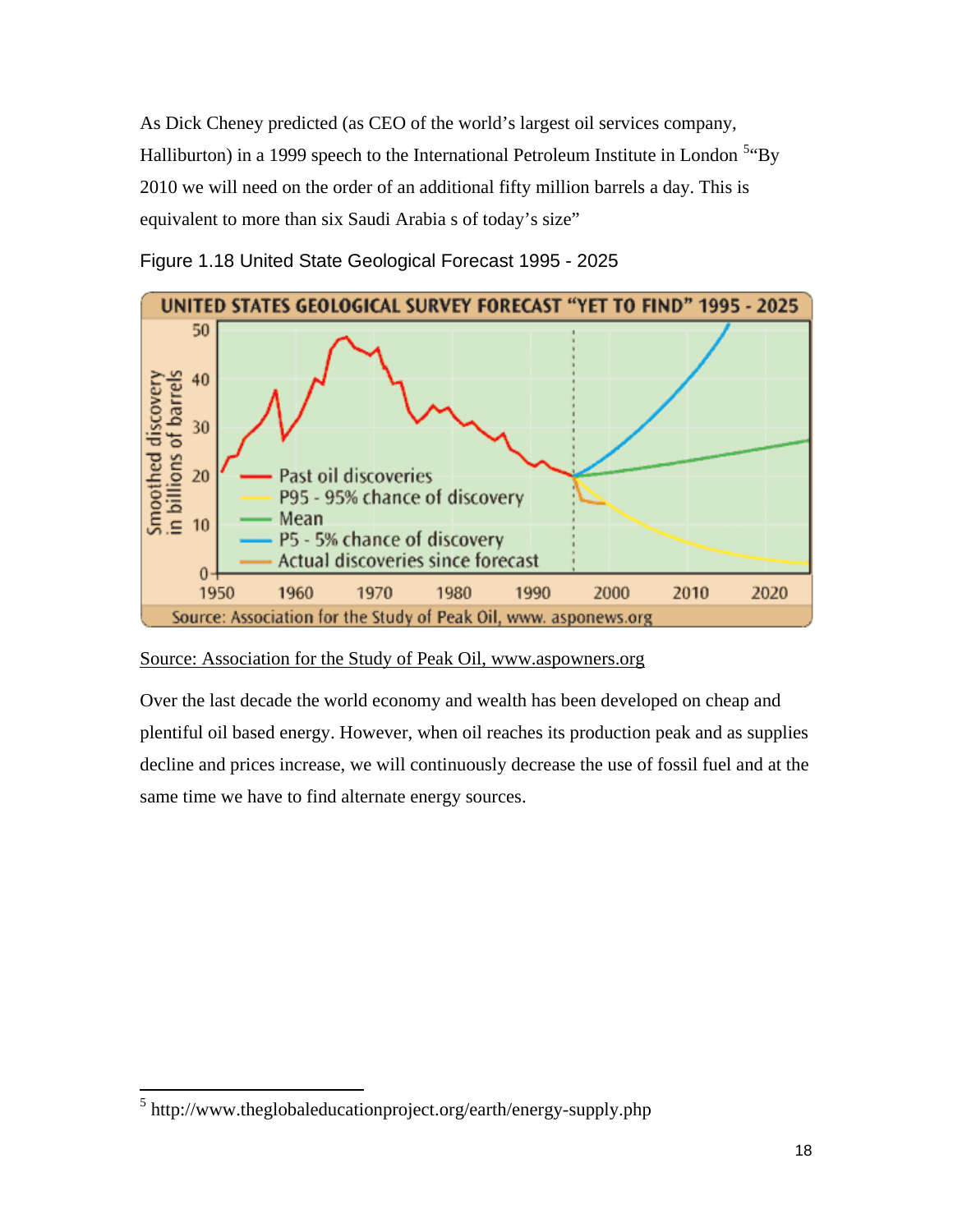

#### Figure 1.19 U.S. Major Oil Producers and Consumers

#### Source: BP Statistical Review of World Energy 2004

This graph shows statistics for global oil producers and consumers where we see that during 2004 Saudi Arabia was the biggest oil producer where as the United States was the biggest oil consumer. Furthermore, it is presented in great details the amount of crude oil imported in the U.S. from world's biggest oil producers.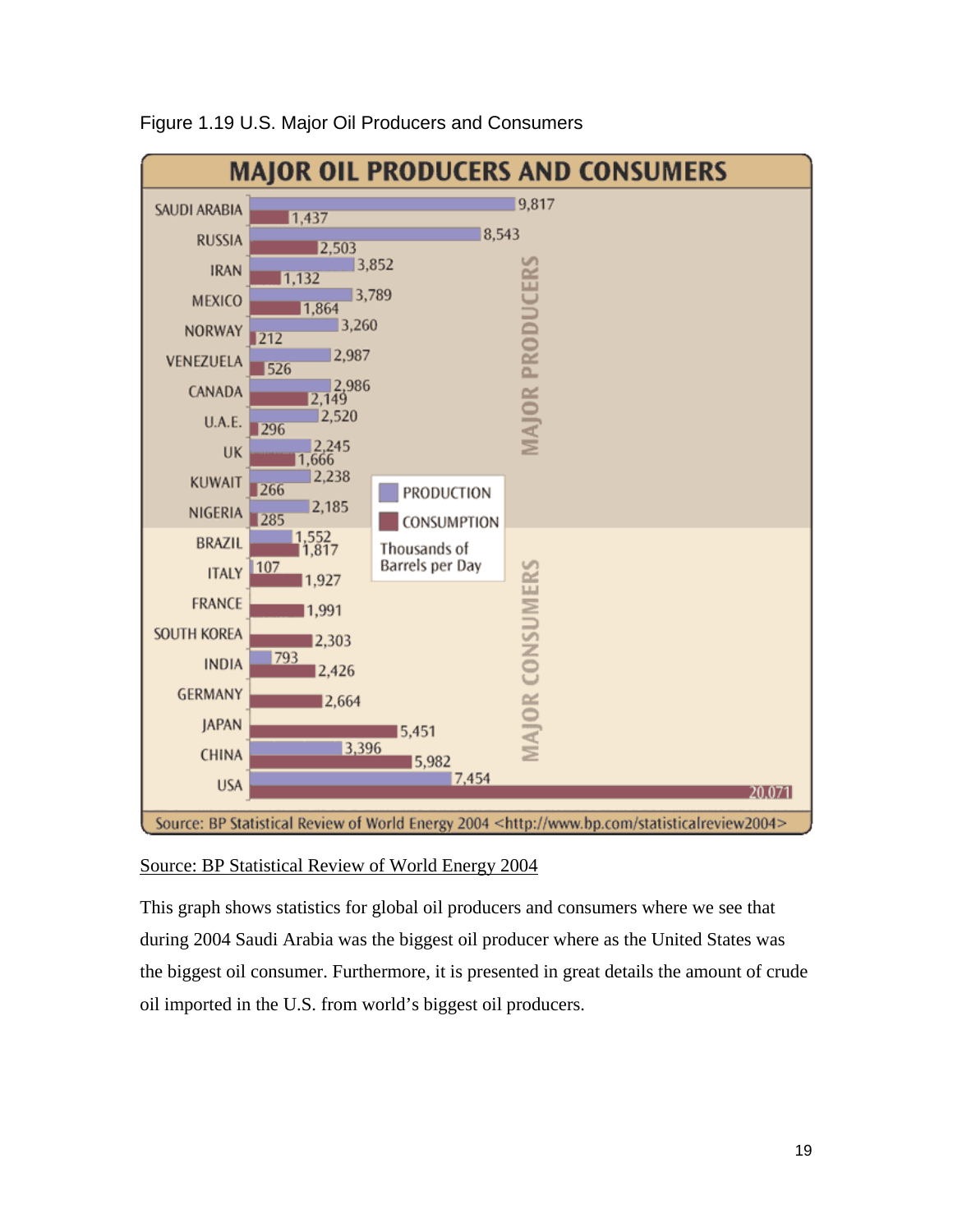*Top 10 U.S. Crude Oil Suppliers*

United States imported US \$204.3 billion worth crude oil during 2007 from the world's top ten oil producers listed below.

Canada...US \$38 billion (17.8% of U.S. imports from top 20 oil-producing nations).

Saudi Arabia...US \$33.8 billion (15.8%)

Mexico...US \$30.3 billion (14.2%

Nigeria...US \$30.1 billion (14.1%)

Venezuela...US \$30 billion (14%)

Angola...US \$12.1 billion (5.7%)

Algeria...US \$11.5 billion (5.4%)

Iraq...US \$10.9 billion (5.1%)

Brazil...US \$3.8 billion (1.8%)

Kuwait...US \$3.75 billion (1.8%).

*Other Leading Sources for American Crude Oil Imports*

Russia, Norway and China provide well under 2% of American oil imports. This is despite the fact that these 3 countries are among the world's top ten oil producing countries.

 United Kingdom...US \$2.54% billion (1.2% of U.S. imports from top 20 oil producing nations)

Russia...US \$2.5 billion (1.2%)

Libya...US \$2.4 billion (1,1%)

Norway...US \$1.1 billion (0.5%)

Indonesia...US \$369.9 million (0.2%)

Kazakhstan...US \$236.4 million (0.1%)

United Arab Emirates...US \$236.6 million (0.1%)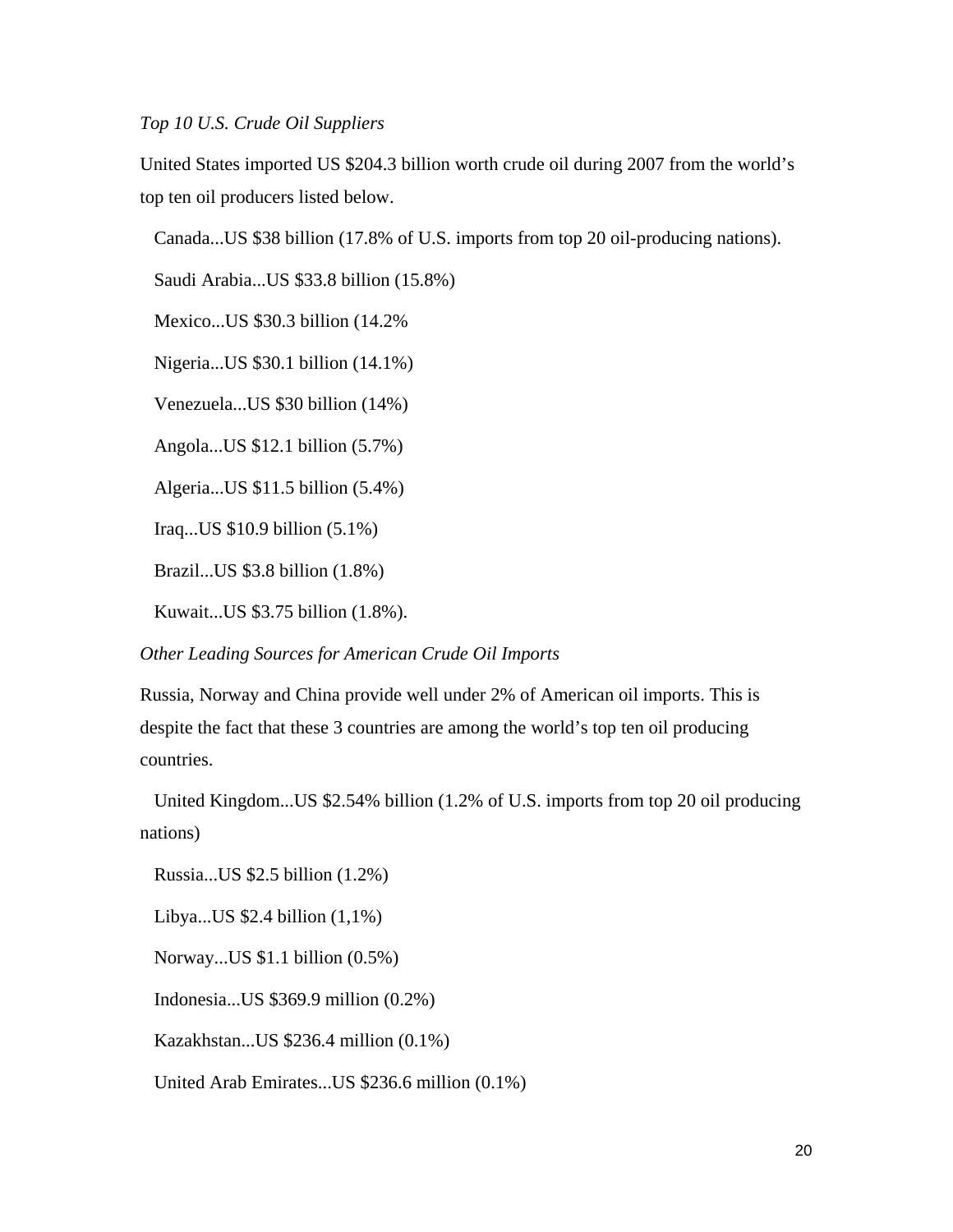China...US \$140.9 million (0.06%).

Last year , America imported no crude oil at all from the world's

Fourth largest oil producer Iran

Twentieth largest oil producer Qatar

*America's Fastest Growing Crude Oil Providers*

Last year, the U.S. grew its oil imports at the fastest rates from the first 4 countries listed below which collectively account for about 3% of total American oil imports. Among the larger oil importers, Nigeria had the heights percentage gain in crude oil imports from 2006.

Kazakhstan...up 258.2% from 2006 and up 275.3% since 2003

United Arab Emirates... up 147.8% and up 244.5%

Brazil...up 133.9% and up 505.3%

Libya...up 131.3% (no imports from Libya in 2003)

Nigeria...up 120.6% and up 317.6%

Algeria...up 120.2% and up 841.8%

Indonesia...up 117.5% and up 122.9%

Canada...up 116.2% and up 269.3%

Saudi Arabia...up 111.2% and up 237.1%

Angola...up 107.4% and up 295.3%

Russia...up 102.7% and up 163.3%

Kuwait...up 100.5% and up 189.9%

*America's Fastest-Declining Crude Oil Suppliers*

China and Norway head the list of relatively small suppliers that generated the largest declines in U.S. imported oil in 2009.

China...down 70.3% from 2006 and up 127.4% since 2003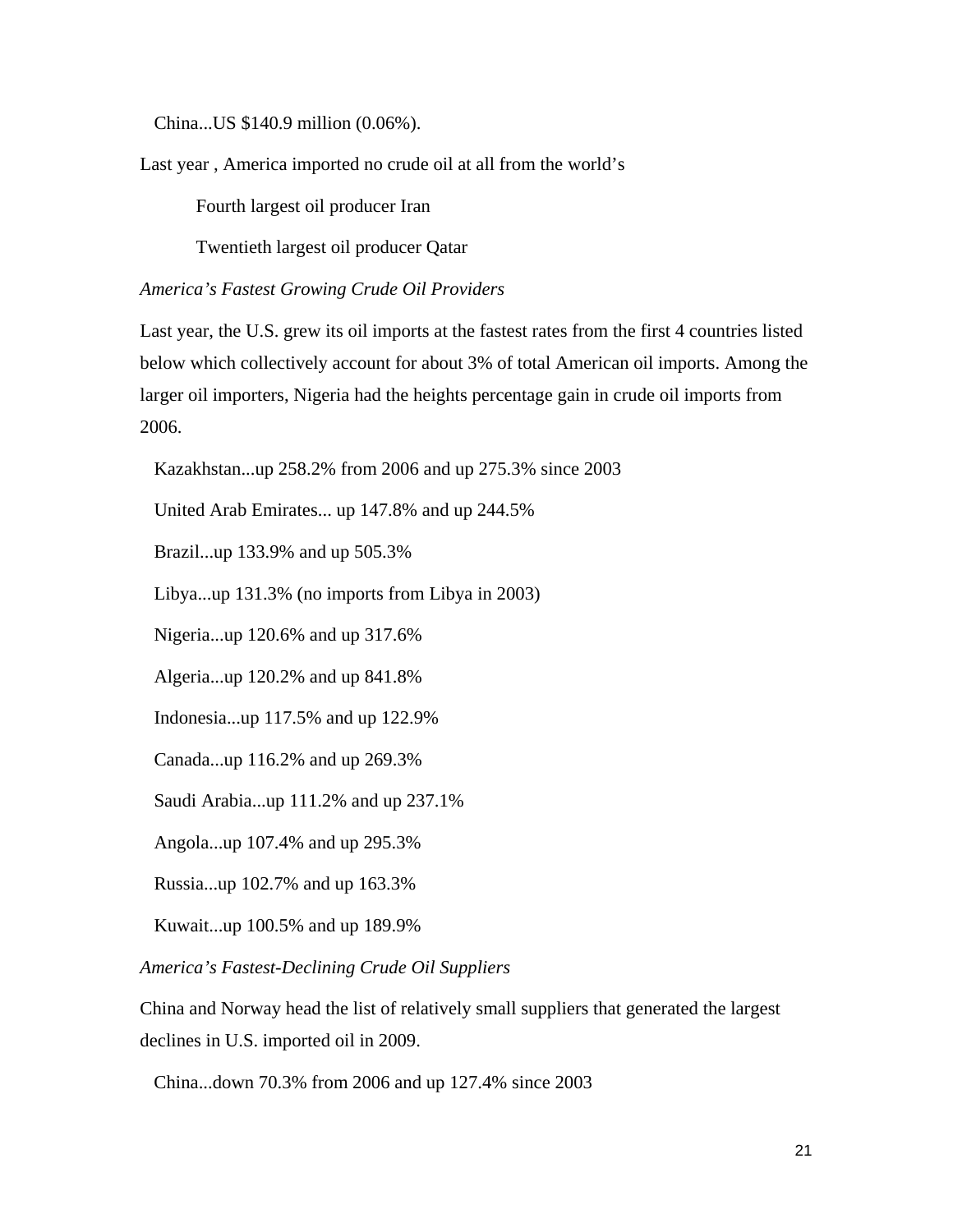Norway...down 35.2% and down 52.6%

United Kingdom ....down 12.9% and down 41.6%

Iraq...down 2.5% and up 237.8%

Mexico...down 0.1% and up 211.4%.

#### *Renewables*

Renewable energy sources play a vital and increasing role in our nations' energy mixture. The U.S. Department of Energy is dedicated to continue its research and development of renewable energy and their adoption by the marketplace. The development of clean and renewable energy plays an important role in addressing the climate change and securing our energy.





#### Source: U.S. Information Administration

As seen in this figure, 8% of U.S. energy consumption is met by Renewable Energy sources. Wind power meets 11% of nation's energy supply, Solar meets 1%, Biomass meets 53%, Geothermal 3% and Hydroelectric meets 31% in energy supply.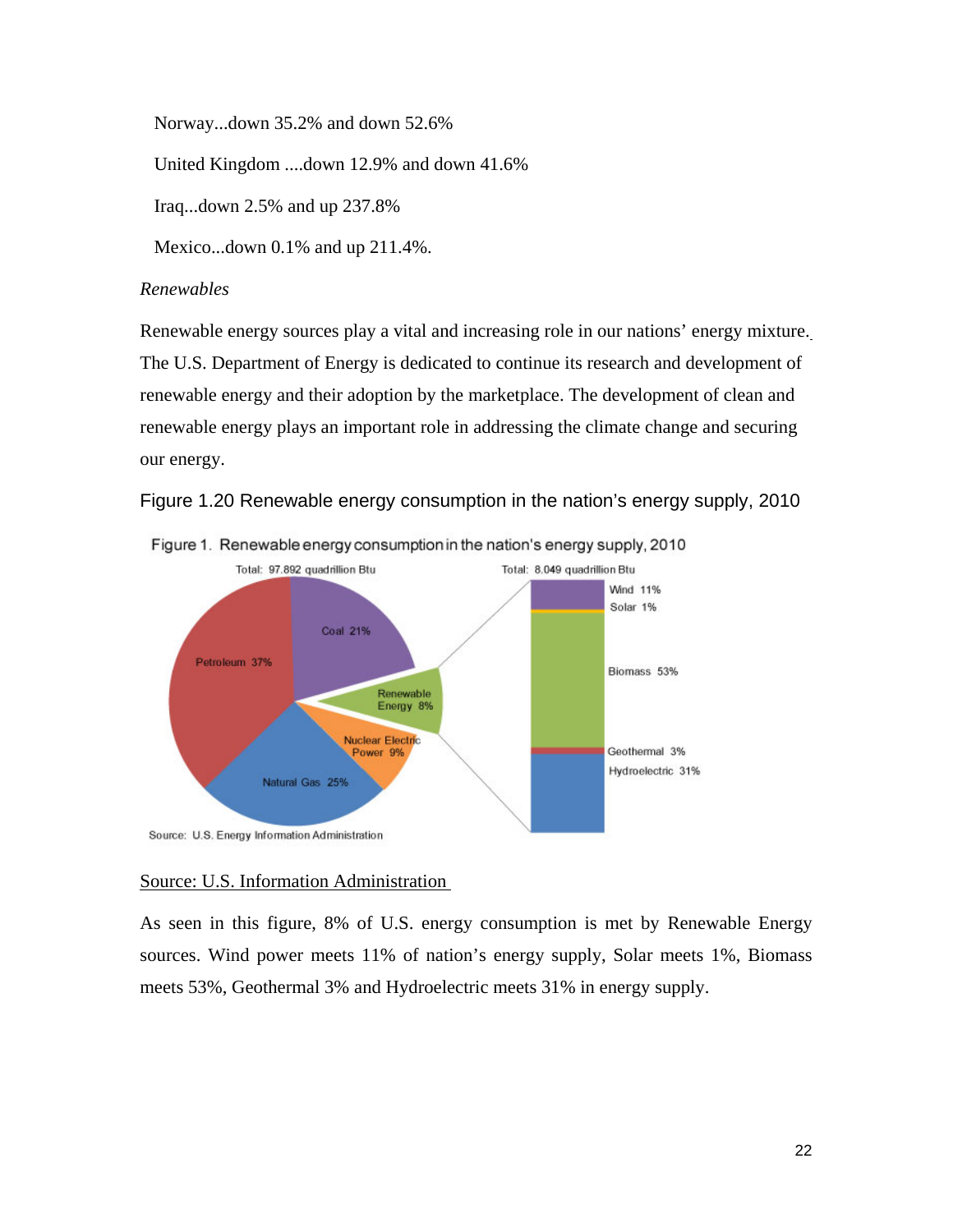#### CHAPTER 2

#### 2.0 U.S. ENERGY CONSUMPTION AND IMPORTS

#### 2.1 Overview of U.S. - Venezuelan Relations

Venezuela is one of the world's largest exporters of crude oil and the largest in the Western Hemisphere. In 2008, the country was the eight-largest net oil exporter in the world. The oil sector is of central importance to the Venezuelan economy; it accounts for more than three-quarters of total Venezuelan export revenues, about half of total government revenues, and around one-third of total gross domestic product (GDP). As a founding member of the Organization of the Petroleum Exporting Countries (OPEC), Venezuela is an important player in the global oil market. Venezuela contains some of the largest oil and natural gas reserves in the world. It consistently ranks as one of the top suppliers of U.S. oil imports and it among the top ten oil producers in the world.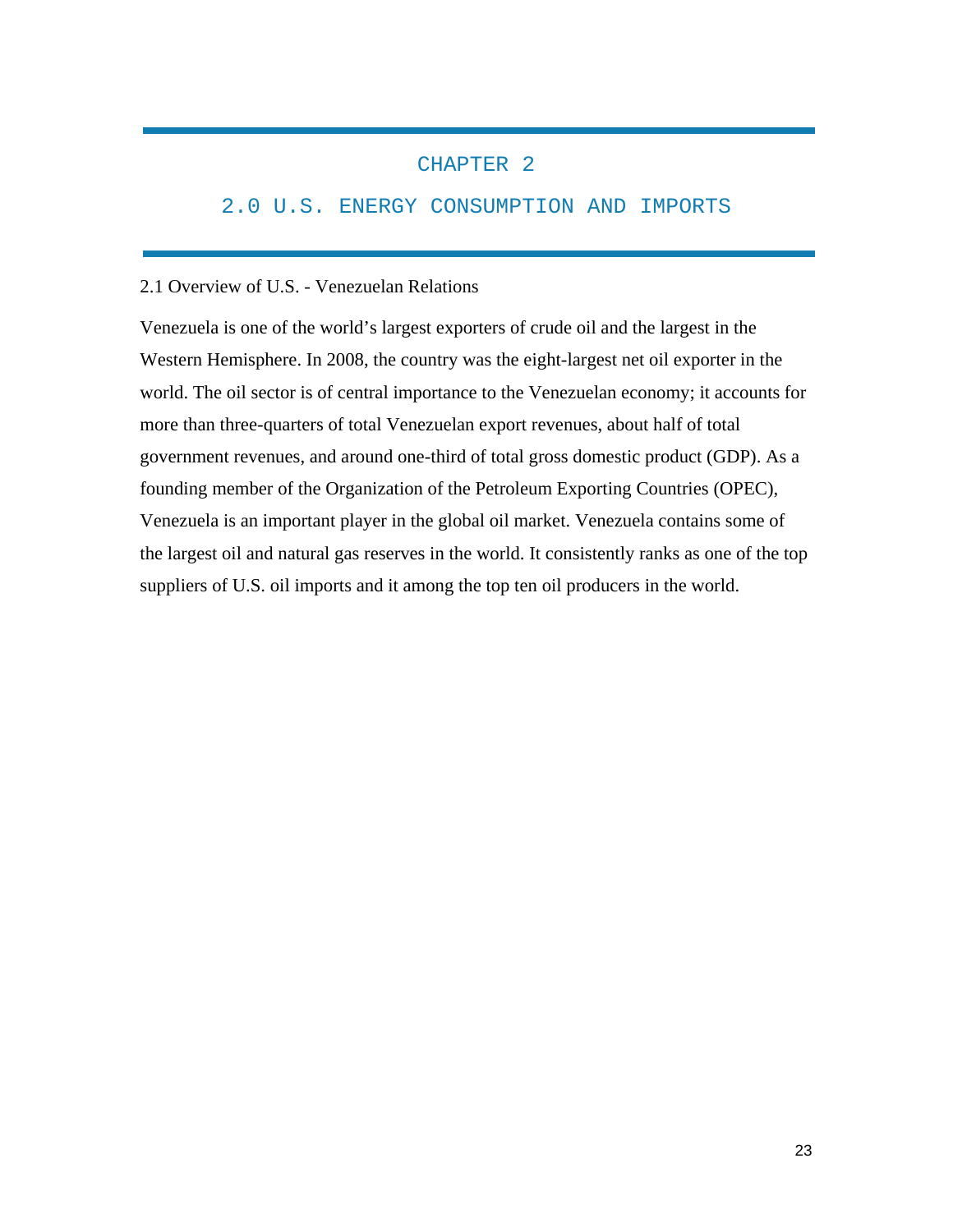

Figure 2.11 Western Hemisphere Proven Oil Reserves (2011) and Production (2010)

Sources: Oil and Gas Journal, Energy Information Administration

#### Source: EIA - <http://www.eia.gov/cabs/Venezuela/Oil.html>

According to Oil and Gas Journal (OGJ), Venezuela recorded 211.2 billion barrels of proven oil reserves in 2010, the largest amount in South America. Venezuela is a significant supplier of crude oil to the world market; in 2008, the country had net oil exports of 1.89 million barrels per day (bbl/d), eighth largest in the world and the largest in the Western Hemisphere. In recent years, crude oil production in the country has fallen, while domestic consumption has risen, causing a decline in net oil exports.

#### 2.1 Exports

In 2008, Venezuela consumed about 750,000 bbl/d of oil and had net oil exports of around 1.89 million bbl/d. The United States is the largest destination of Venezuela's petroleum exports. In 2008, the United States imported 1.19 million bbl/d of crude oil and petroleum products from Venezuela, down from 1.36 million bbl/d in 2007.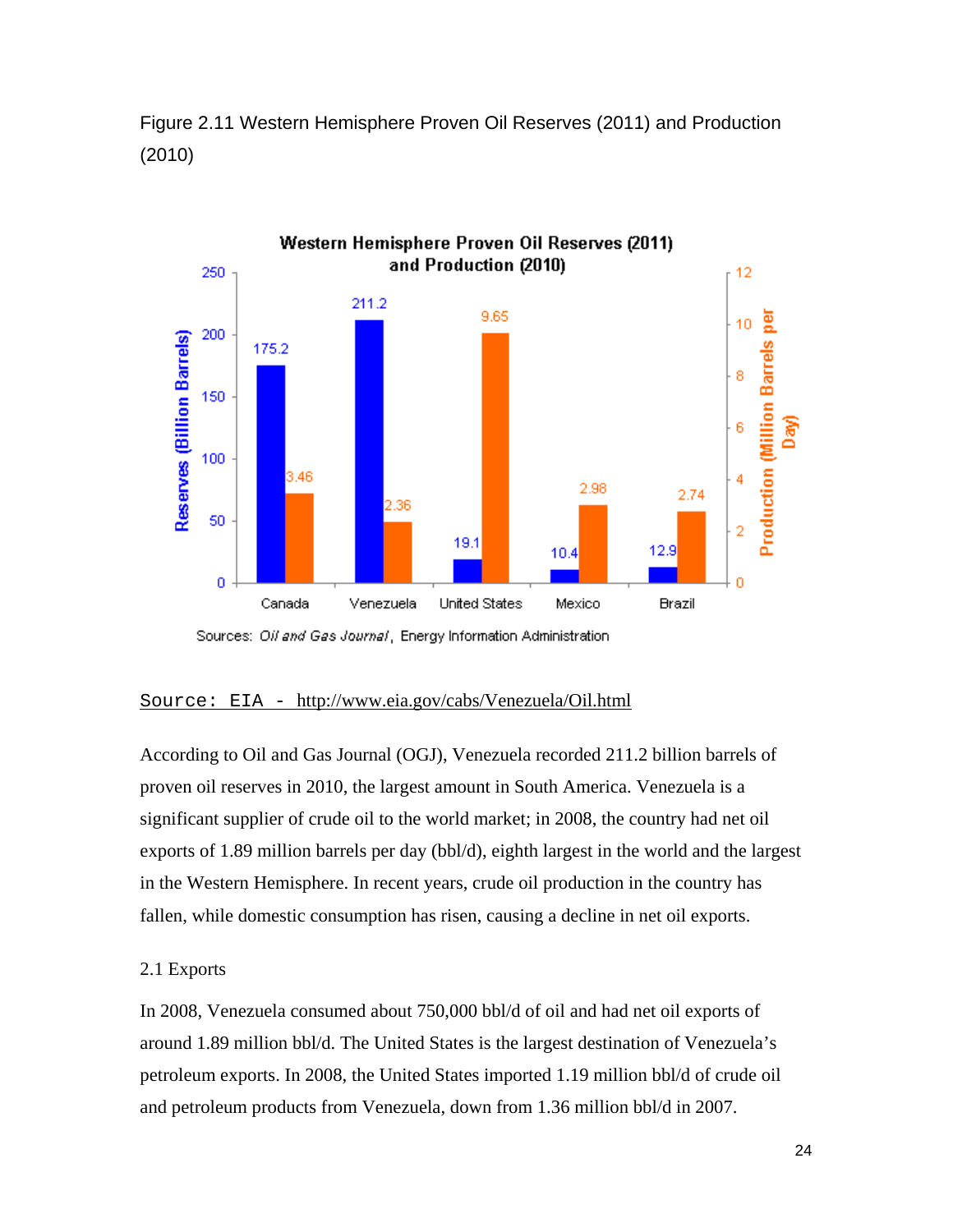Historically, Venezuela has been one of the most important suppliers of foreign oil to the United States, but that importance has diminished over time. In 1960, Venezuela's share of U.S. oil imports stood at 50 percent. Thereafter, it fell to 6.8 percent in 1981, before rising to 18 percent in 1996. Since then, the share has steadily declined, reaching 9 percent in 2008. Much of the recent decline has been led by falling exports of refined petroleum products, which have declined from 379,000 bbl/d in 1997 to 149,000 bbl/d in 2008. The U.S. Gulf Coast is the largest recipient of Venezuelan crude oil imports, with refineries there specifically configured to handle Venezuelan heavy crude varieties.

Besides the United States, other important destinations of Venezuelan petroleum exports include South America, Europe and the Caribbean, though much of the crude oil that is exported to the Caribbean in later re-exported as petroleum products to the United States or other locations. In recent years, Venezuela has prioritized the diversification of its petroleum export destinations away from the United States. One of the fastest growing destinations of Venezuelan crude oil exports has been China. In 2008, China imported about 120,000 bbl/d of crude oil from Venezuela, up from only 39,000 bbl/d on 2005.

#### 2.2 Energy - Exploration and Production

Different industry analysts have unusual estimates on Venezuela's actual oil production; therefore it is very difficult to control its actual production of oil actual.However, Venezuelan government reports that Venezuela currently produces 3.3 million bbl/d of oil. Furthermore, other analysts from the same industry as well as Energy Information Agency (EIA) estimate that Venezuela's current oil production is approximately 2.8-2.9 million bbl/d of oil. These estimations clarify that the country has not fully overcome the strikes that happened during 2002-2003 and that other data such as the one from Venezuela's main bank, maintenance a lower production amount.

An additional issue that complicates the relationship of Venezuela's estimation of oil production are methodological and classification factors. For instance, according to the estimations of Energy Information Agency; 2.5 million bbl/d out of 2.8 bbl/d is crude oil and 300,000 bbl/d is considered to be NGL.

However, it is undefined what other liquids are involved in the official estimates of 3.3 million bbl/d of oil production. In addition, another practical matter is the measurements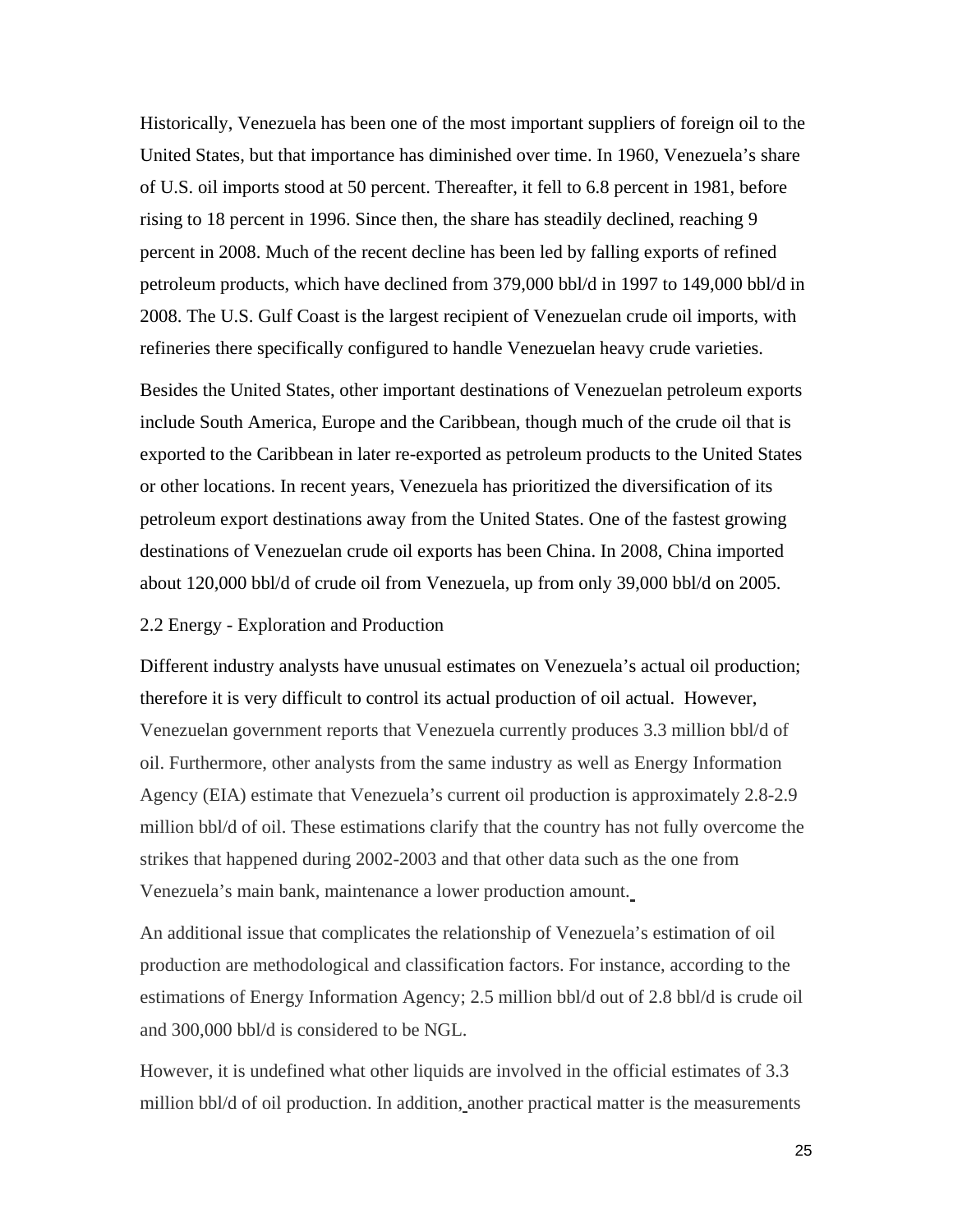crude oil production. According to the analysis of some experts, associations count the extra-heavy oil produced as part of Venezuela's crude oil production. Where as other associations count the upgraded syncrude produced as part of Venezuela's crude oil production. This is somewhat about 10 percent less than the capacity of the original extra-heavy feedstock.

Previously, Venezuela frequently exceeded its OPEC crude oil production quota. However, since his election in 1998, President Chavez has maintained a policy of strong adherence to the country's quota, increasing oil revenues with higher world oil prices rather than increased production. In order to meet its quota obligations, Venezuelan government has rarely shut the some production and delayed bringing new capacity online. Most objective analysts suppose that Venezuela is currently producing well below its current quota of 3.22 million bbl/d of crude oil.

#### 2.3 Diplomatic Issues

It has been several years since the U.S. officials have continuously expressed concerns about human rights, Venezuela's military arms purchases, Venezuela's relations with Cuba and Iran, and its attempts to export its brand to other Latin American countries. Additionally, U.S. officials have also expressed concerns on declining Venezuela's cooperation on anti-drug and antiterrorism efforts. Due to lack of cooperation on antiterrorism, the U.S. Department of State has forbidden the sale of defense articles and services to Venezuela. On March 1st 2008, there was a bombing in FARC (Revolutionary Armed Forces of Colombia) camp in Ecuador that killed the terrorist groups' second in command, and in the aftermath laptops were captured with files, which contained possible linkage of Venezuelan government supporting the FARC. For that reason, on June 8th, President Chavez insisted the FARC to put an end in its armed struggle, and to free all hostages. While both, the U.S. and Venezuelan officials were publicly speaking about the contribution of improving tensions in the U.S. relations, the U.S. political expressions appeared to have changed since the second half of 2006.

On the other hand, in September 2006 at the United Nations, Chavez spoke judgmentally of President Bush; however, the U.S. refrained from reacting to Chavez's personal attack critiques. Also on March 2006, while President Bush visited Brazil and Uruguay;

26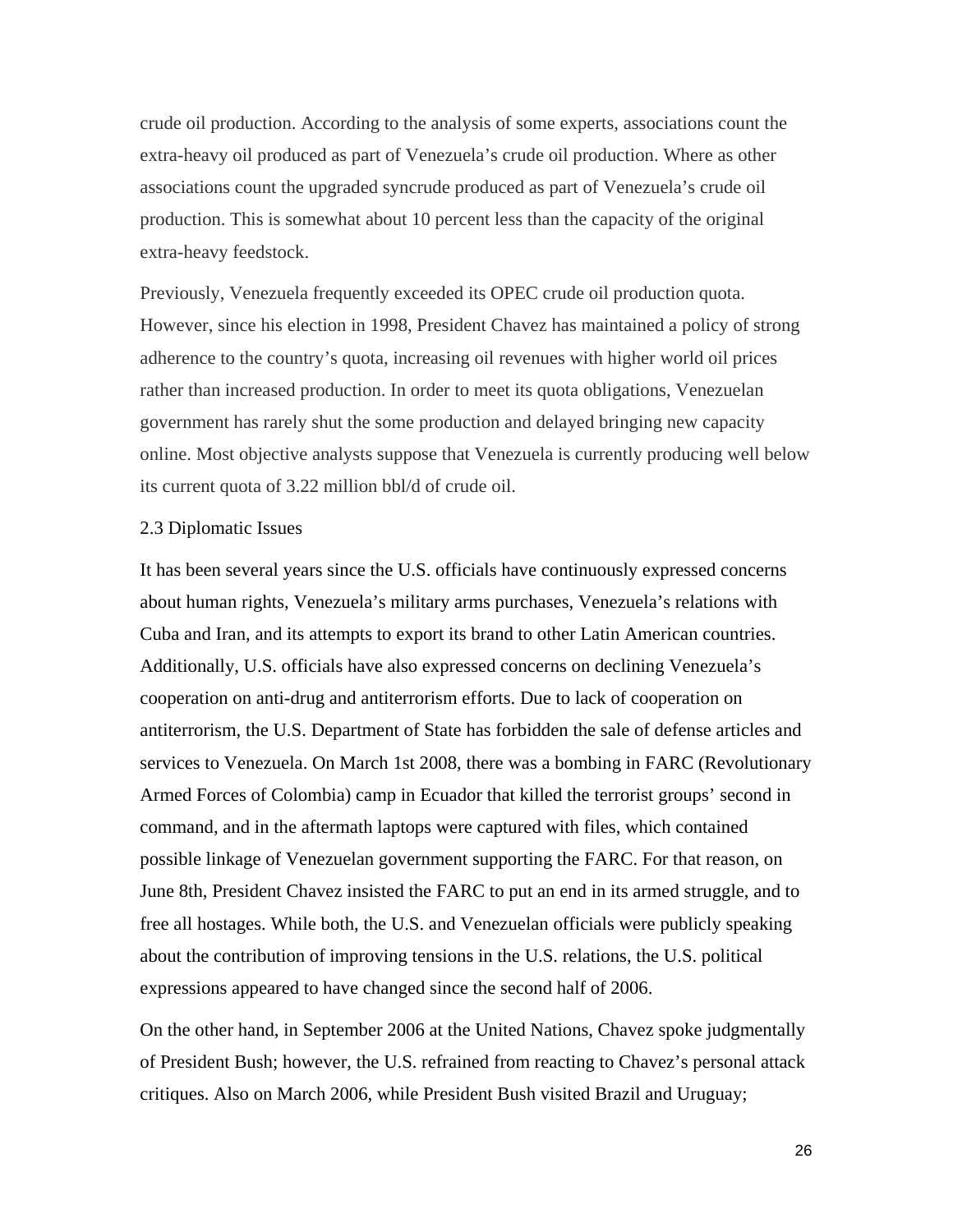President Chavez led an anti-American public meeting in Argentina, but even then the U.S. refrained from reacting and ignored the critique. This reaction pointed out a focus on a positive agenda of U.S. engagement with Venezuela. In 2008, U.S. policy toward Venezuela appeared to be to refrain from getting into and unneeded conflicts or spats with President Chavez, and instead to focus on a positive U.S. agenda for the hemisphere. Assistant Secretary of State for Western Hemisphere Affairs Tom Shannon stated in July 17th, 2008 congratulations testimony that  $64$  $64$  We remain committed to a positive relationship with the people of Venezuela and have the patience and the persistence necessary to manage our challenging relationship" (statement by Larry Palmer, july  $27<sup>th</sup>$ , 2010 - page 13). Shannon pointed out in his testimony that Venezuela "for the first time in many years, expressed a willingness to explore improved relations with the United States", including counter-drug cooperation, and that "we have told Venezuela that we would like to explore this diplomatic opening".

Nevertheless, when Venezuelan officials expelled the U.S. ambassador Patrick Duddy, relations between the U.S. and Venezuela worsened, and even then the U.S. officials responded kindly with Venezuelan Ambassador Bernardo Alvarez.

On the other hand, President Bush criticized again Venezuela's efforts against drug trafficking and determined that Venezuela had failed to hold on to its duties under international narcotics control agreement.

On June 25th, 2009 under Obama Administration, both countries publicized an agreement that was signed by the U.S. and Venezuela's officials for the return of ambassadors. At the same time some observers are confident that the return of the ambassadors will mark a development in relations between the U.S. and Venezuela.

2.4 Discussion - The Impact of Diplomatic Relations on Venezuela's Oil Exports

Current diplomatic relations between the U.S. and Venezuela are very complex. While searching for the background problem of this report, different articles written by popular scholars proved the fact that Venezuela has gone through many different strikes and disruptions regarding Venezuelan state oil Company PdVSA. These disruptions have had

<span id="page-27-0"></span> <sup>6</sup> http://foreign.senate.gov/imo/media/doc/Palmer.pdf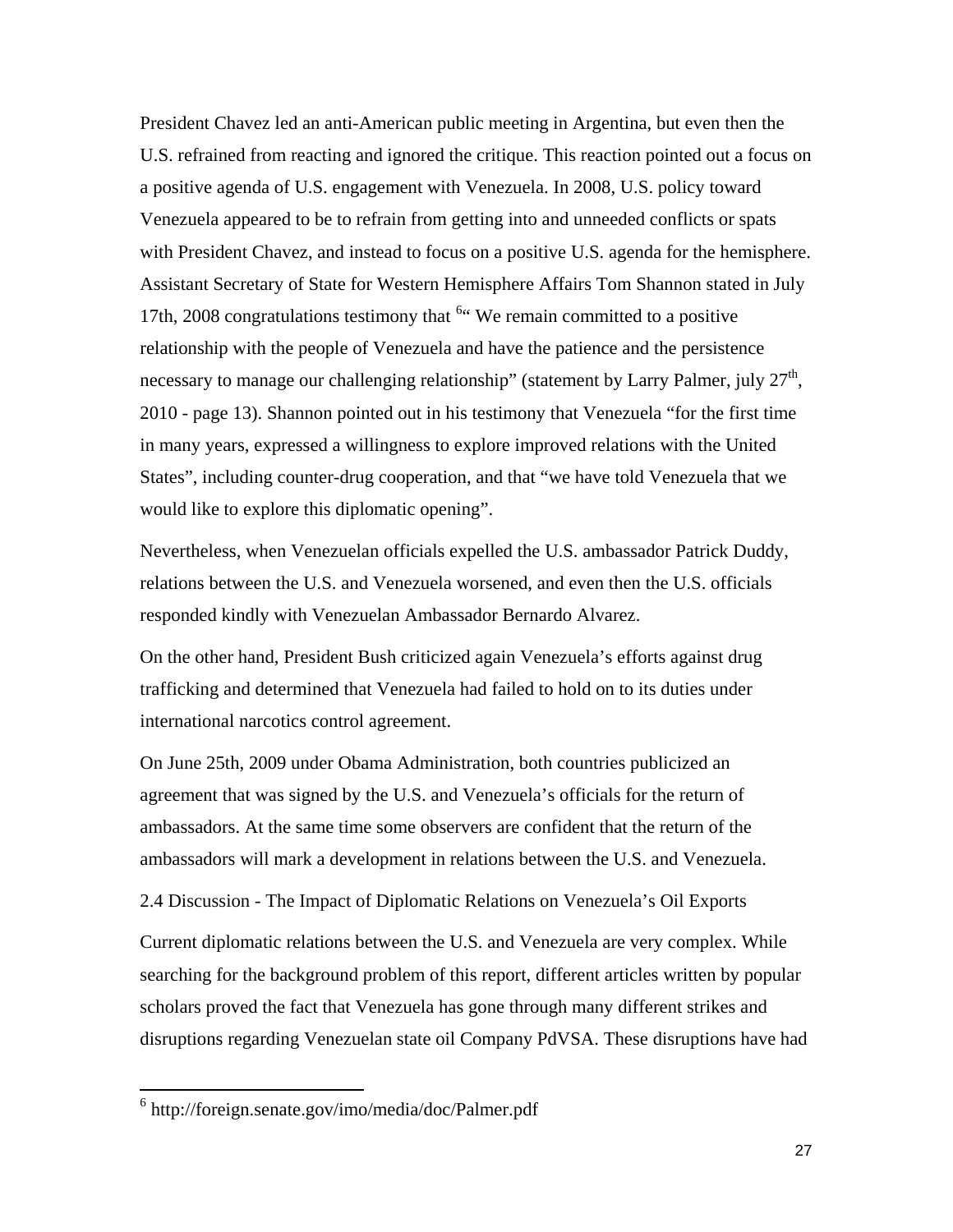a negative impact in the U.S. because it has proved difficulties to keep up secure policy courses that could protect the nation from periods of volatility. In addition, these disruptions have had a huge effect indicating future improvement in energy policies and diplomatic relations between these two countries. However, my analysis shows that the conflict regarding oil will remain a destabilizing factor between the U.S. and Venezuela if not properly managed by effective diplomacy. The most efficient way to build good diplomatic relations between the U.S. and Venezuela is by creating bilateral cooperation with Venezuela on a variety of issues such as:

- Counterterrorism,
- Counter-narcotics,
- Energy,
- Commercial etc.

Venezuela has an extensive border of 1.370 miles with Colombia, which is a major transit route of Cocaine and heroine, destined for the United States. According to the International Narcotics Control Strategy Report (INCSR), Venezuela is one of the main routes for trafficking illegal narcotics out of Colombia due to a nonjudgmental and corrupt environment in Venezuela. The greater parts of narcotics passing through Venezuela are intended for the United States. Also, a growing percentage has started to go toward Western Africa as well as Europe. The corruption problem in Venezuela has been mixed by the transit of drugs, as has the increased level of crime and violence all over the country.

Therefore, the bilateral teamwork between the U.S. and Venezuela for signing an antidrug cooperation agreement would allow both countries to build better diplomatic relations and will open the doors for future cooperation on different segments.

Additionally, U.S. - Venezuela commercial bond is strong. U.S. goods account for 25% of imports from Venezuela and about 60% of Venezuelan export go to the United States; making these two countries important trading partners. Furthermore, Venezuelans purchase U.S. machinery, transportation equipment, agricultural commodities, and auto parts. However, one of the most important segments between these two countries is oil.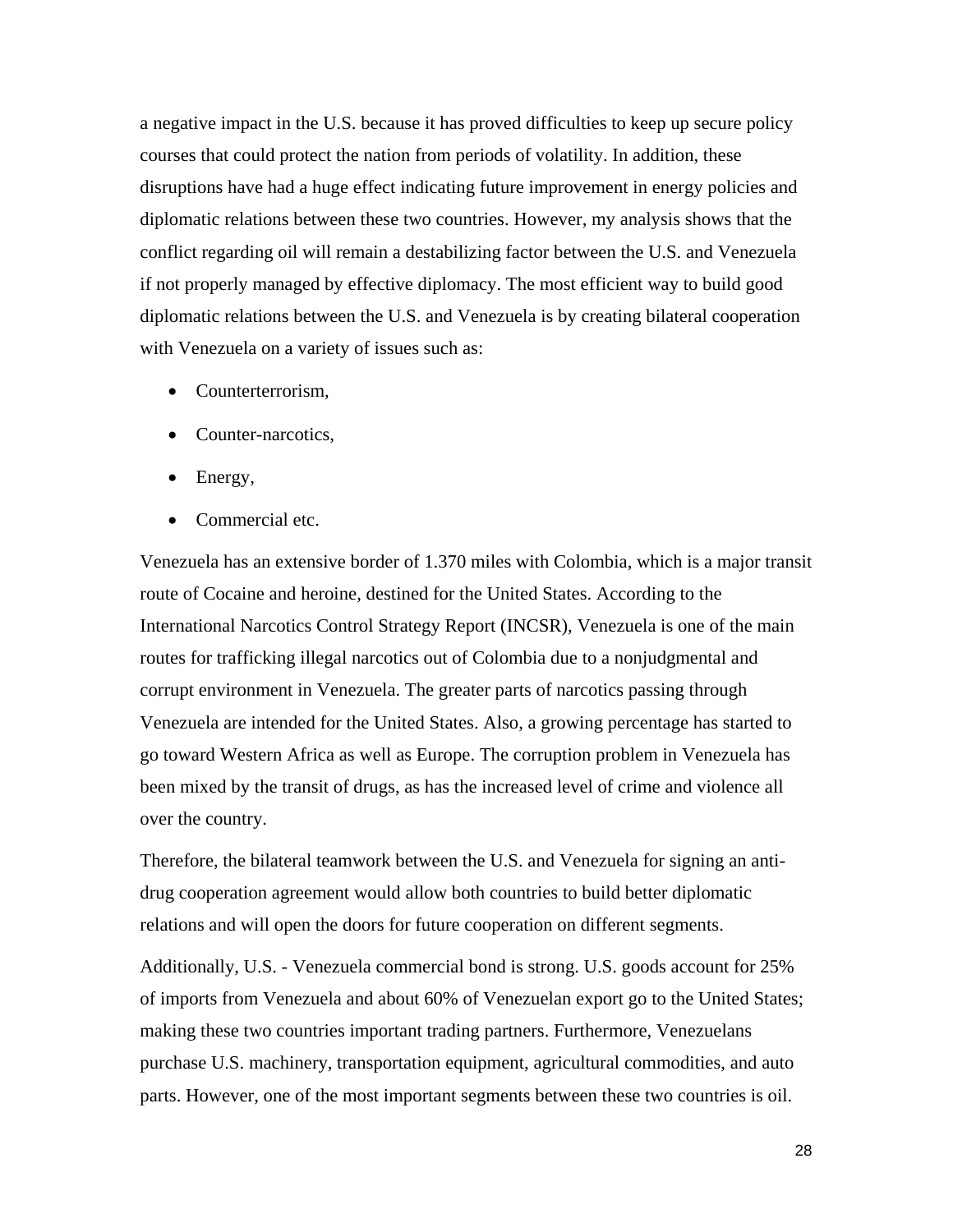Venezuela is the United States' one of the largest oil exporters. Thus, no matter how bad is the battle between the two nations; the important factor is petroleum and the importance of the petroleum trade relationship, which plays an important role to both countries economic stability.

Since the main interest to both countries is their economic stability and that relies on the petroleum trade; both countries should look for a potential significant step toward mending their tattered relationship. They should seek for a positive engagement, concentrating on areas where the benefit is in both nations' interest and this could mark a new beginning between the two countries.

Additionally, analysis shows that the continuation of full diplomatic relations between the U.S. and Venezuela reflects the important commercial ties between the two countries. First of all, the U.S. government should have the desire to create better relations with Latin America as well as the need for Chavez to change his image. A more diplomatic approach is likely to prove more effective in bringing the desired results in both countries and it could start by developing strong cooperation for mutual benefits and will result in developing better future energy policies and at the same time tying their diplomatic relations.

By being able to deal with these major problems, analysis show that a new period of constructive relations on respect between the U.S. and Venezuela might be possible and this will lead the two countries toward building stronger and more efficient diplomatic relations.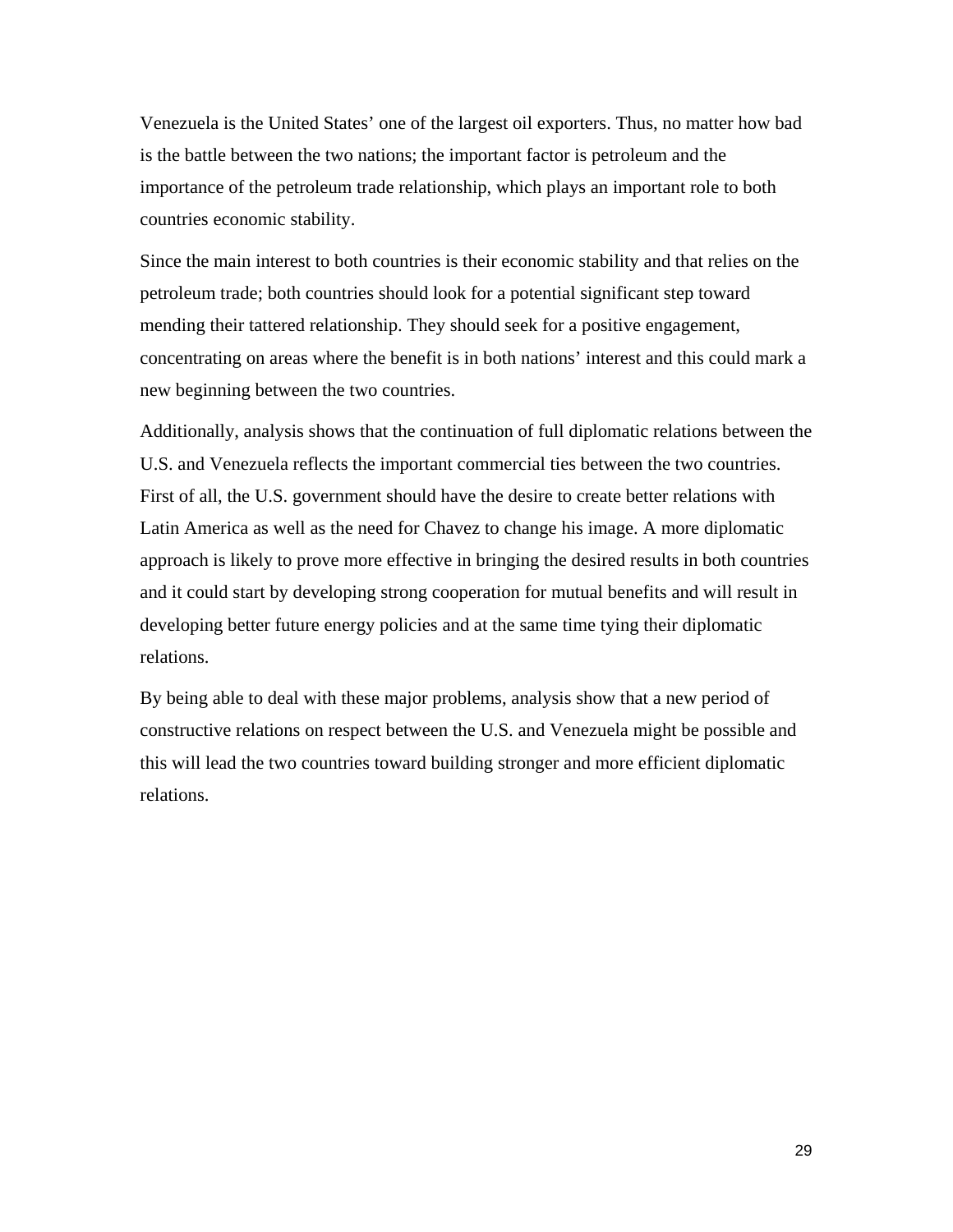#### CHAPTER 3

### 3.0 THE FOUNDING AND FOUNDATION OF U.S. AND SAUDI ARABIA RELATIONS

#### 3.1 Overview of the U.S. - Saudi Arabian Relations

 $\overline{a}$ 

 $7$ Saudi Arabia's has a unique role in the Islamic world; and due to its possession and control of the world's largest reserves of oil as well as its strategic location, remains an important ally of the United States. U.S. and Saudi Arabia's diplomatic relations were established during 1933 when the U.S embassy opened in Jeddah in 1944. Additionally, due to the growing oil-related U.S. presence in eastern Saudi Arabia, the U.S. opened an office in Dhahran in 1944.

Both countries share mutual concerns regarding the security of the region, oil trade, and sustainable development. The two countries have established close discussions regarding international, economic, and development matters such as the Middle East peace process and shared common interests in the Gulf. The availability of reliable sources of oil, especially from Saudi Arabia, remains very important to the United States as well as to Europe and Japan. Saudi Arabia is one of the primary sources of oil imports for the United States, which provides more than one million barrels/day of oil to the U.S. market. Therefore, the United States is the largest and main trading partner of Saudi Arabia, which also makes Saudi Arabia to be the largest U.S. export market in the Middle East.

Apart from U.S. and Saudi's economic ties, an established partnership between the two countries continues to be important in their relations. The presence of the U.S. Army Corps of Engineers has been present in the kingdom since 1950's and also has a role in military and civilian construction activities. A U.S. military training task that has been

<span id="page-30-0"></span><sup>7</sup> [Goldthay, Andreas and Jan Martin Witte.](http://www.drilling-workoverrigs.com/xxnews.aspx?id=24) "Back to the future or forward to the past?"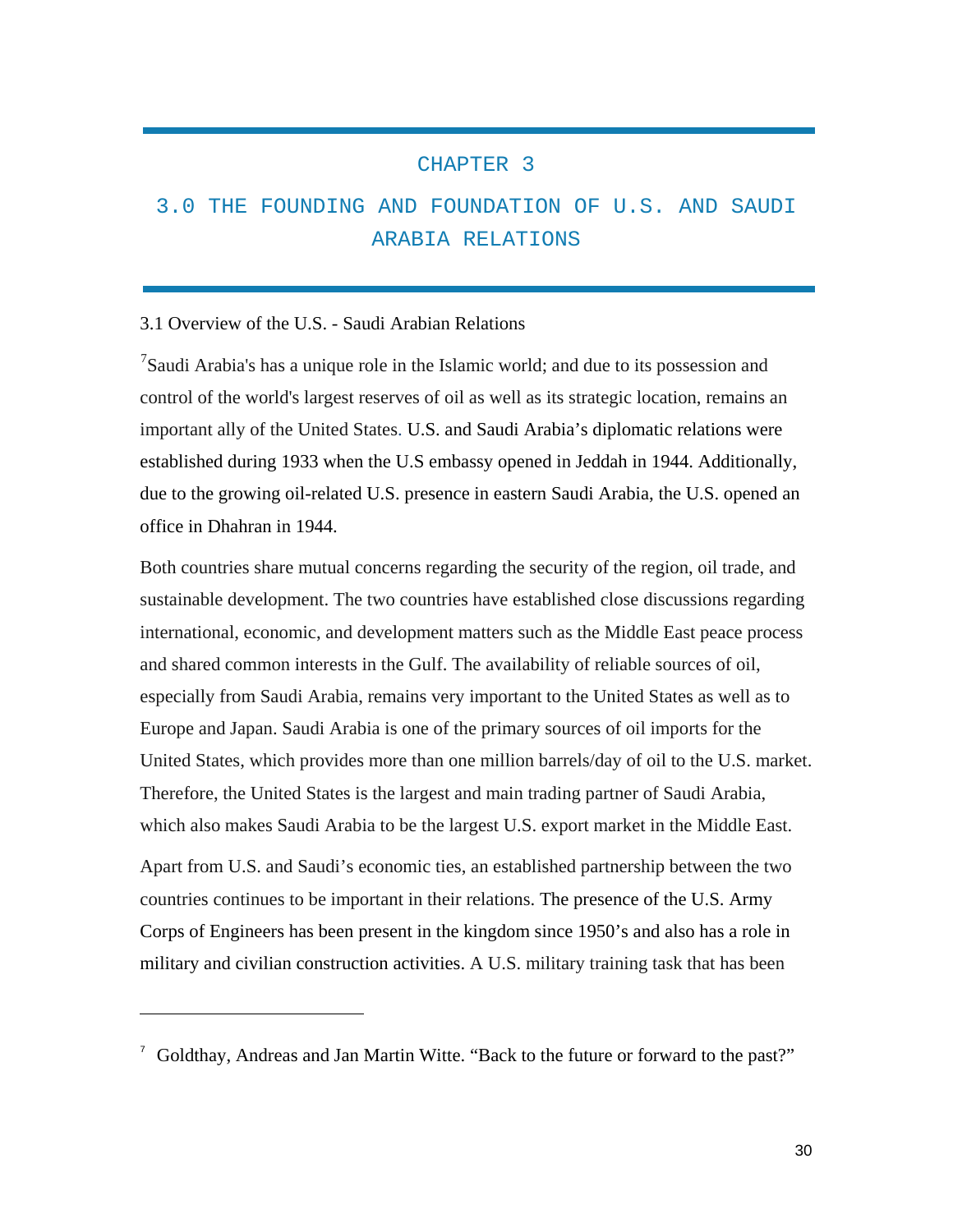established during 1953 at Dhahran, provides preparation and support to the Saudi armed forces in the use of arms and additional security-related services. During 1973, the U.S. established another security assistance organization (SAO) to help transform the Saudi Arabian National Guard. Recently, a security assistant organization was approved to lead and prepare a Facility Security Force, which is part of the Ministry of Interior and is funded through the U.S. Foreign Military Sales (FMS) program. The United States has sold military aircraft, air defense weaponry, armored vehicles and other equipment's to the Saudi Arabia. The U.S. announced a new Foreign Military Program (FMP) in September 2010 in support to the Saudi military service of defense modernization plans to sell fighter aircraft and helicopters.

Even though during the September  $11<sup>th</sup>$  attack, fifteen of the suicide bombers in were Saudi citizens; Saudi Arabia remains America's one of the strongest partners fighting terrorism. During May 2003, a terrorist organization affiliated with al-Qaeda began an aggressive campaign of terror in Saudi Arabia where on the day of May  $12<sup>th</sup>$  2003 suicide bombers killed 35 people in attacks at three housing complexes for Westerners in Riyadh where 9 of them were American's. Terrorist attacks continued such as the attack which took place on November  $8<sup>th</sup>$ , 2003 on the compound housing of foreigners who were working for Arab countries, where at least 18 people, including five children, died because of this attack, and more than 100 were seriously injured. Additionally, terrorists killed two American's on May  $1<sup>st</sup>$ , 2004, in the Yanbu oil facility. The following attack was on May 29<sup>th</sup>, 2003 where terrorists killed one American and injured many more in attacks on an official building and housing compound in al-Khobar in the Eastern Province. The number of terrorist attacks kept on increasing and the following attacks were the killing of a BBC journalist who was shot and killed, then kidnapping of an American Paul Johnson, the attack of the U.S. Consulate in Jeddah, where five consulate employees were killed. As a result of these attacks, the Saudi government passed a new law in 2005 to increase punishment for terrorist-related crimes.

Saudi Arabia continues to be a strong partner of the United States in the campaign of terrorism, providing financial, military and diplomatic cooperation's. The first ever Counterterrorism International Conference took place in Riyadh on February 2005 and was funded by the Saudi Government. The Saudis were helpful in thwarting the printer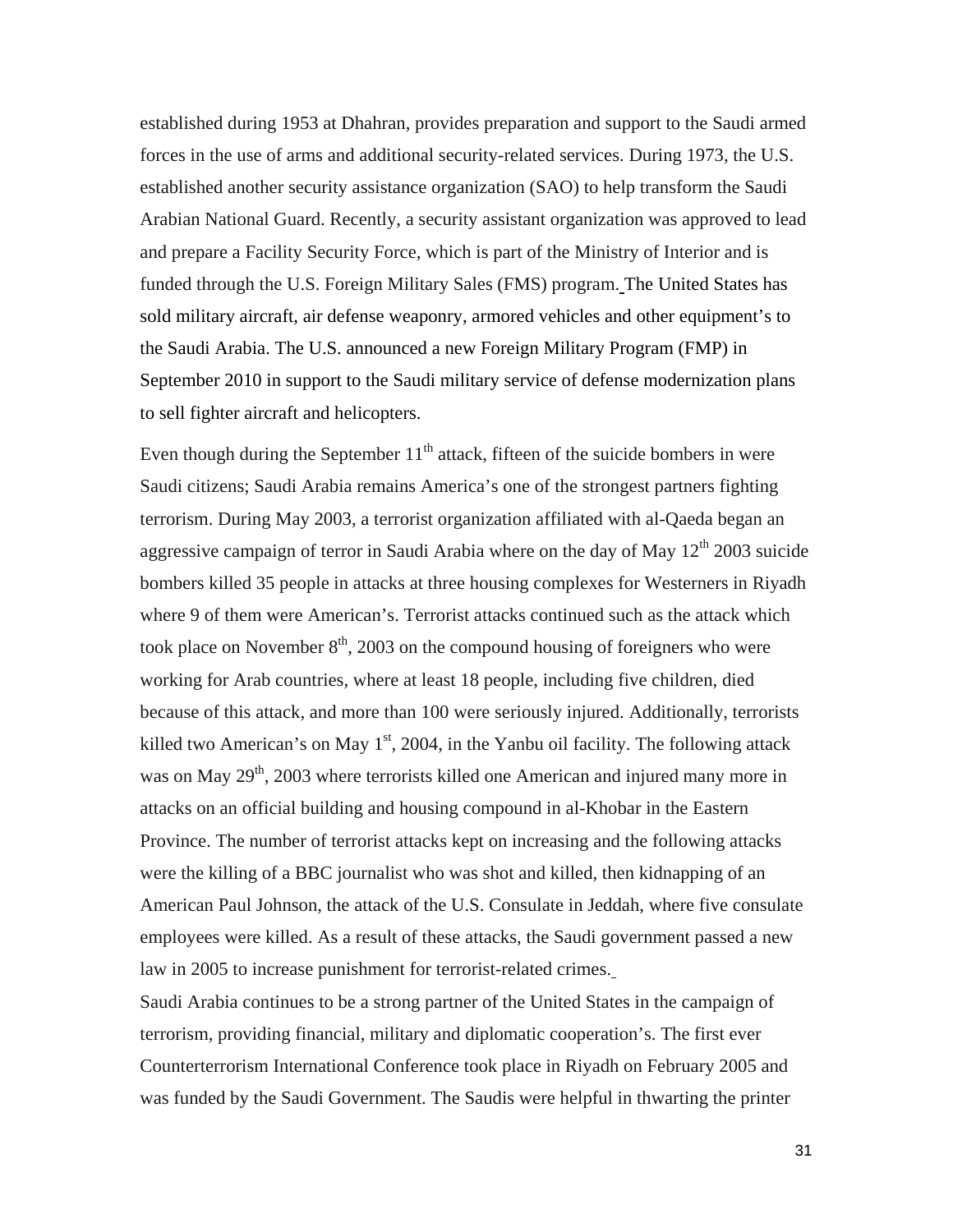bomb attack planned o October 2010 against the United States. They also offered important information on the planned Times Square terrorist attack. Also, Saudi's work directly with U.S. law enforcement to ensure the security of both countries' national security interests.

<sup>[8](#page-32-0)</sup>With one-fifth of the world's known oil reserves and low prices for the production, Saudi Arabia remains at the top of the Organization of the Petroleum Exporting Countries (OPEC). Saudi Arabia is a prominent supplier in oil to the United States, Europe and Asia. According to Energy Information Administration in 2008 Saudi Arabia reported exporting 1.53 million bbl/d of petroleum liquids of their total 8.4-million bbl.d million exports to the United States accounting for 12% of their total petroleum imports and ranking just behind Canada in petroleum exporting to the U.S.

In the beginning of 2010, Saudi Aramco changed the standards that it used for pricing crude oil exports to the United States. Saudi Aramco used the West Texas Intermediate (WTI) crude oil price ever since 1994, but will soon switch to the Argus Sour Crude Index (ASCI), mainly due to the ASCI is viewed to be more representative of the U.S. Gulf Coast sour crude market.

#### 3.2 Energy

<sup>[9](#page-32-1)</sup>Saudi Arabia is the world's second largest crude oil producer and it is the leading producer and exporter of petroleum liquids. As a result of its rapidly growing population and its development programs, the Kingdom is the fastest growing energy consumer in the Middle East. Due to recent explorations, refining capabilities and new drilling processes, the Kingdom will eventually count for more than half of the world's crude oil production capacity brought on-stream through 2020. The Kingdom supplies over 10 percent of the world's oil, therefore in order to further advance the industry, it is planning to spend \$60 billion on upstream and downstream processes through 2014. King Abdullah City for Atomic and Renewable Energy announced in April Saudi Arabia's persuasion of nuclear and solar energy use.

#### <span id="page-32-0"></span>8 Oil Exports and Shipping." *LINK-FORCE GLOBAL*

<span id="page-32-1"></span>9 The U.S. – Saudi Business Opportunities Forum » Energy/Renewable Energy."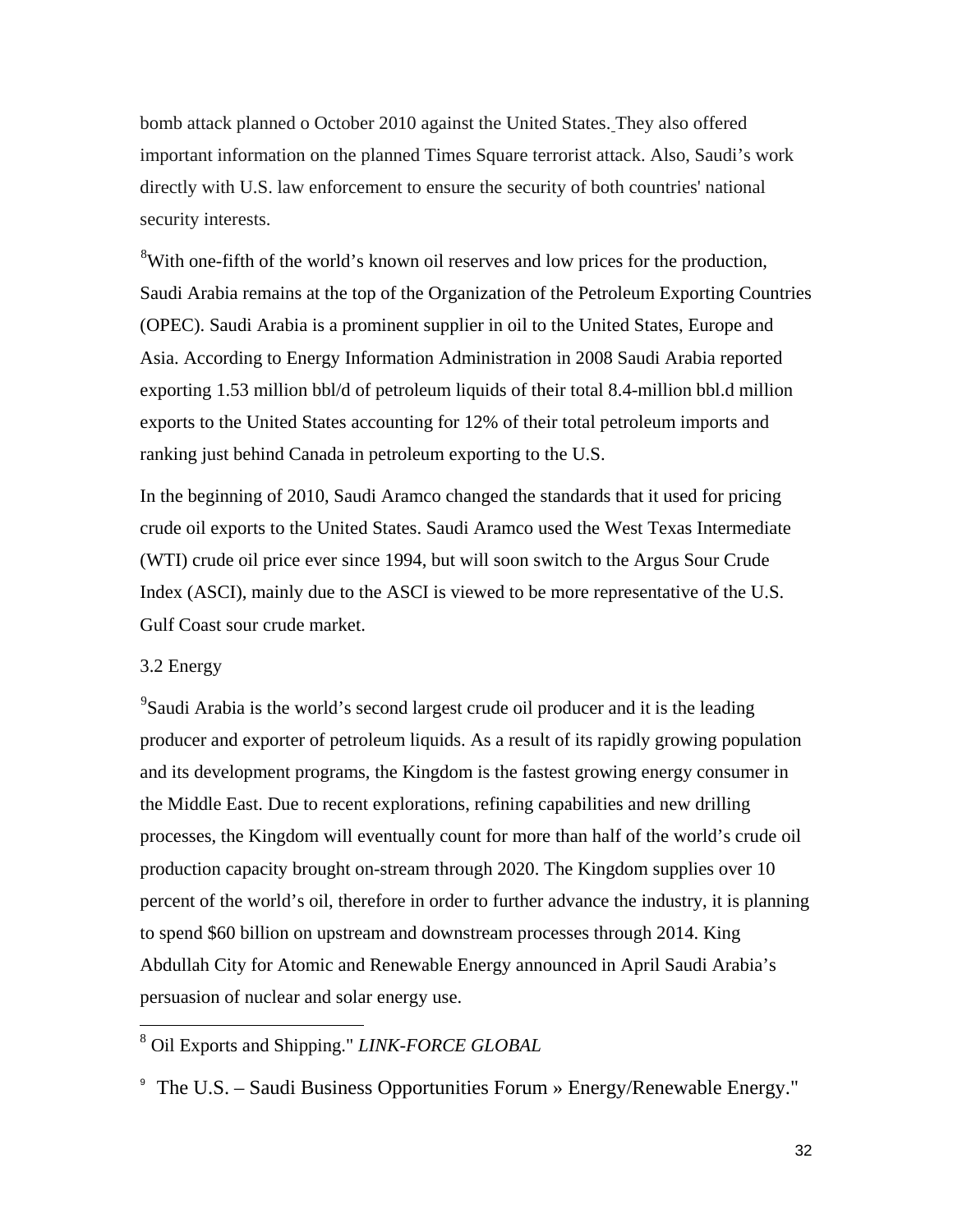$10$ It is hard to foresee how much political conflict to the status quo might develop in Saudi Arabia. Nevertheless it would be wise for the U.S. to predict potential changes on the horizon in that country. The reason of the importance of this prediction is not only because of its oil production, but also on many national security fronts. Therefore, the United States should continue collaborating with Saudi authorities and offer them calm support and encouragement in dealing with its difficult economic, political, social, and demographic challenges.

Nonetheless what does this apply to? Primary, U.S. military and intelligence agencies should continue their collaboration with the Kingdom's military and security forces. The security collaboration between the two countries has developed over the past ten years due to lasting threats posed by terrorist groups of an Iran on the rise. <sup>[11](#page-33-1)"</sup>But this bilateral security cooperation should be delivered in a way that enhances the rule of law, encourages human rights practices, and quietly supports steps towards better governance, transparency, and oversight"(co-author Brian Katulis argued).

Along with, U.S. nongovernmental organizations working on democracy, governance, and human rights should continue reaching out to Saudi leaders calling for democratic improvement. U.S. diplomats should have a modest role in evaluating the political scene, showing their support for realistic reforms, and helping out as Saudi Arabia crafts a roadmap for political reforms. Nevertheless, the balancing act between the two countries is still difficult, therefore it is essential for the U.S.to defend the interest of its regional security and continue counterterrorism collaboration. This is a challenging task, thus it requires a well managed interagency method from the White House.

 $\overline{a}$ 

<span id="page-33-1"></span><span id="page-33-0"></span><sup>&</sup>lt;sup>10</sup> Confronting New Saudi Realities." Center for American Progress.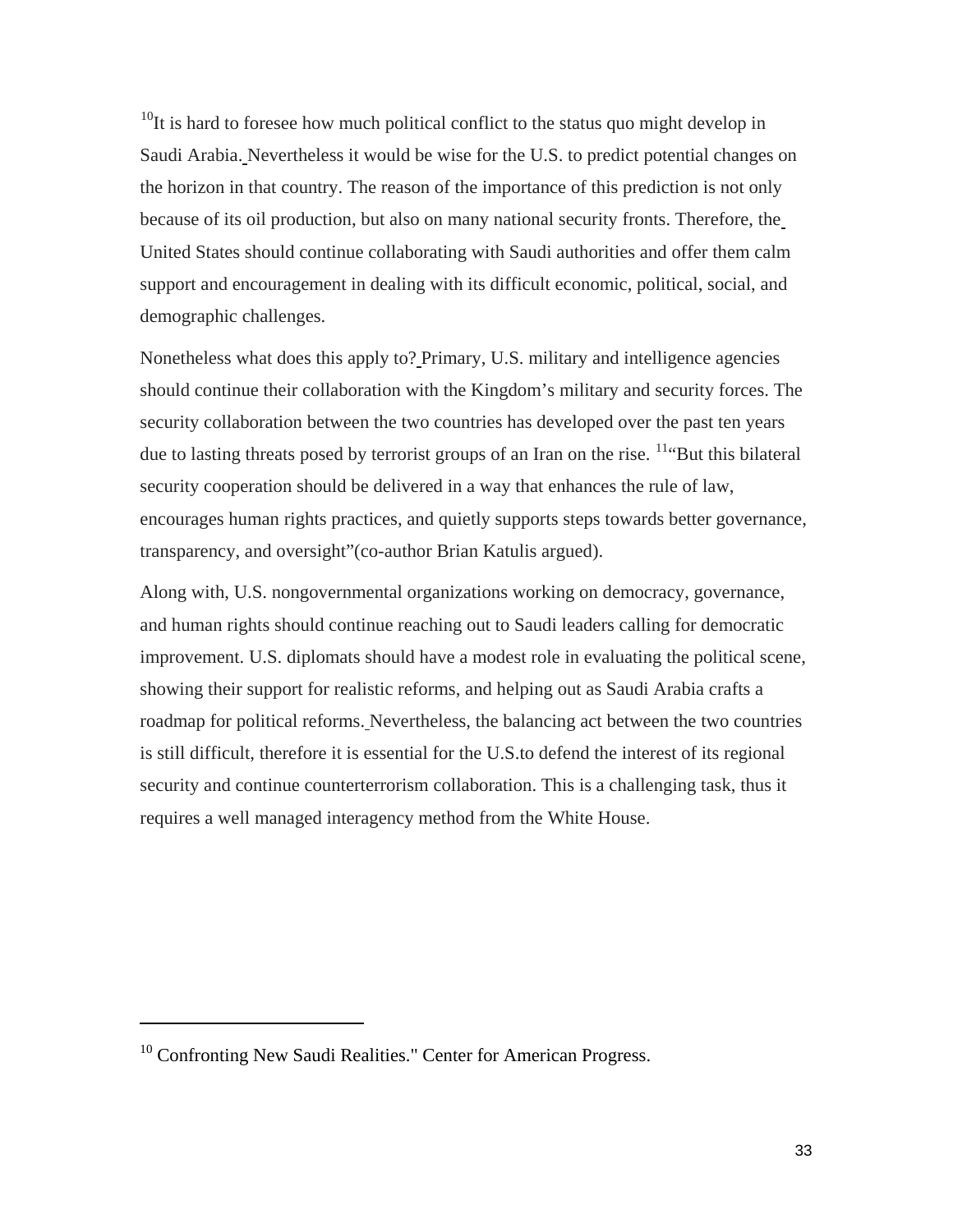Figure 3.11 Annual U.S. Imports from Saudi Arabia of Crude Oil and Petroleum **Products** 



#### Source: Energy Information Administration

3.3 Diplomatic Relations - Steps to Institutionalize and Make More Transparent Government-to-Government Relation

 $12$ The U.S. and Saudi Arabia could improve their diplomatic relations by increasing educational and professional interactions and co-developed cultural activities. The agenda to develop such commitment could have a result on building preexisting common interests in future energy policies. The Obama administration should promote U.S. - Saudi collaboration on global counterterrorism and regional security issues. Some of the areas where these two countries could cooperate and achieve mutual benefits are:

- U.S. Saudi military cooperation
- Counterterrorism

 $\overline{a}$ 

- U.S. Arms Sales to Saudi Arabia

<span id="page-34-0"></span><sup>12</sup> *The U.S. – Saudi Business Opportunities Forum*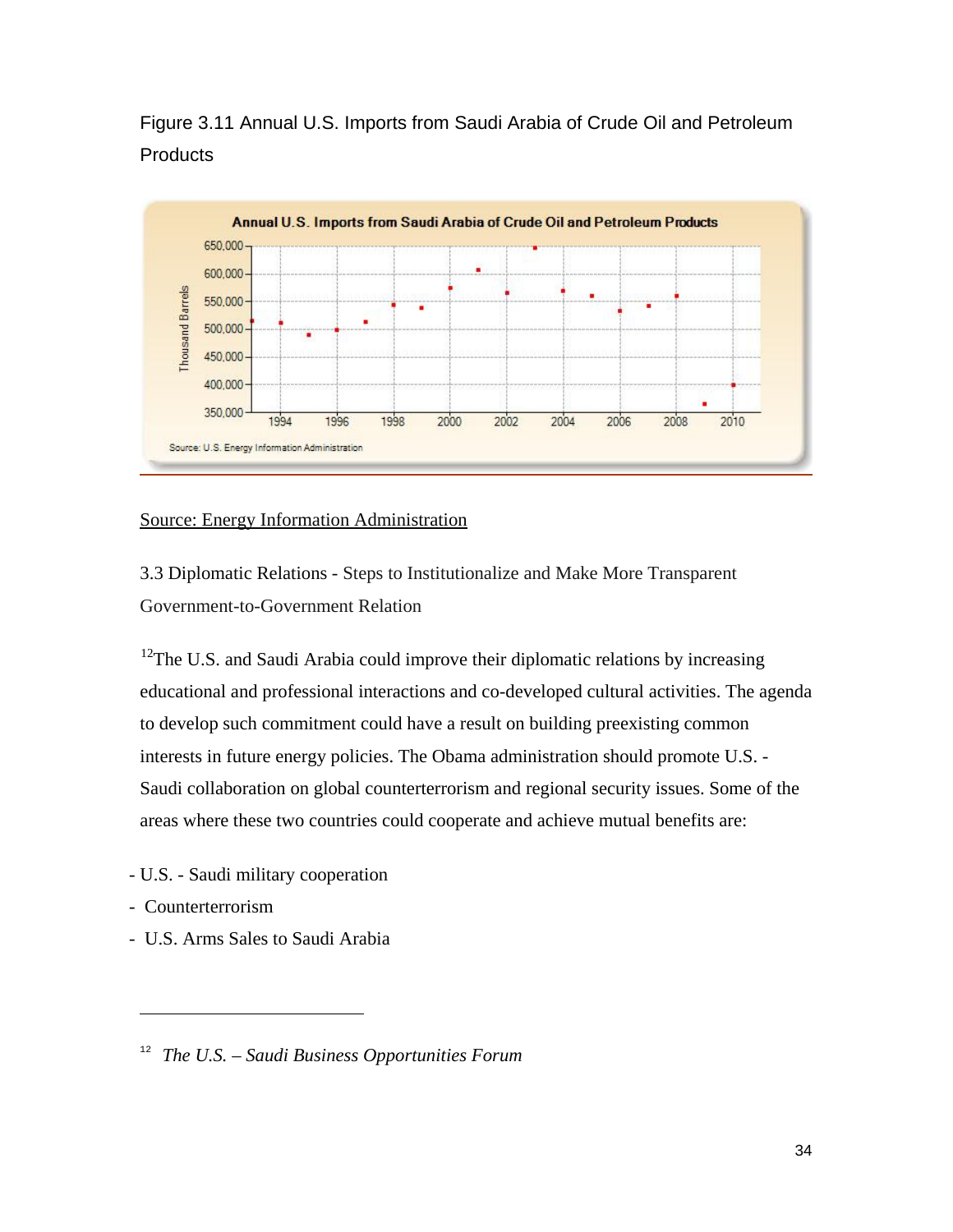#### *3.31 U.S. - Saudi Military Cooperation*

The military program is an important pillar of U.S. - Saudi relations. The U.S. provides International Military Education and Training (IMET) to Saudi Arabia and military support could strengthen diplomatic relations between the two countries. The U.S. provides minimal IMET to Saudi Arabia and this permits Saudi Arabia to purchase military training at significantly reduced Foreign Military Sales (FMS) incremental rate.

This cooperation between the two countries could guarantee a sustained high level of Saudi participation at U.S. military institutions; improves technical abilities; exposes all levels of Saudi military staff and their families to U.S. thoughts, and policies; and increases knowledge of international standards of human rights, the rule of law, and the rule of residential control of the military. Table 3.12 shows the U.S. military training provided to Saudi Personnel from 2002 to 2007.

|                             | FY 2002 | FY 2003 | FY 2004 | <b>FY 2005</b> | <b>FY 2006</b> | FY 2007 |
|-----------------------------|---------|---------|---------|----------------|----------------|---------|
| <b>Students</b><br>Training | 1,110   | 1,664   | 596     | 416            | 524            | 849     |
| Value                       | \$57.4  | \$20.2  | \$21.1  | \$11.2         | \$8.9          | \$39.2  |
| $($ \$<br>Million)          |         |         |         |                |                |         |

Table 3.12 U.S. Military Training Provided to Saudi Personnel

Additionally, another aspect that could lead the two countries toward improving their diplomatic relations is securing-related support. The security support is very important to Saudi Arabian government. This support is needed from the U.S. to help Saudis deal with the danger of Al Qaeda terrorism in their country. The security support could help protect the Saudi infrastructure, which is very important on ensuring global oil supplies. In addition, this plays an important role on securing the Saudi support for the United State's main concern on counterterrorism overseas and to strengthen Saudi Arabia against a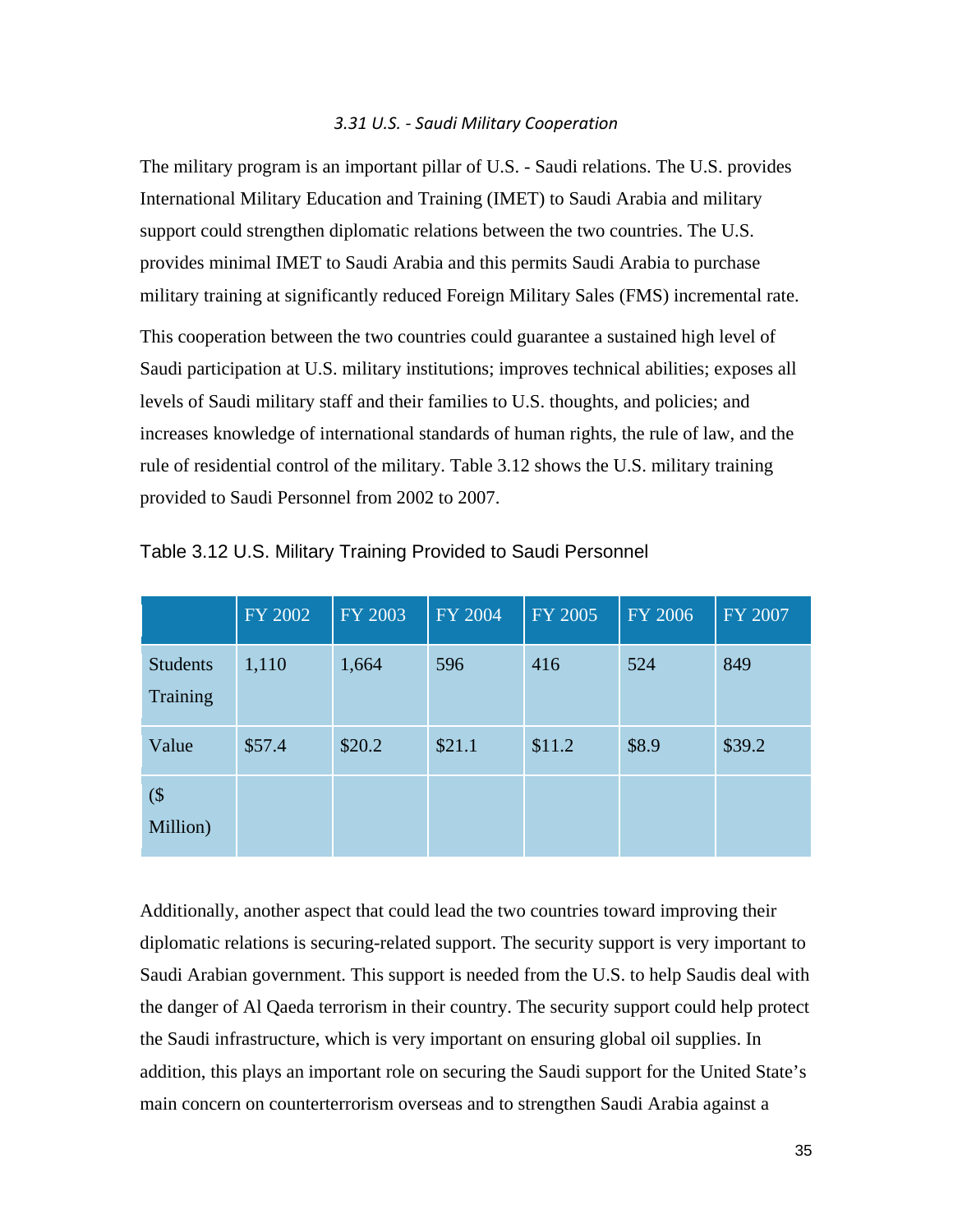possible threat from Iran. By offering security support, the U.S. would secure Saudi's infrastructure; on the other hand, it ensures the U.S. with oil supply with stable prices. Therefore, this cooperation, which provides mutual benefits to both countries by ensuring countries toward strengthening their diplomatic ties, and opens many opportunities on cooperating for future energy policy improvements.

### *3.32 Counterterrorism*

Another area where these two countries could join their efforts is current counterterrorism issues. This bilateral agreement of joining the efforts of U.S. and Saudi Arabia could reduce threats by violent extremists in the kingdom and it would further strengthen diplomatic ties between the two countries. U.S. officials have already recognized important Saudi domestic counterterrorism efforts however, they should further persuade the Saudi government to develop further and fight terrorism.

### *3.33 U.S. Arms Sales to Saudi Arabia*

The potential unconventional threats from Iran, the danger of domestic terrorism, and the unresolved effects of ongoing volatility in Iraq, Yemen and Pakistan now represent the major threats to Saudi national security. Counterterrorism, border security, and intelligence are ongoing to reacts to these threats and the United States should seek to help advance the prevention and defensive capabilities of Saudi. Therefore, the Obama Administration has to carry on with this program and to engage with Saudi Arabia on these security issues via established mutual mechanisms.

#### 3.4 Discussion

This chapter presented background information regarding U.S. and Saudi Arabia relations and it examined possible areas of cooperation for mutual benefit. U.S. and Saudi Arabia need to continue and strengthen their existing levels of cooperation, and take them to new directions. There are several areas of potential mutual benefits that they could discuss, including oil and gas collaboration, commercial companies' cooperation, and modify their cooperation into new areas such as carbon capture and sequestration, solar energy, science and technology.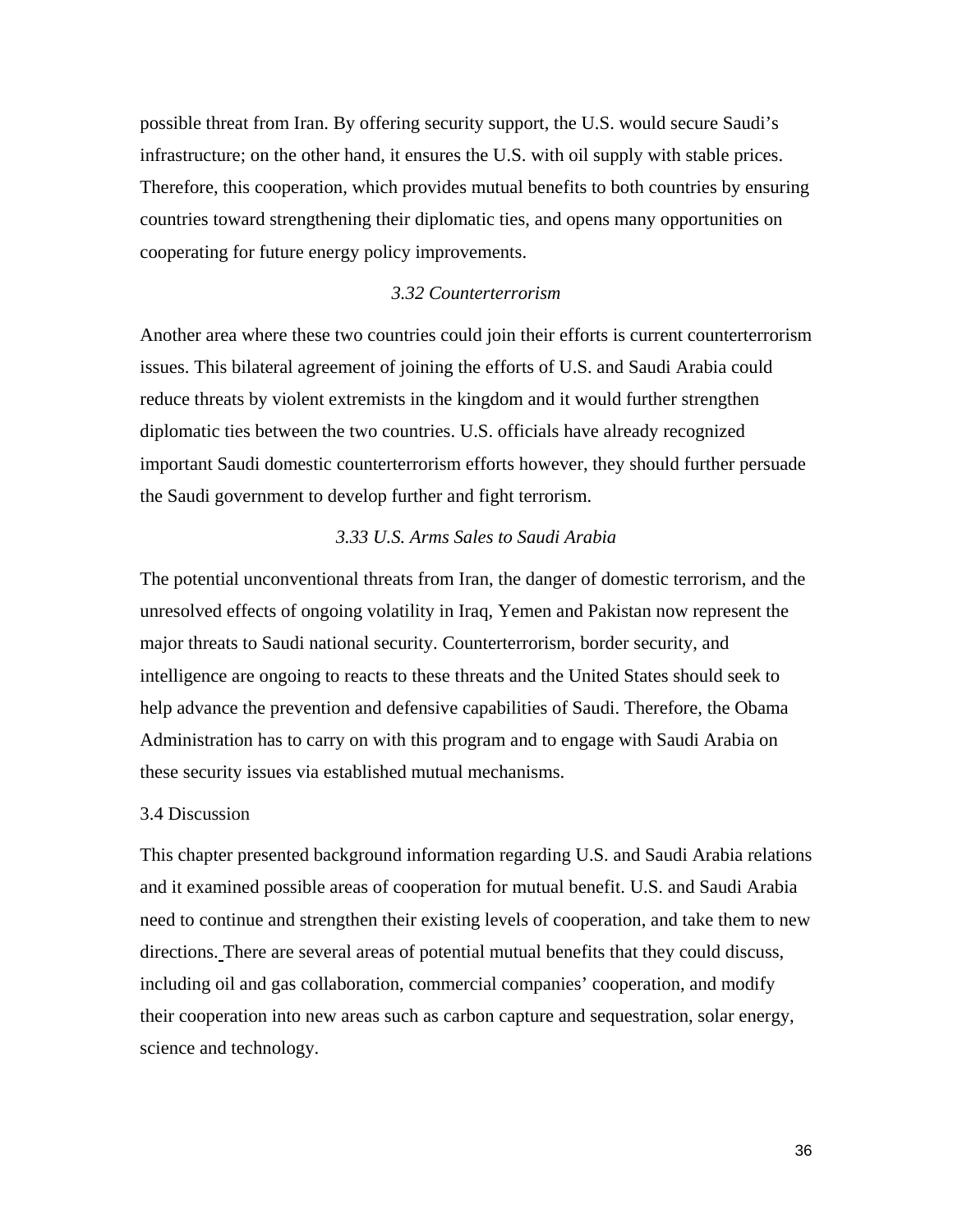The relationship between the United States and Saudi Arabia government was built during Cold War era, the two countries shared a common interest on securing Saudi's oil production as well as combating global Communism. Saudi Arabia has been and will continue to be the largest source of oil worldwide. However, the United States and Saudi Arabia have had a long, and very successful petroleum connection.

After the first post Cold War decade; the bilateral relations between the U.S. and Saudi Arabia remained strong in some areas such as defense cooperation, however it noticed sign of weakness in other areas. Political ties were challenged by the results of anti-U.S. terrorist attacks, differences over the revival of Israel-Palestinian fighting from late 2000 and on, and other concerns regarding political reform and human rights in the kingdom were basic irreconcilables in several U.S. and Saudi potential figures.

Ever since the Cold War era ended, the relations between the U.S. and Saudi Arabia have been put into a test due to the emergence of Al Qaeda terrorist threat and unstable regional security conditions in the Middle East. On the September 11th, 2001 terrorist attack, the participation of 15 Saudi nationals who were supporters of terrorism was confirmed and this has put into a dilemma Saudi Arabia's support for the U.S. Since 2003, U.S. and Saudi Arabia relations took better turn due to the increased official counterterrorism cooperation and their common concerns regarding Iranian foreign policy.

The ties between the U.S. and Saudi Arabia remained stable, and the U.S. continued to sell arms to Saudi Arabia, with over \$16.7 billion in possible Foreign Military Sales, which were approved by both the Congress and the executive branch from 2005-2009. Even though, the security cooperation between the U.S. and Saudi Arabia has improved since 2003, the September 11 attacks have put the two countries in a situation to face core challenges. The Commission in its final report identified these core challenges: defining a broader mutual cooperation that "leaders on both sides are prepared to publicly defend." The Bush Administration tried to meet this challenge by ongoing consultations with the Saudi Royal family, on issues that were a common concern for the both countries, such as: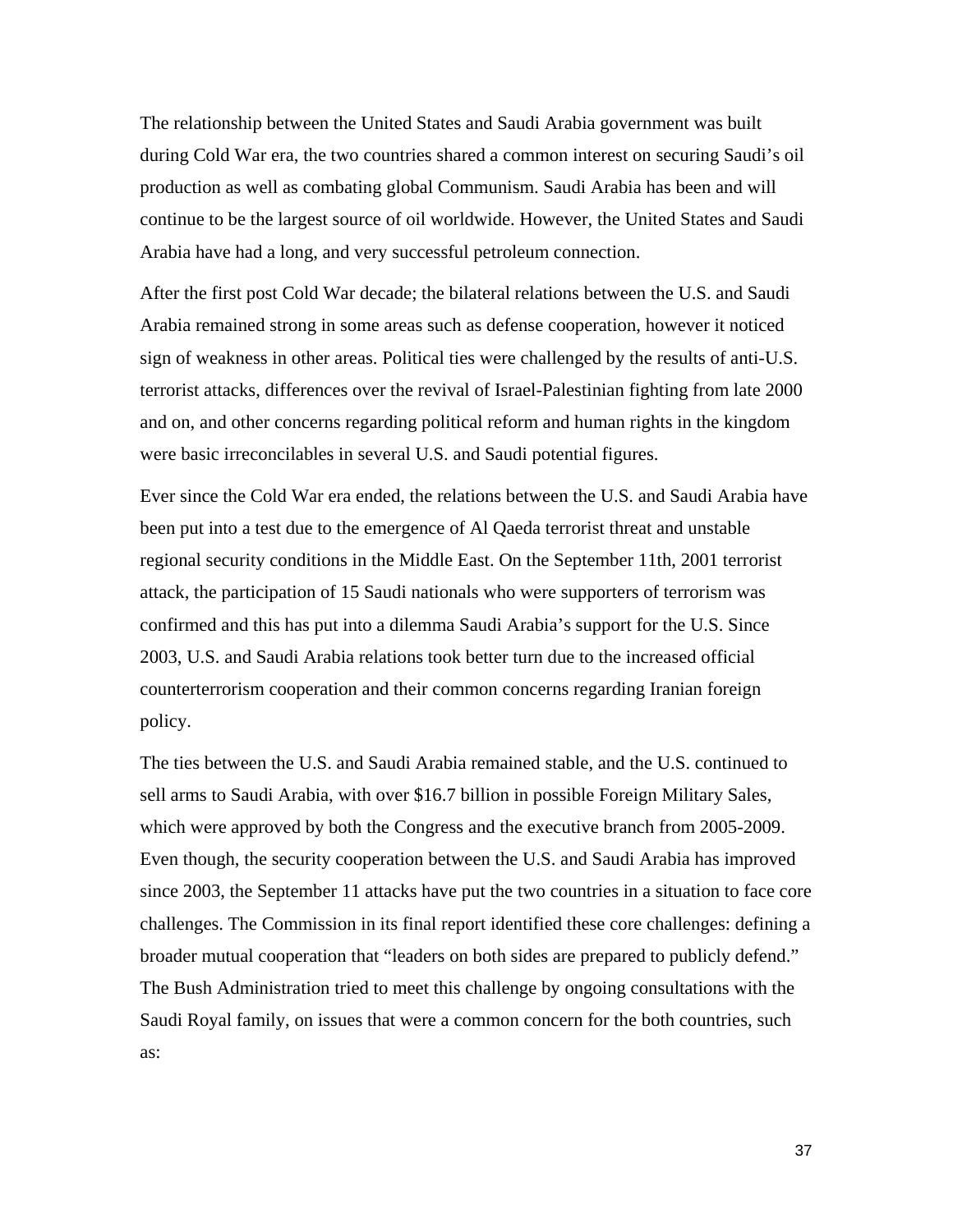- Energy policy,
- Finance,
- Israeli-Arab peace,
- Human rights, and
- Political and economic reform.

Additionally, during President's Bush visit to Saudi Arabia on May 2008, the Bush Administration publicized new agreements the two countries on nuclear cooperation, infrastructure security and visas.

## CHAPTER 4

## 4.0 GATES TO REENFORE U.S. RELATIONS WITH AUSTRALIA

### (Placeholder1)4.1 Overview of Australia

The fourth chapter is concentrated on the U.S. and the two biggest coal producers; Australia and China. Australia possesses significant reserves of petroleum, natural gas and coal and it is one of the rare countries of Organization for Economic and Development (OECD) playing an important role on exporting net hydrocarbon; exporting about two-thirds of its total energy production. Australia used to be the world's biggest coal exporter and the fourth biggest liquefied natural gas (LNG) exporter in 2009. Australia's projections for the expansion of future energy exports seems promising since its proven natural gas reserves are growing along with Asian demand for both coal and LNG.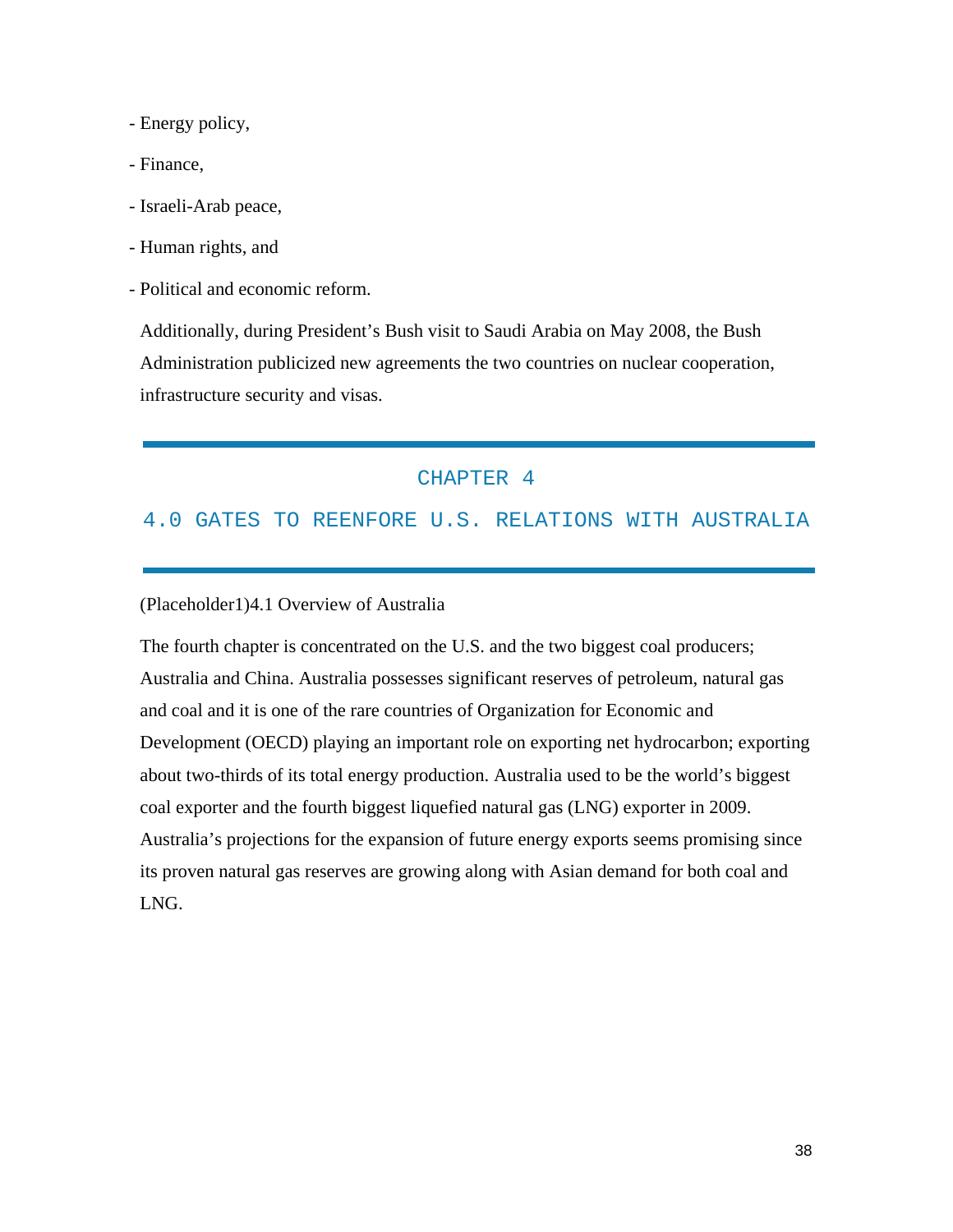## *4.11 Coal*

 $13$ During 2009, Australia possessed recoverable coal reserves worth 76 billion short tons (Bst), making it the world's fourth largest coal producer. However, it is the largest exporter.

## *4.12 Production*

About 450 million short tons (MMst) of coal were produced in Australia during 2009 and during the past twenty years, coal production has grown by 34 %, with new developments continuing to come online in the future. The biggest black coal production takes place in the state of Queensland and New South Wales (NSW) where together they account for 97% of Australia's black coal production. South and Western Australia, Victoria and Tasmania have brown coal where it is used for domestic electricity generation.

4.13 Exports

 $\overline{a}$ 







## Source Energy Information Administration

<span id="page-39-0"></span>Mark P. Sullivan. "Venezuela: Political Conditions and U.S. Policy"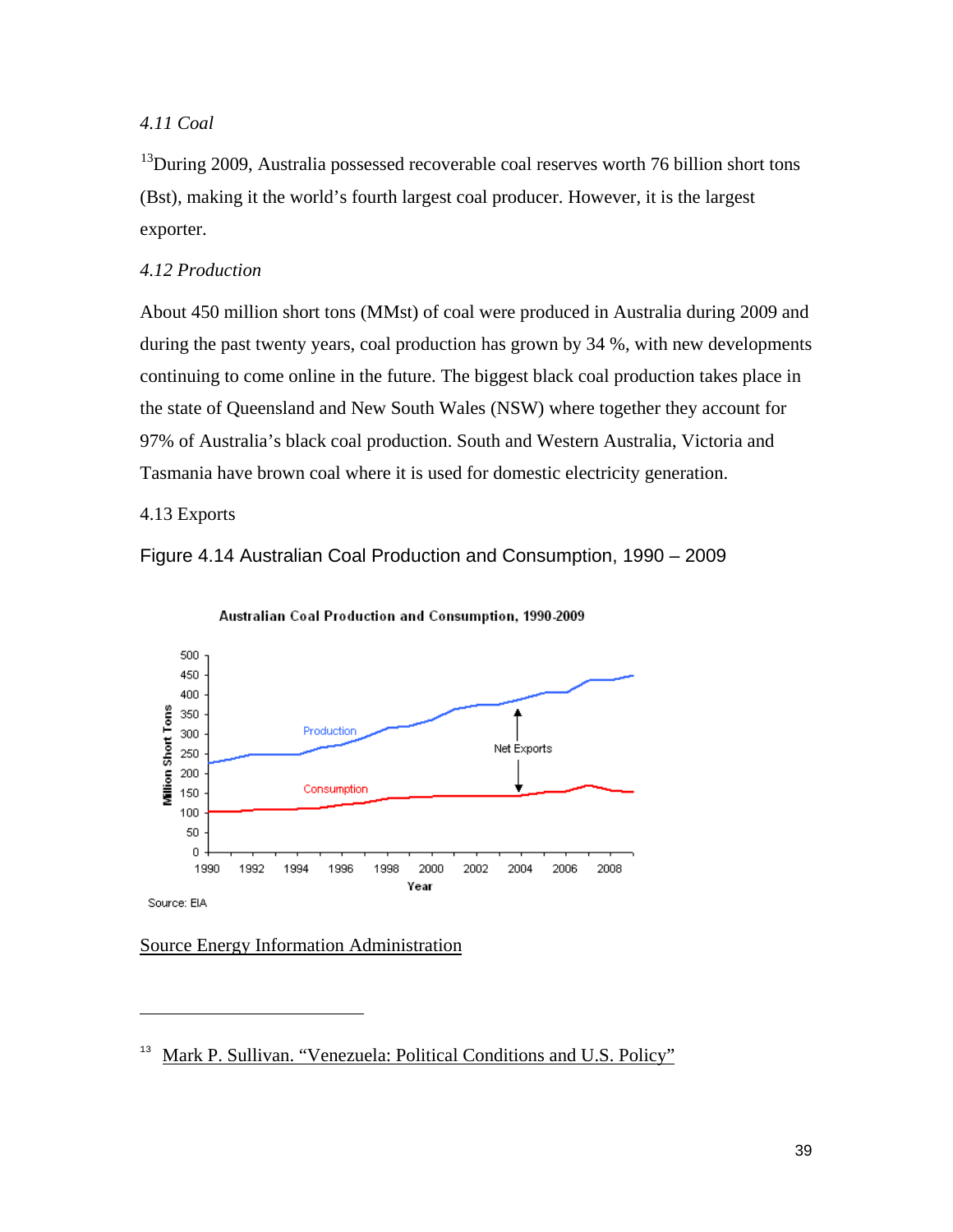About 66% of Australia's coal productions were exported in 2009, where 300 MMst accounted for 28% of global exports where according to the Australian Coal Association, Japan imported over 40% of Australia's coal during 1008-2009. Other export countries include South Korea (15%), Taiwan (10%), India and China (9.5% each) and nearby 8% of its coal exports went to Europe.

Australia's export coal industry functions by 9 coal loading workstations, who's handling capacity reached 365 cubic feet per year and they are located in Queensland and NSW. More infrastructure projects are on their development stage and are projected that by 2014 to add about 130 million short tons to Australia's annual coal export capacity.

4.2. Energy - The U.S. and Australia Initiative to Address Environmental Challenges

The Governments of the United States of America and of Australia should identify that both countries share common concerns and responsibilities towards the environmental protection and conservation in their individual authorities, and they are both interested in developing global environmental improvement and protection. The Government of the United States and the Government of Australia are aware that they have similar environmental challenges. These challenges include the expansion of urban populations, concentrated industrial activity, and sustainable use of natural resources.

 $14$ In regard to the environmental challenges the U.S. and Australia share common goals in scientific development as well as in the development of technological initiatives such as improving the use of productive and sustainable natural resource, developing renewable energy, and developing agricultural technologies, such as biotechnology.

Both governments also realize the importance of mutual environmental actions and they both acknowledge the close collaboration among the two countries; their participation in international environmental conferences and their presence during important environmental discussions such as the management of national parks, the threat to the

 $\overline{a}$ 

<span id="page-40-0"></span><sup>&</sup>lt;sup>14</sup> Department of Sustainability, Environment, Water, Population and Communities (SEWPaC) - Home Page.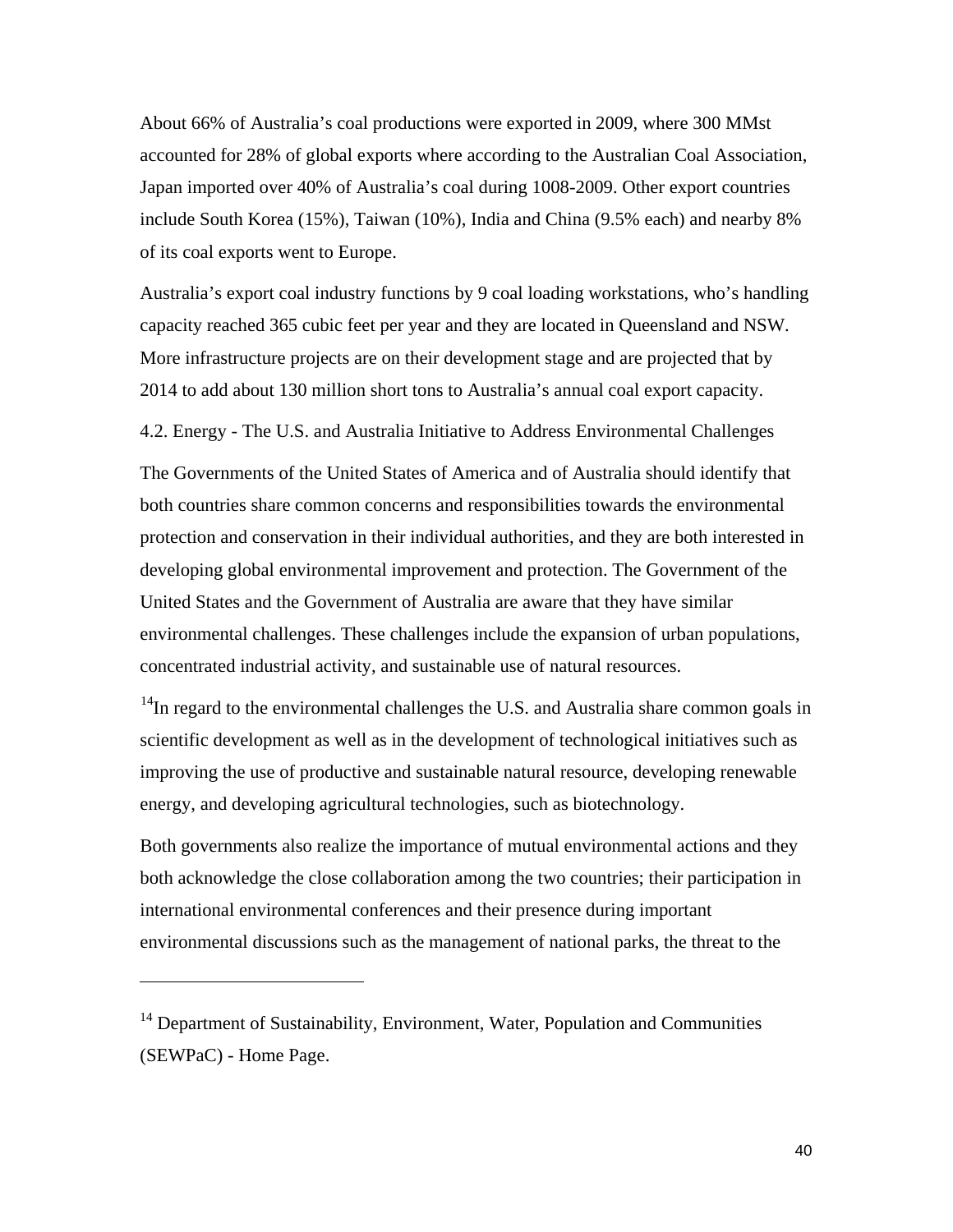species, Antarctica, oceanic matters, chemicals wastes, global climate change, forests, etc. The United States and Australia plan to continue their cooperation efforts and plan to further strengthen their bond in international debates considering environmental issues.

Additionally, both Governments also recognize their successful environmental collaboration in the region of Asia Pacific, including as members of the South Pacific Regional Environmental Program, the Asia Pacific Economic Collaboration conference and the Secretariat of the Pacific Community. The Governments acknowledge the meaning of these regional efforts and intend to further pursue mutual determinations to improve environmental stewardship and protection.

#### 4.3. Diplomatic Issues

There are some additional potential areas of cooperation between U.S. and Australia relating better future energy policies. Diplomatic relations between U.S. and Australia are strong; however, this chapter identifies a common strategy that could improve Australia and America's future energy. Australia's and U.S. common interest could be advancing global environmental improvement and protection as well as the initiative in advancing global environmental improvement and protection as well as the initiative in advancing science and technology to address environmental challenges. Both countries are concerned and have a similar responsibility toward the protection and preservation of the environment. A common interest where both countries can benefit could be advancing global environmental improvement and protection. Key similar environmental challenges that both countries are facing are: expanding urban populations, concentrated industrial activity and sustainable use of natural resources.

Another area where the United States and Australia could share a common goal is advancing science and technology proposals to tackle environmental challenges. Both countries could advance the initiative to develop the productivity of natural resource use and comprehensive observation, developing cleaner energy by using renewable energy resources, developing the initiative towards energy efficiency, as well as developing agricultural technologies, including biotechnology.

The United States and Australia should look forward to complete the mutual agreement on science and technology collaboration since both countries are partners in the Carbon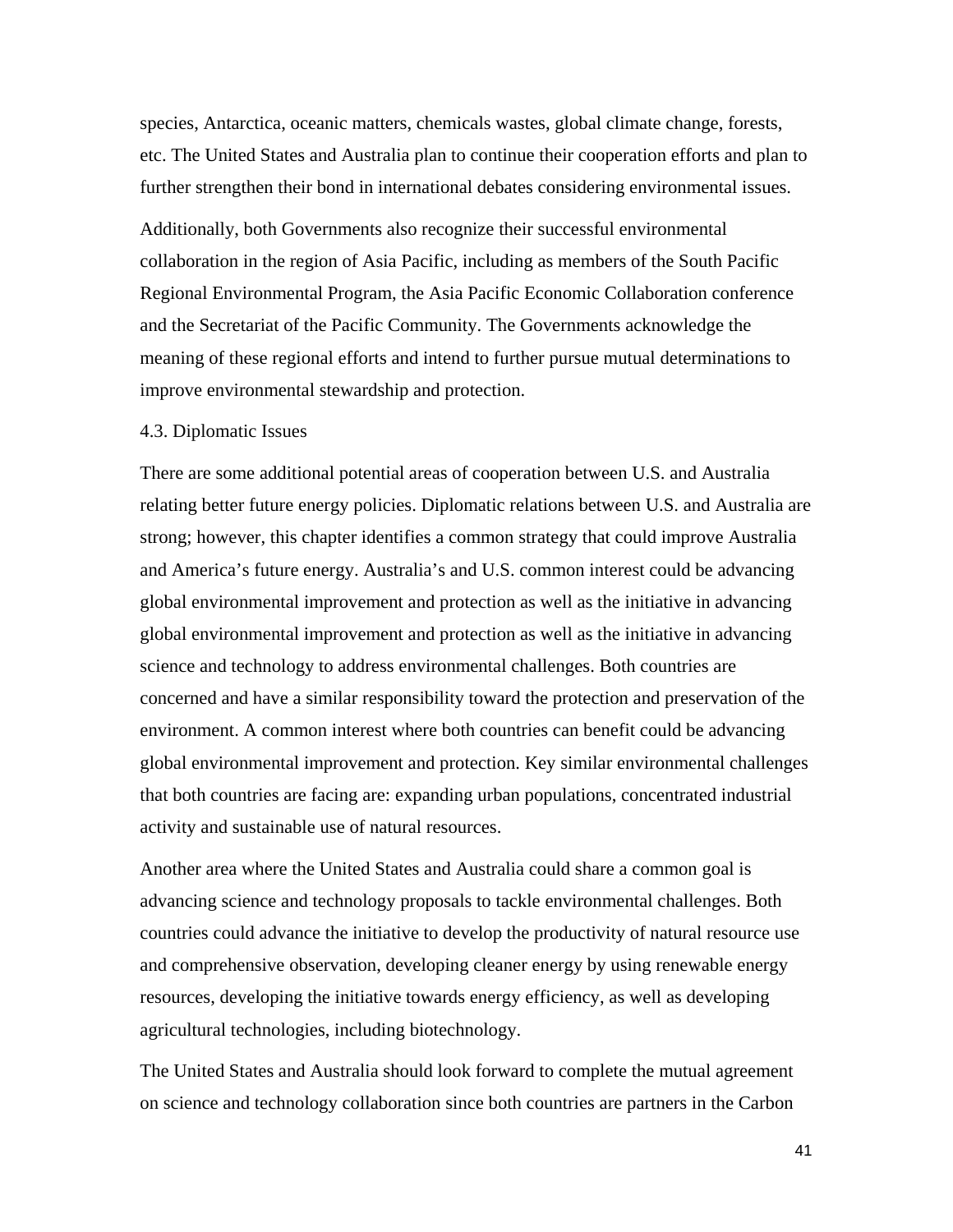Sequestration Leadership Forum, the International Partnership for the Hydrogen Economy.

#### 4.4. Discussion

 $\overline{a}$ 

<sup>15</sup>In order for both countries to build ongoing cooperation's toward achieving mutual benefits; both governments should aim towards regular consultancy and review continues cooperative activities and categorize areas for potential future cooperative activities by prioritizing them.

To further improvement their collaboration the Governments of the United States and Australia intend to consult frequently and analyse on-going cooperative events, recognize importance areas for possible upcoming cooperative activities, and evaluate other issues related to this statement. More specific, the both Governments need to consider mutual collaborative efforts to support other countries build capacity in the areas of teamwork on environmental matters, developing technology and science initiatives, collaboration in joint environmental actions and environmental cooperation in the Asia Pacific region.

According to my analysis, the most efficient approach to help improve environmental stewardship is if both countries cooperate and involve public participation. The cooperation of both governments and the involvement of public participation could help towards the protection and sustainability of natural resource management.

If the United States and Australia continue to cooperate and link their activities toward achieving bilateral agreement could help develop strong ties between the two countries and will help result in recognizing the important role of energy in the future and the need for much more ambitious and creative approaches for improving future energy policies.

<span id="page-42-0"></span> $15$  Department of Sustainability, Environment, Water, Population and Communities (SEWPaC) - Home Page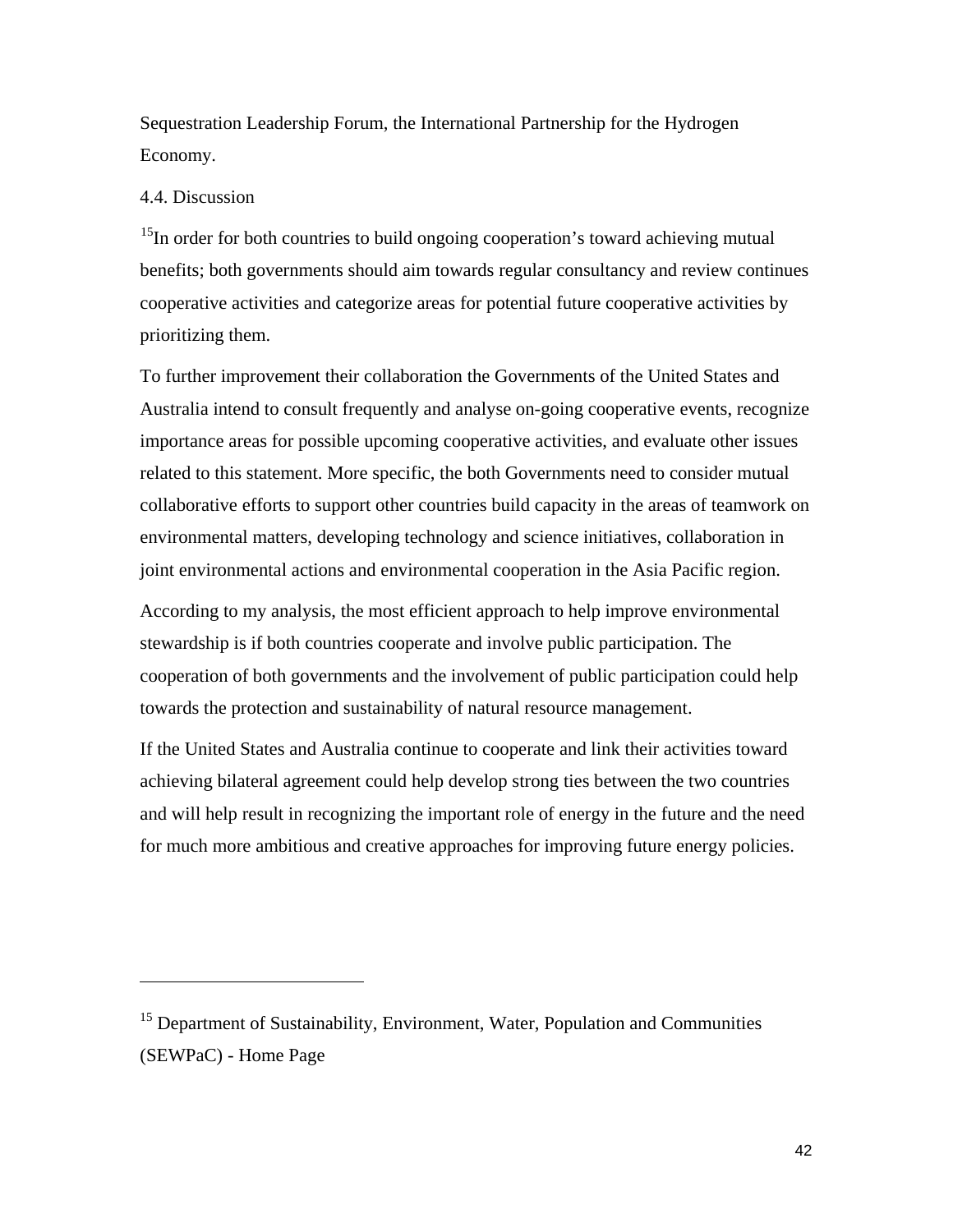## CHAPTER 5

## 5.0 A STRATEGIC ECONOMIC ENGAGEMENT COULD STRENGTHEN

U.S. – CHINESE TIES

### 5.1 Overview of the U.S. and China Relations

Possibly due to the increased size of their population, China utilizes the second highest amount of energy behind the United States. The energy required and the rise in demand for oil has made China a vital factor within the oil market. China is also the leading producer and consumer of coal in the world even with a large number of resources underdeveloped. According to Energy Information Administration, China possesses 114.5 billion short tons of recoverable coal reserves, which is the third largest in the world only behind the United Stares and Russia. Their reserves also account for 13% of the world's total reserves. Coal accounts for 70% of China's energy use. In 2006, 50% of China's coal use was found in the non-electrical division while the other 50% came from electrical sector.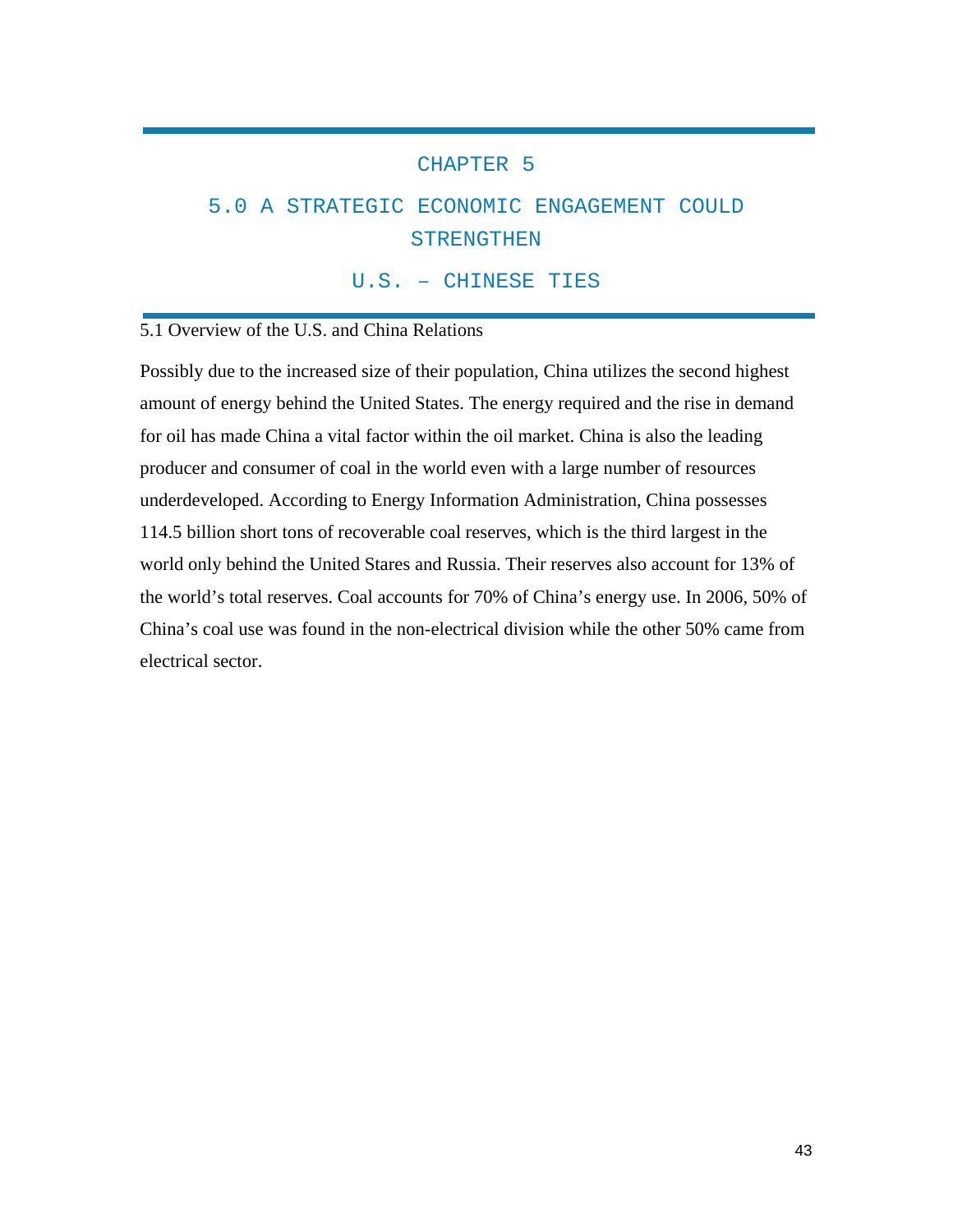Figure 5.11 China's Oil Production and Consumption, 1991 - 2011



China's Oil Production and Consumption, 1991-2011\*

## Source: EIA International Energy Statistics

Table 5.12 China's Coal Production, Consumption and Net Imports

|  | Table 5.12 shows an overview of China's coal production, consumption and net imports. |
|--|---------------------------------------------------------------------------------------|
|  |                                                                                       |

|                      | Production  | <b>Imports</b> | <b>Exports</b> | Consumption |
|----------------------|-------------|----------------|----------------|-------------|
|                      |             |                |                |             |
| Canada               | 69373.2505  | $\overline{0}$ | $\overline{0}$ | 49152       |
| <b>United States</b> | 1072751.787 | $\overline{0}$ | $\overline{0}$ | 1000423.64  |
| China                | 3209677.334 | $\overline{0}$ | $\overline{0}$ | 3308652.743 |

5.2. Energy - China's demand for clean technology could strengthen the diplomatic bond between the U.S. and China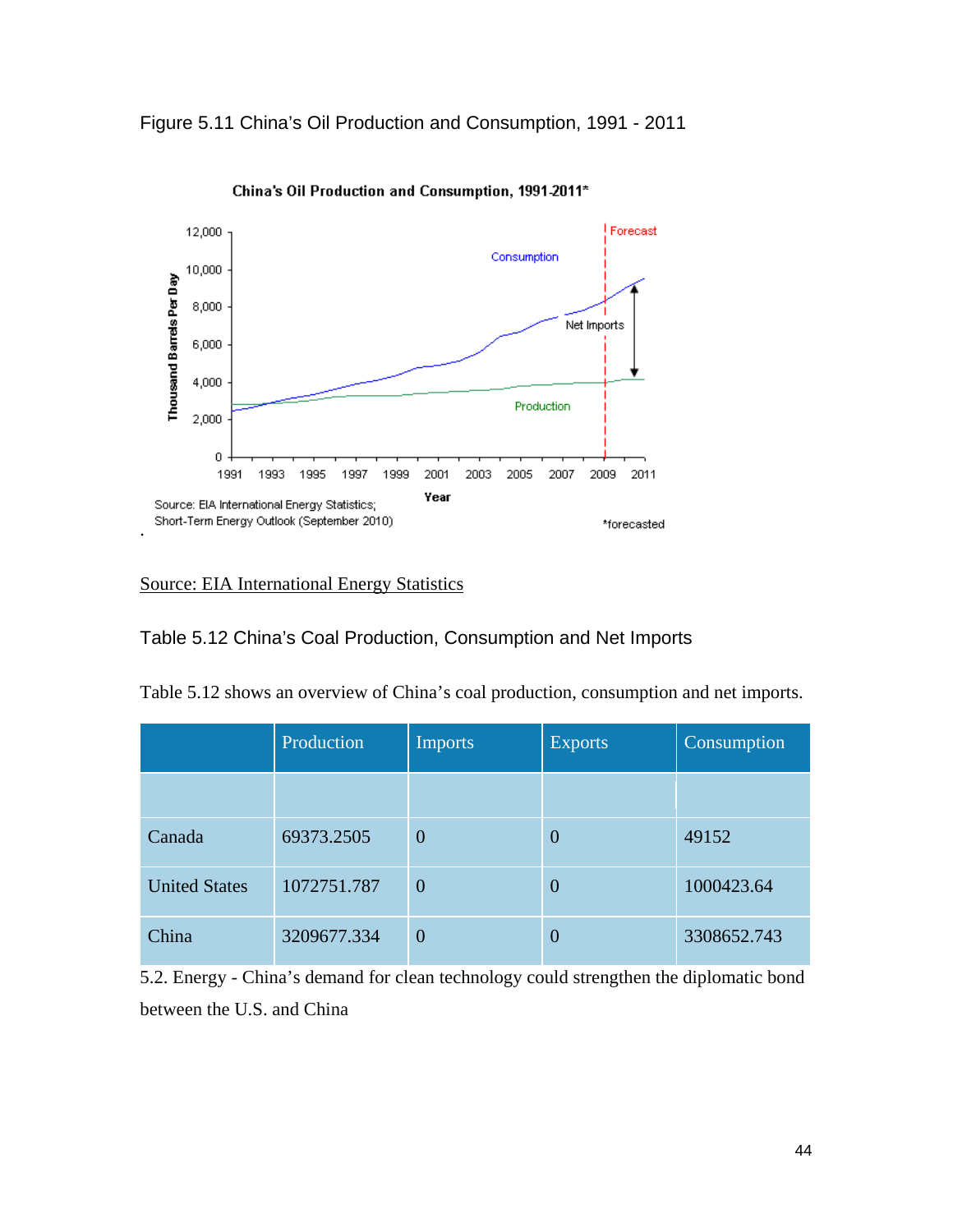This chapter continues by identifying possible areas of cooperation between U.S. and China in improving energy policies and diplomatic relations. In order for China to become more energy efficient; it needs to reduce green house gasses caused by using coal as its main source. However, in achieving this goal, China has to use clean energy technology. The U.S. is the global leader of clean technology; therefore, if the U.S. aims to improve the diplomatic relations with China, it needs to convince China to produce clean energy technology from the U.S. The demand for clean energy technology has been increasing in China, and it can be predicted that there could be an increase in demand for verified, high quality products and services. However, since China lacks expertise in energy technology and innovation, energy auditing, and energy management; the demand for clean energy technology opens opportunities in the market for international companies with sustainable business operations.

The increase demand in China for clean energy technology opens opportunities for the U.S. firms to enter Chinese clean energy market and to grow extremely. The ongoing development of Chinese market economy, the continuing increase concerns about energy security, as well as the increasing environmental pressure have all encouraged and have smoothed the process of clean technology entry into the market. China has been dealing with governmental pressure and effective market pull for clean technology development, which introduces challenges for China because of the technological requirements that are required to accomplish the governmental goals. Due to an ongoing increase demand of clean energy technology, the commercial markets for clean technologies in China are emerging at best. The increased demand presumes a growing demand for proven, high quality products and services, which opens opportunities in the market for sustainable business operations of U.S. companies.

China should fulfill the aim of a 20% decrease in energy intensity; therefore, the Chinese government has already identified those main developments in technology and energy management. In order for China to achieve these objectives, they must achieve them through industrial, commercial, and residential sectors. Since China lacks expertise in energy efficiency technologies and innovation, energy auditing, and energy management; this would be a very good opportunity for the U.S. to try and link their cooperation with

45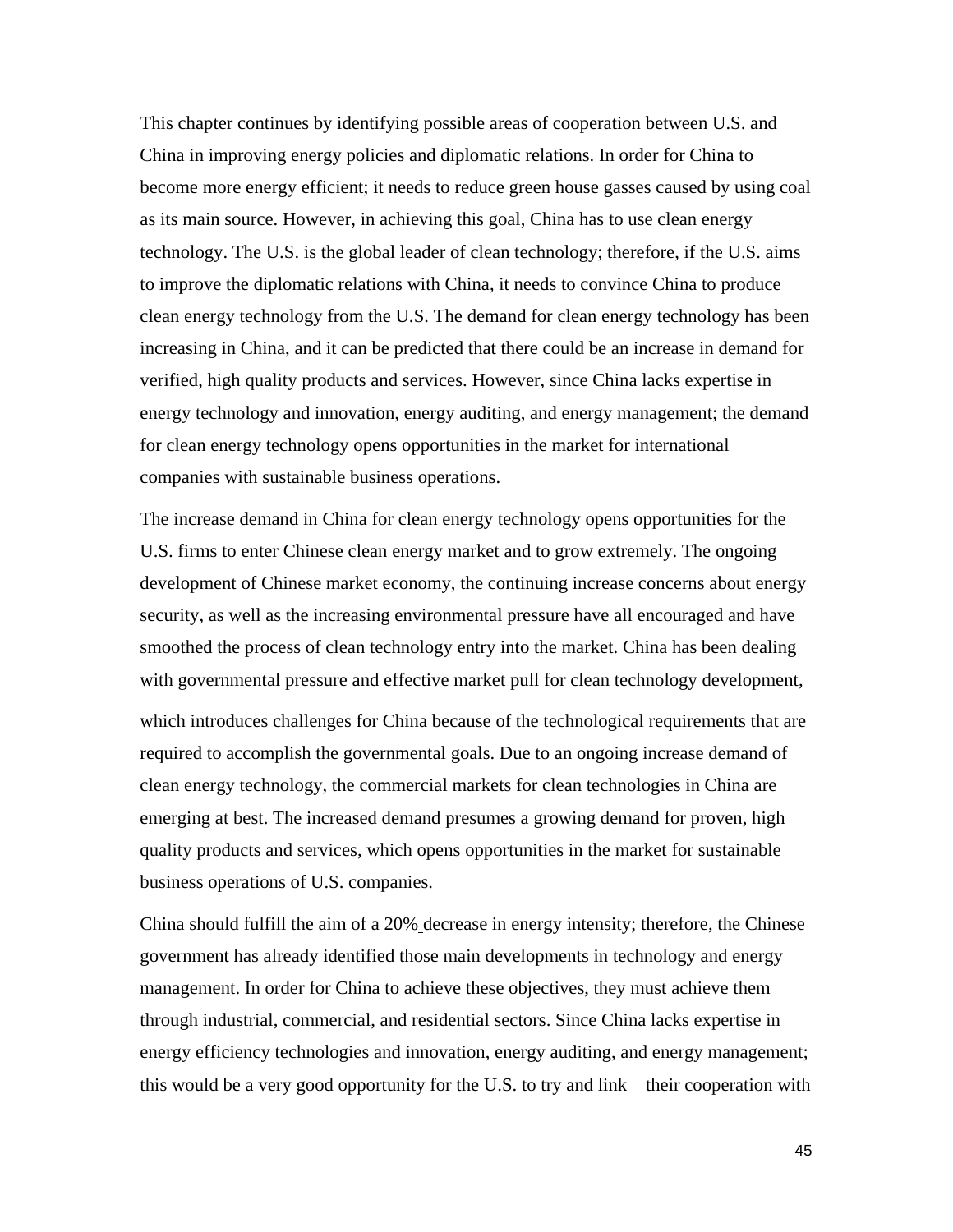China and come up with a wise decision where both countries benefit mutually. U.S. firms should expect an increasing demand in China for confirmed, high quality products and services in main areas such as energy service companies, energy efficiency auditing, wind farm operation and management, technological innovation of large scale turbines, in solar power there is an opportunity on aesthetic building integration of SWH's, and improved thin-film PC technology for power plants.

If the U.S. carefully considers barriers in developing business in China, than there is a good opportunity that these two countries could strengthen their ties and cooperate toward better future energy policies. Some of the things that the U.S. should carefully take into account is considering and understanding China's business culture as well as identifying and categorizing local associates, and developing good environmental relationship. Thus, this is one of the best and most useful ways for the U.S. to link cooperation's with China and to strengthen their bond towards building strong diplomatic relations and working together towards improving energy policies for the near future.

#### 5.3 Diplomatic Issues

During George W. Bush Administration, diplomatic relations between the U.S. and China remained stable. However, the U.S. policy toward China now seems to be focused on competing reassessments. During 2005, the State Department revealed a new policy consisted a willingness to work cooperatively with a nondemocratic China and at the same time encouraging Beijing to develop into a responsible stakeholder in the global system. However, other U.S. policymakers were implementing more stricter stances on matters that include the U.S. and China diplomatic relations, stating their concerns regarding strong PRC economic growth as well as a more assertive and powerful PRC diplomacy in the international arena.

The issue with Taiwan (which the PRC considers a betrayer province) is the most sensitive concern between the U.S. and China. Many observers worry that this issue could lead to potential Sino-U.S. argument. During 2004, the PRC officials passed an "anti-secession" law, which created more tensions in the relationship. The intention of this law, which was adopted in March 2005, intended at limiting Taiwan's independence. The U.S. officials observed this action as a provoking action.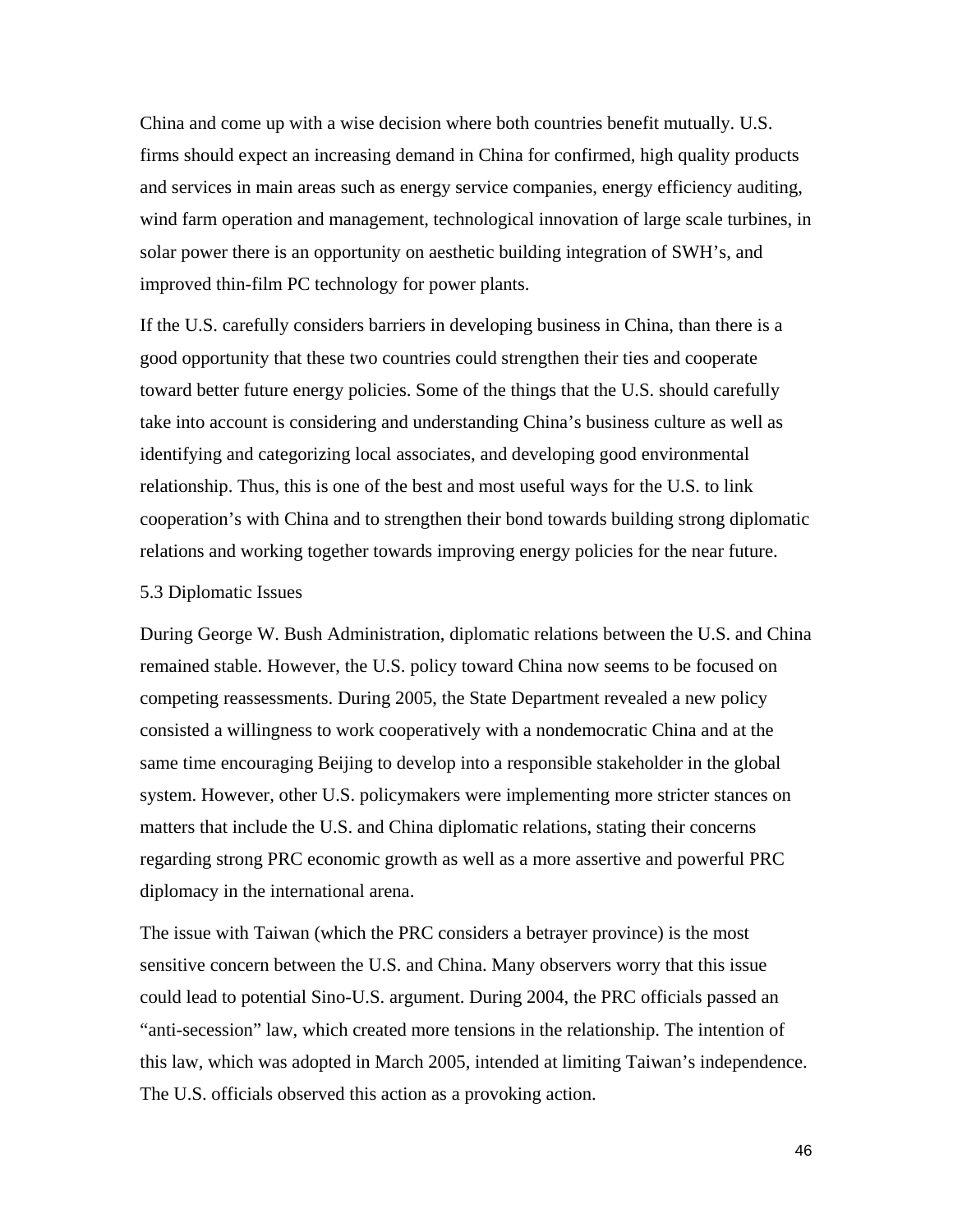As a symbol of Taiwan's commitment to unification with China, Taiwan's President Chen Shui-Bian suspended the activities of the National Unification Council, mentioning the anti-secession law as a reason for his action. Meanwhile, U.S. concerns were raised by the PRC and Taiwan moves regarding cross-strait stability.

Chinas increasing global reach as well as the consequences of PRC economic expansion and political influence that have an effect on U.S. interest was another growing concern for the United States. Besides, China is steadily signing different contracts and agreements with countries around the world to feet its appetite for resources. Such agreements are: trade agreements, technological collaboration, bilateral security arrangements, oil and gas contracts, which are contracted with key U.S. allies where some U.S. observers view these actions as a threat to the United States. Even if these different activity involvements are the results of China's benign economic development, they may present future challenges for the U.S. economy and political interests. United States' greatest concern about China appeared to be driven by security calculations in Congress.

During 2005, bilateral trade economic agreements were matters of concern as well. The U.S. officials and members of the Congress criticized China' failure to stop piracy of U.S. intellectual property rights (IPR) and China's ongoing restrains on its currency valuation. In the February 5th 2005, the U.S. officials in the State Department Country Reports on Human Rights Practices graded China's human rights records as poor.

## 5.4. Discussion

If two world giants can join their forces and commit to each other to a long energy partnership, it could truly make a difference in the world. <sup>[16](#page-47-0)</sup>Since the United States and China are the world's two biggest environmental emitters they must find a way to collaborate at the center of a global effort. Tackling challenges of energy and climate in the agenda of the U.S. -China would show their joint forces cooperatively addressing

<span id="page-47-0"></span><sup>&</sup>lt;sup>16</sup> See Asia Society's Center on U.S.-China Relations & Pew Center on Global Climate Change, A Roadmap for U.S. China - Cooperation on Energy and Climate Change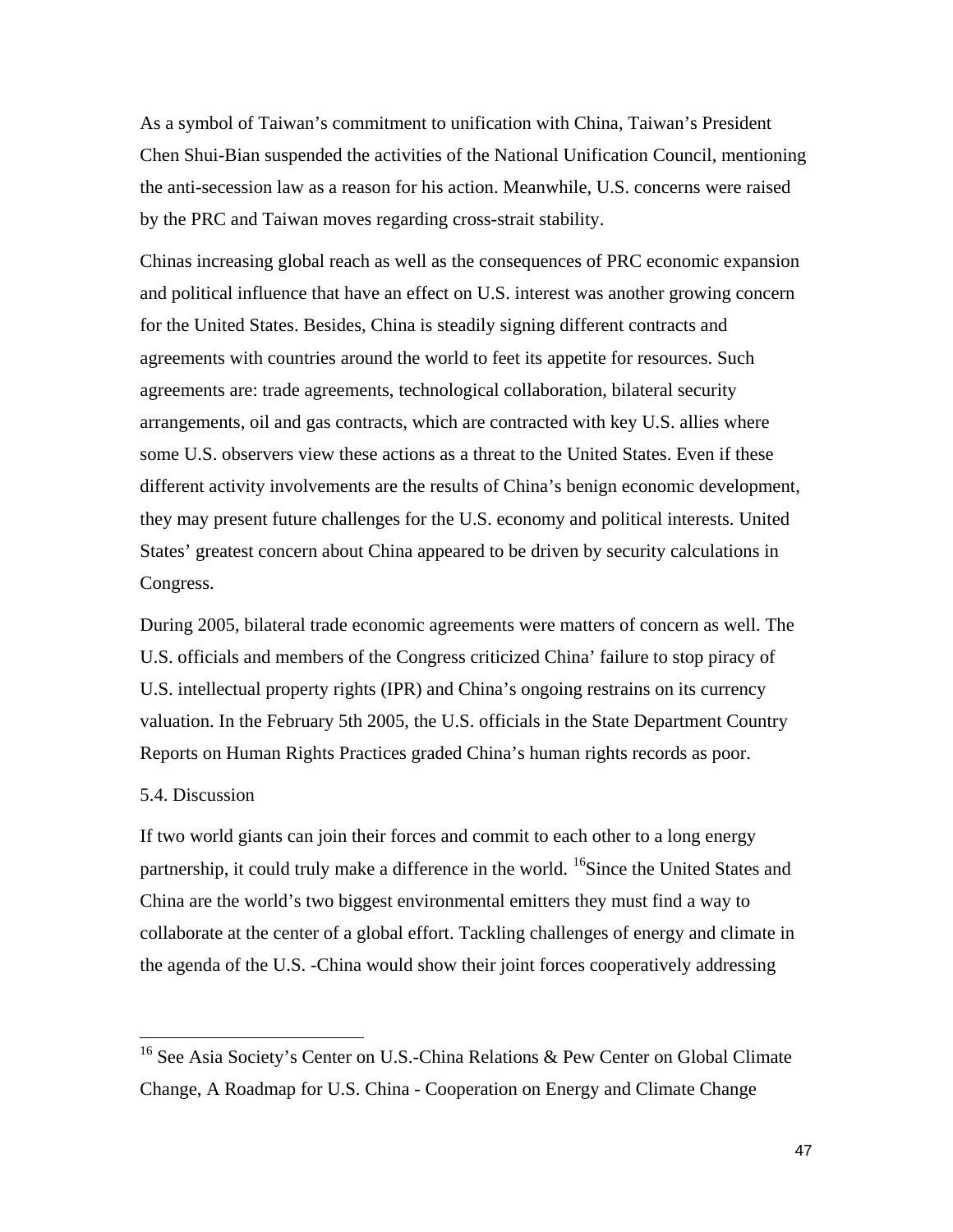climate imperative as well as the possibilities to reshape the restrains between the two countries in a progressive and comprehensive way.

 $17$ Meanwhile, both countries still rely seriously on coal to produce energy. Coal accounts for 50 percent of U.S. electricity generation and 80 percent of China's current electricity generation. Consequently, if United States and China cannot find a method to jointly address the problems caused by these emissions, the world will not agree on a plan for effective mitigation any time soon.

<sup>18</sup>Thus, cooperation between the United States and China is a critical and requisite step to gain the kind of confidence and trust needed to spearhead progress toward an effective global solution.

# **CHAPTER** 6.0 JAPAN'S ANALYSIS BRIEF

6.1 Japan's Energy Profile

 $19$ Japan is the world's third biggest oil consumer and second biggest net importer of crude oil, however it is the world's number one importer of both liquefied natural gas (LNG)

<span id="page-48-2"></span><span id="page-48-0"></span><sup>&</sup>lt;sup>17</sup> "A Roadmap for U.S.-China Collaboration on Carbon Capture and Sequestration A Partnership." *Http://www.asiasociety.org/climate/*. Lawrence Livermore National Laboratory S. Julio Friedmann, Nov. 2009. Web. 16 Aug. 2011.

<span id="page-48-1"></span><sup>&</sup>lt;sup>18</sup> " Foreign Press Centers. Fpc.state.gov/documents/cat\_desc/revisions/1868\_829.htm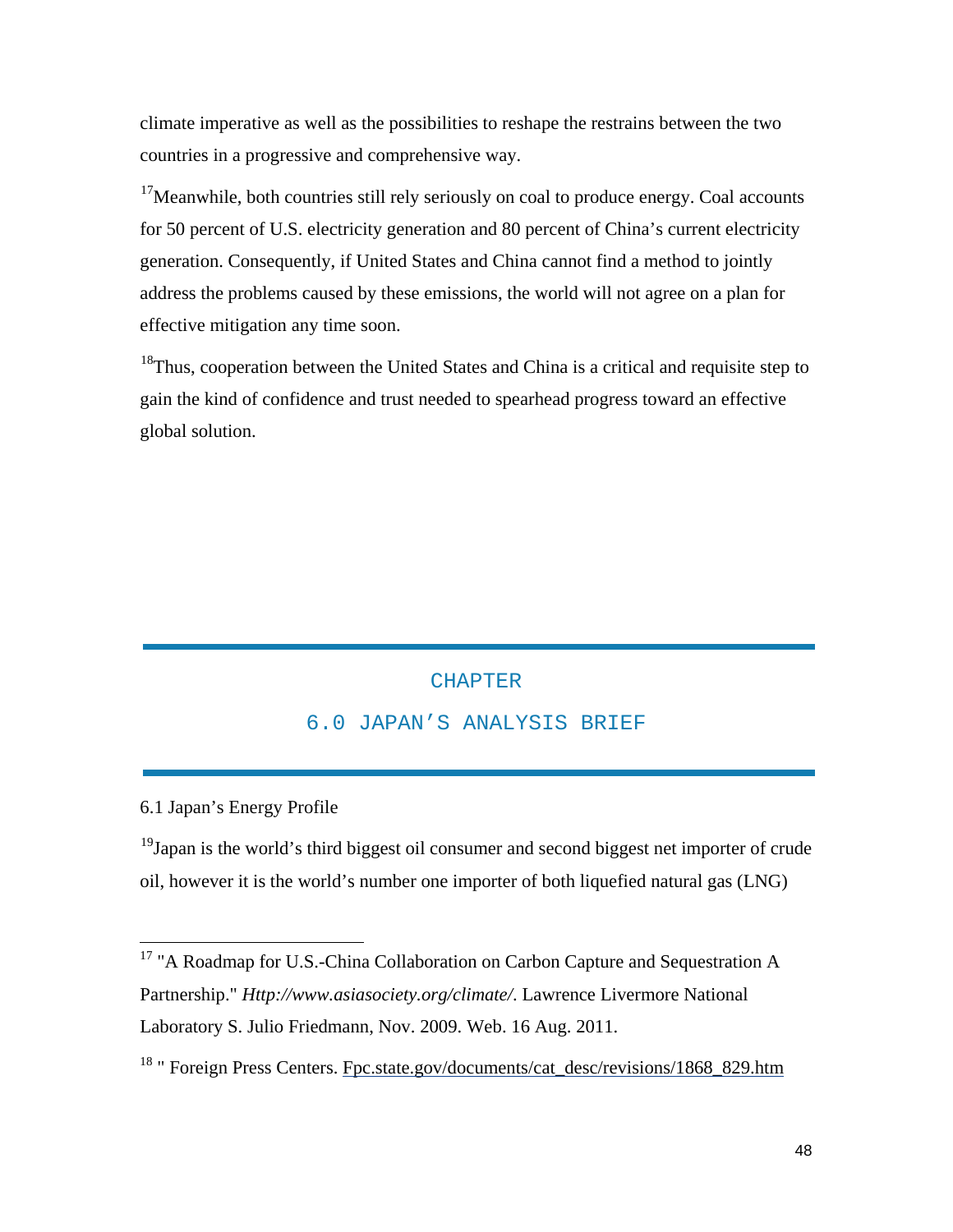and coal. Since Japan possesses few domestic energy resources and lacks adequate domestic hydrocarbon resources, its domestic energy companies have vigorously pursued involvement in upstream oil and natural gas developments abroad and offer engineering, construction, and project management assistances for worldwide energy developments. Japan has a strong energy examination and improvement program that is supported by the government, which pursues security and develops the reduction carbon dioxide emissions program.

The most consumed energy resource in Japan is oil, even though its share of energy consumption has dropped from about 80% in the 1970's to 45% in 2009. Natural gas and nuclear power are increasingly important sources in Japan, ranking Japan to be the world's third largest consumer of nuclear power. Nevertheless, coal continues to account for a significant share of total energy consumption where as hydroelectric power and renewable energy account for a small percentage of total energy consumption.

 $\overline{a}$ 

<sup>&</sup>lt;sup>19</sup> "Plan B Updates - 94: Time to Rethink Japan's Energy Future | EPI." Earth Policy Institute – Building a Sustainable Future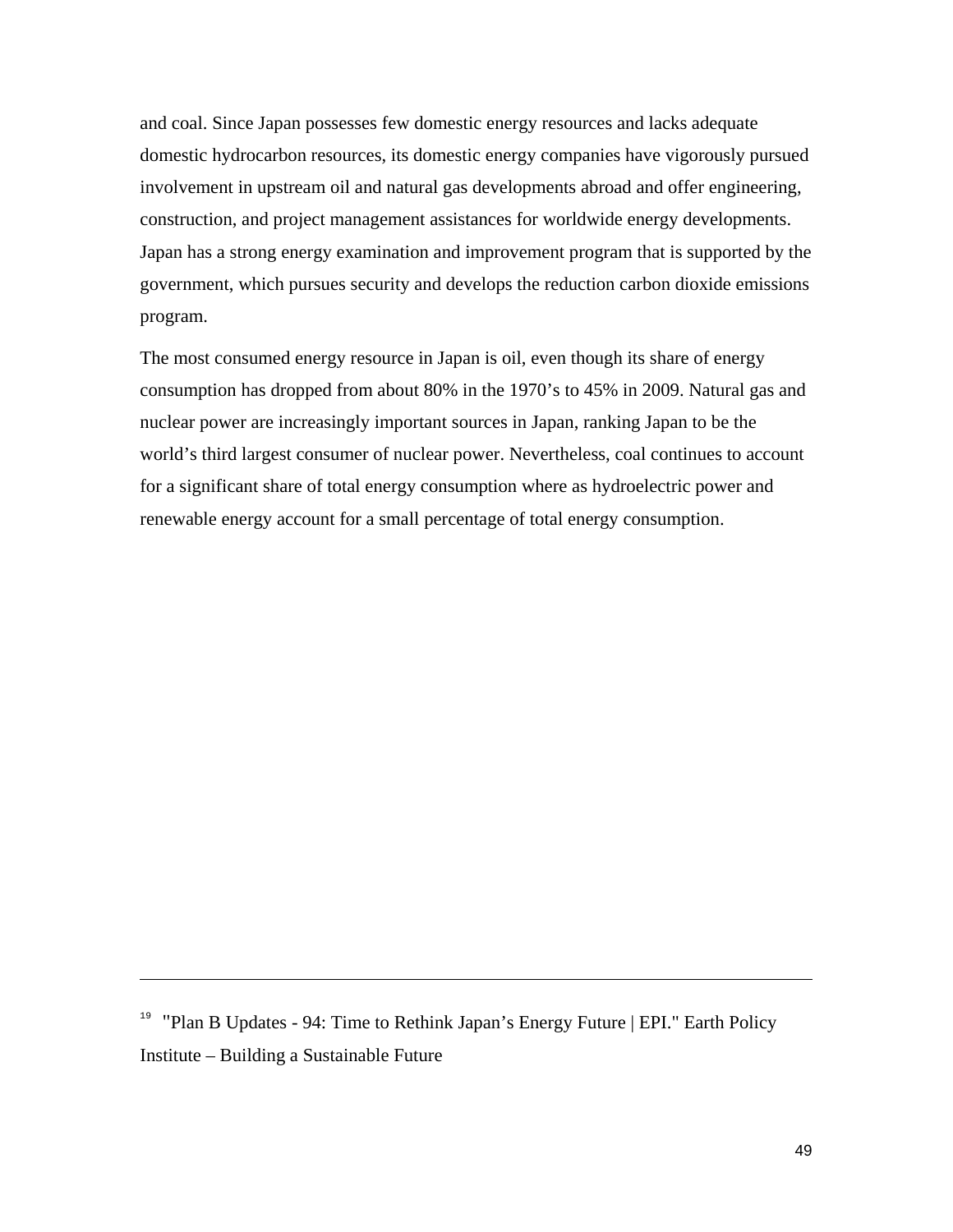## Figure 6.11 Energy Consumption by Source in Japan, 2008



**Total: 22.3 Quadrillion BTU** Source: EPI hom EIA

#### Source: EPI from Earth Policy Institute

6.2 Energy – U.S. and Japan's Common Interest on Environmental Performance of the Vehicles

This chapter will focus on U.S. with Japan and France and will identify an approach on how could the three countries further develop cooperation for moving energy policies and diplomatic relations. One of the approaches that the U.S. and Japan could cooperate is support of future energy policies is by increasing the environmental performances of the vehicles. However, the approach that the U.S. and France could cooperate is to seek expansion of clean and affordable nuclear energy and for deeper commitment toward further research and development of future nuclear system. One of the main aims of this chapter is how to affect the creation of positive relations between the U.S. and Japan; in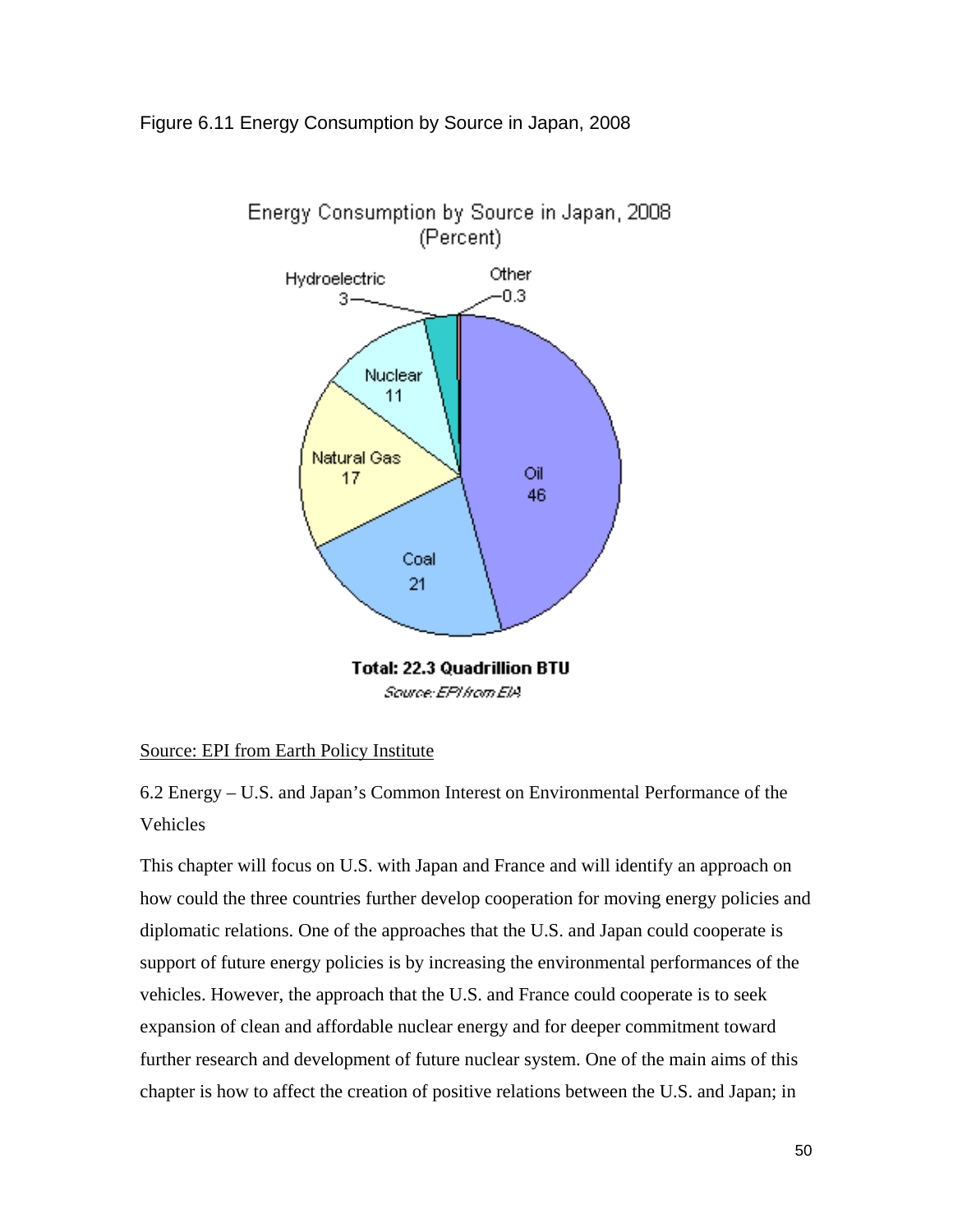support of future energy policies and how to strengthen diplomatic relations that already exists. The cooperation between the U.S. and Japan could be effective by linking on energy activities and to identify possible areas of cooperation for mutual benefits. Therefore, the two countries need to develop effective cooperation to create purposeful, strategic policies.

The potential where the two countries can link their cooperation for mutual benefits is by increasing the environmental performance of the vehicles. Leading companies of heavy duty and engine manufacturing are advised for a devoted cooperation regarding realistic and effectual fuel efficiency measurement metrics, methodology and rules between policy makers in U.S., Japan and Europe. Thus, the U.S. can link the cooperation with Japan in developing certain requirements, as well as metrics and methodologies to appraise fuel efficiency. These developments could provide required elements to advance the environmental performance of our vehicles and could intensify the effectiveness of goods transport.

Japan is leading the car industry technology by introducing fast and modern cars that cause less pollution to our environment and thus would help control greenhouse effect. The Toyota Prius is the world's first hybrid vehicle produced by Japan that runs on electricity and gasoline. Hybrid vehicles, led by Japanese technology, are a successful effort to prevent global warming and could help improve future energy policies. Therefore, the U.S. could link the cooperation with Japan and encourage an increase of hybrid vehicles use in the U.S. This collaboration could strengthen the bond between the U.S. and Japan; it will serve the customers, as well as the environment, which is the main concern for improving future energy policy.

Hybrid vehicles are an important staple of vehicle fleets. Seeing the cost of gasoline has risen and it remained high in the last year, it would be wise to pass the legislation to increase the number of hybrid vehicles. The point of this act is to develop energy efficiency, decrease reliance upon gasoline products and to decrease emissions from all pollutants, highlighting the climate change emissions.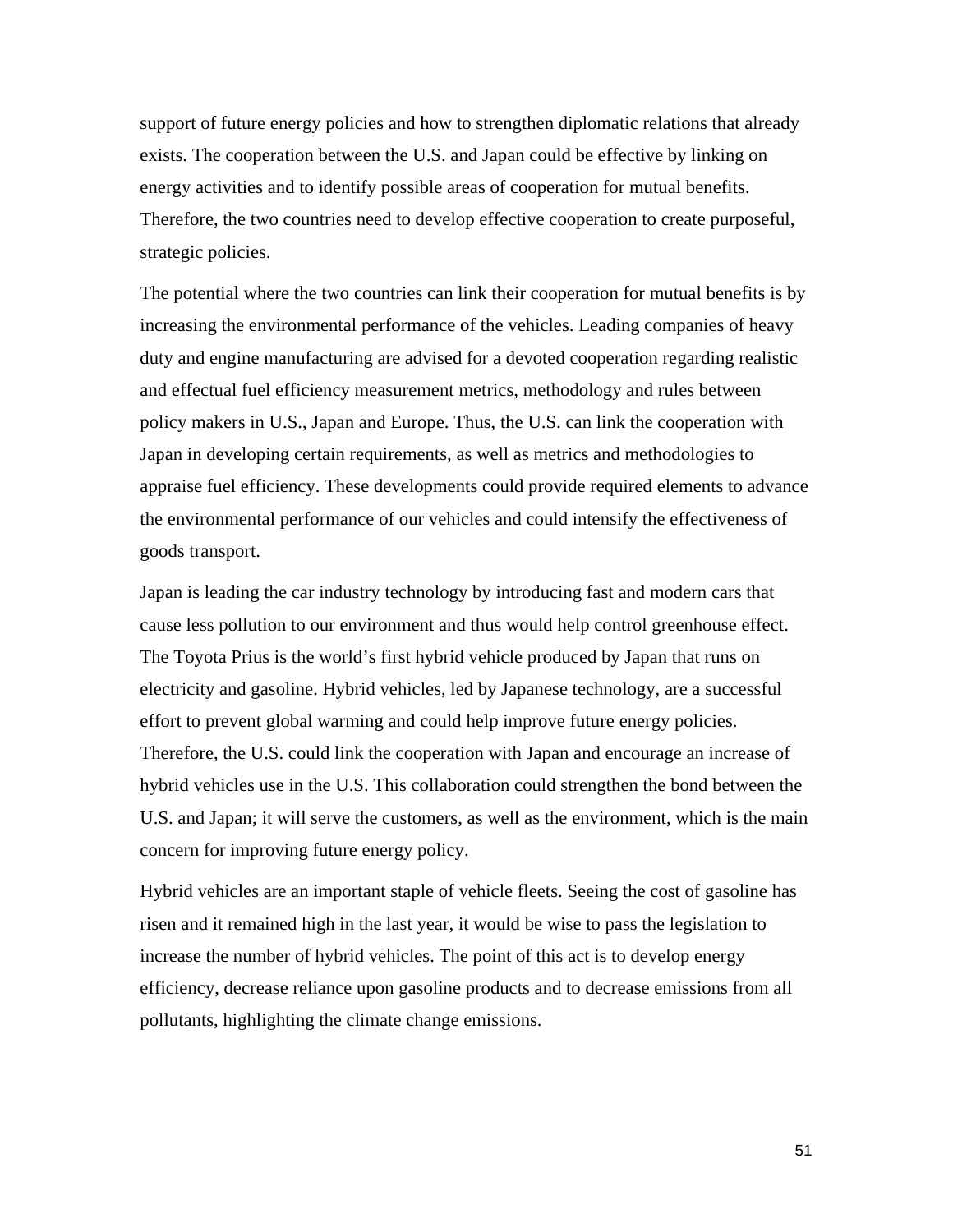Hybrids are a desirable option; our government has the opportunity to form the future of the vehicle market and to let advanced technologies develop for both institutional purchasers and everyday customers.

Hybrid electric vehicles combine the best characteristics of conventional and electric vehicles to develop fuel and environmental performance. The technology of hybrid vehicle is wonderful; it has an engine and electric motor. These type of vehicles gt their power from the inner ignition and from a battery powered electric motor. The outcome provides greater fuel efficiency results and cleaner emissions than most conventional cars.

Hybrid vehicles also have the idling capacity to turn their gasoline engine off when stopped. This mechanism reduces emissions and improves efficiency. This capacity makes the hybrid vehicles efficient and quiet in the city, when they are stopped at the light and when they are on the go on traffic.

A measurement for the ratio of the emissions could be developed based upon the dollars spent on fuel use. A good example would be analyzing a Toyota Prius, which has passed 100,000-mile distance. The cost of the fuel would be \$6,987 and the amount of fuel causes 26.7 tons of green house gasses to be emitted. A cost per ton could be reflected by the overall ownership price approximately at \$21,066 per 26.7 tons or \$789 per ton. If we compare this price to that of gasoline Chevy Impala whose price is approximately \$415/ton of dollars per ton related, it would make the cost per ton for the gasoline impala more favorable.

Nevertheless, the purpose of this achievement is to emit the smallest amount of emissions for a given dollar. The table below shows a cost comparison analysis for the standard vehicle, general cost and emission within the same class using the Chevrolet Impala's overall cost and emissions as the base against the Toyota Prius and E-85 sedan.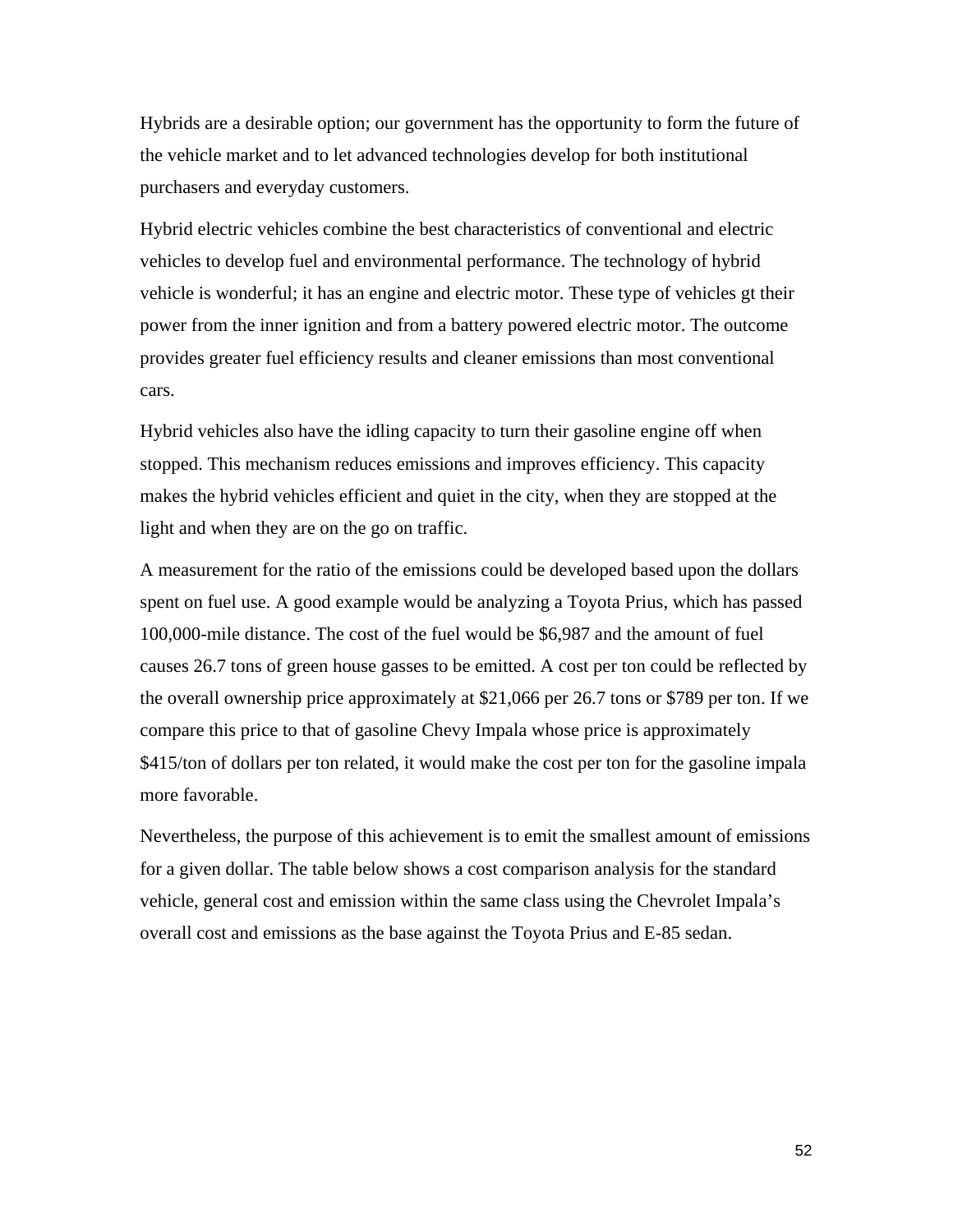|                       | Fuel            | <b>Gallons of Fuel</b> | <b>Tons of</b>                               | <b>Fuel Cost</b> | <b>Fuel Cost per</b> | <b>Total</b>      |
|-----------------------|-----------------|------------------------|----------------------------------------------|------------------|----------------------|-------------------|
|                       |                 | Miles Per Used/100,000 | <b>Greenhouse</b> gas                        | 100,000 miles    | 100,000 miles        | Ownership cost    |
|                       | <b>Gallon 1</b> | miles 2                | <b>Emissions</b>                             | based on DOE     | based on             | based on          |
|                       |                 |                        | tons/100,00 miles 3 GREET model 4 Contractor |                  |                      | <b>Contractor</b> |
|                       |                 |                        |                                              |                  | analysis 5           | analysis 6        |
| <b>Hybrid Sedan</b>   | 46              | 2174                   | 26.7                                         | \$6,987          | \$6,007              | \$21,066          |
| (Toyota Prius)        |                 |                        |                                              |                  |                      |                   |
| <b>Gasoline</b>       | 22              | 4545                   | 55.3                                         | \$14,653         | \$12,561             | \$22,932          |
| <b>Sedan (Chevy</b>   |                 |                        |                                              |                  |                      |                   |
| Impala)               |                 |                        |                                              |                  |                      |                   |
| <b>Small Hybrid</b>   | 28              | 3571                   | 44                                           | \$11,493         | \$9,211              | \$25,912          |
| <b>SUV 4WD-</b>       |                 |                        |                                              |                  |                      |                   |
| 4cyl, automatic       |                 |                        |                                              |                  |                      |                   |
| (Ford Escape)         |                 |                        |                                              |                  |                      |                   |
| E85 Sedan             | 17              | 5882                   | 43.3                                         | \$12.347         | \$11,949             | \$22,320          |
| (Chevy                |                 |                        |                                              |                  |                      |                   |
| Impala)               |                 |                        |                                              |                  |                      |                   |
| <b>Small Gasoline</b> | 19              | 5263                   | 64                                           | \$16,099         | \$14,554             | \$27,193          |
| <b>SUV 4WD-</b>       |                 |                        |                                              |                  |                      |                   |
| 6cyl (Ford            |                 |                        |                                              |                  |                      |                   |
| Escape)               |                 |                        |                                              |                  |                      |                   |

Table 6.12. Emissions Comparison Hybrid – E85 – Gasoline Vehicle Types

## **Source: Colorado Department of Public Health and Environment. "Hybrid, E85 and Gasoline Vehicles in Government fleets"**

Table 6.12 compares emissions between Hybrid vehicles, E85, and Gasoline vehicles. This examination shows that Hybrid Sedan 9Toyota Prius) spends 46 miles per gallon, which is a big difference compared to gasoline Sedan (Chevy Impala) who spends 22 miles per gallon. Additionally, Toyota Prius, which has passed 100,000 miles distance, uses 2174 miles of fuel, whereas Chevy Impala, which has passed 100,000-mile distance, uses 4545. Most importantly, the overall greenhouse gas emissions released by Toyota Prius after 100,000-mile distance is 26.7 tons, where the Chevy Impala's is 55.3 tons. This table concludes that Hybrid vehicles are far more efficient and play an important role in improving our future energy policy.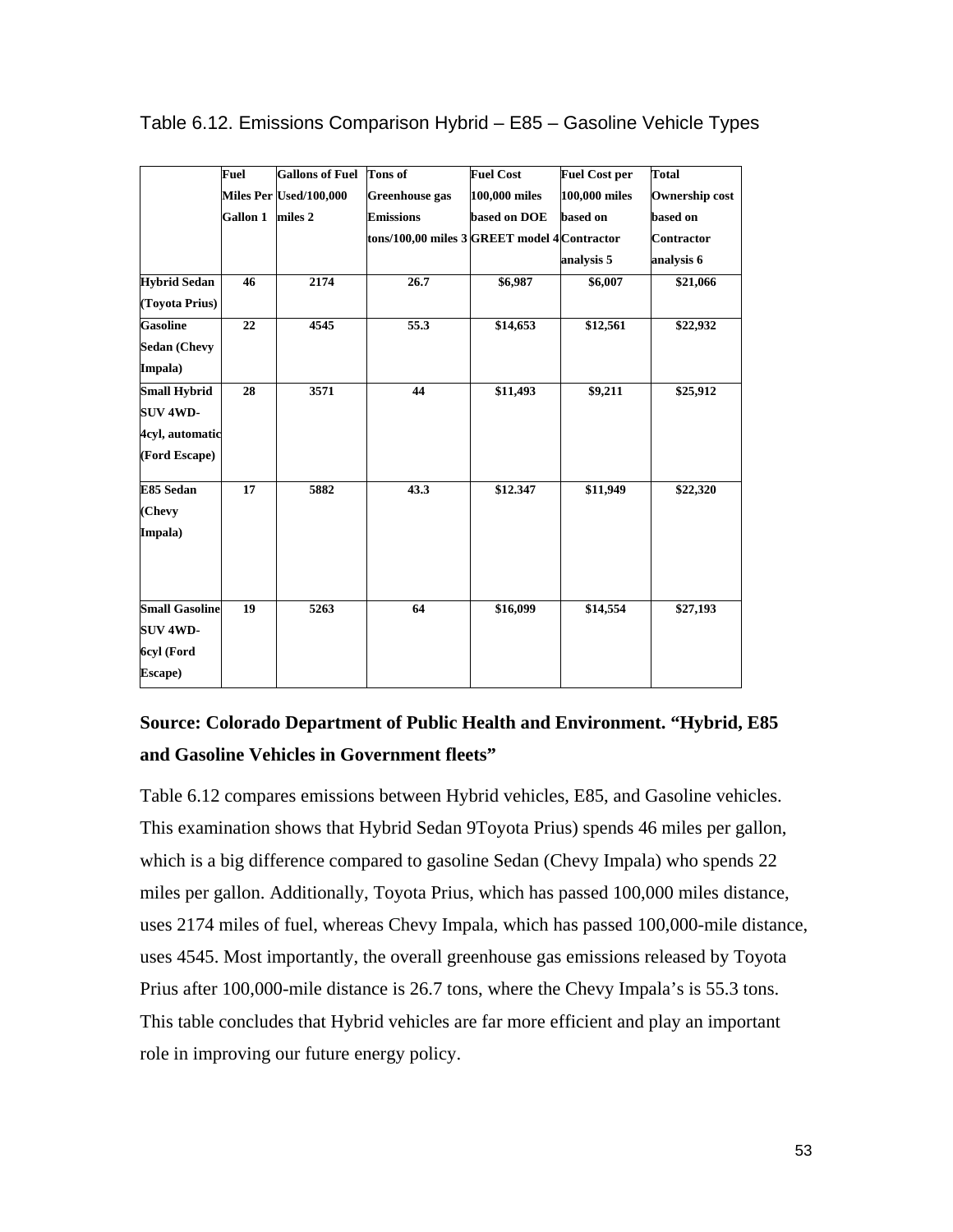|                                            | Prius    | E85 Sedan | Gasoline<br>Sedan | Hybrid<br>Mid-SUV | Gasoline<br>Mid-SUV |
|--------------------------------------------|----------|-----------|-------------------|-------------------|---------------------|
| <b>MPG</b>                                 | 46       | 17        | 22                | 28                | 19                  |
| Gallon of fuel<br>used                     | 2174     | 5882      | 4545              | 3571              | 5263                |
| Fuel cost<br>@100,000 miles                | \$6,327  | \$11,587  | \$12,180          | \$9,570           | \$14,104            |
| <b>GHG</b> emissions<br>@ 100,000<br>miles | 26.7     | 43.3      | 55.3              | 44                | 64                  |
| Total ownership<br>cost                    | \$21.066 | \$22,320  | \$22,932          | \$25,912          | \$27,913            |
|                                            |          |           |                   |                   |                     |

## Table 6.13. Five Vehicle Type Cost and Emissions Values

Table 6.13 compares the cost of five different vehicles and their emissions value. This table examines and concludes that the Prius is the most efficient and its cost barely differs from other vehicles that are of the same category.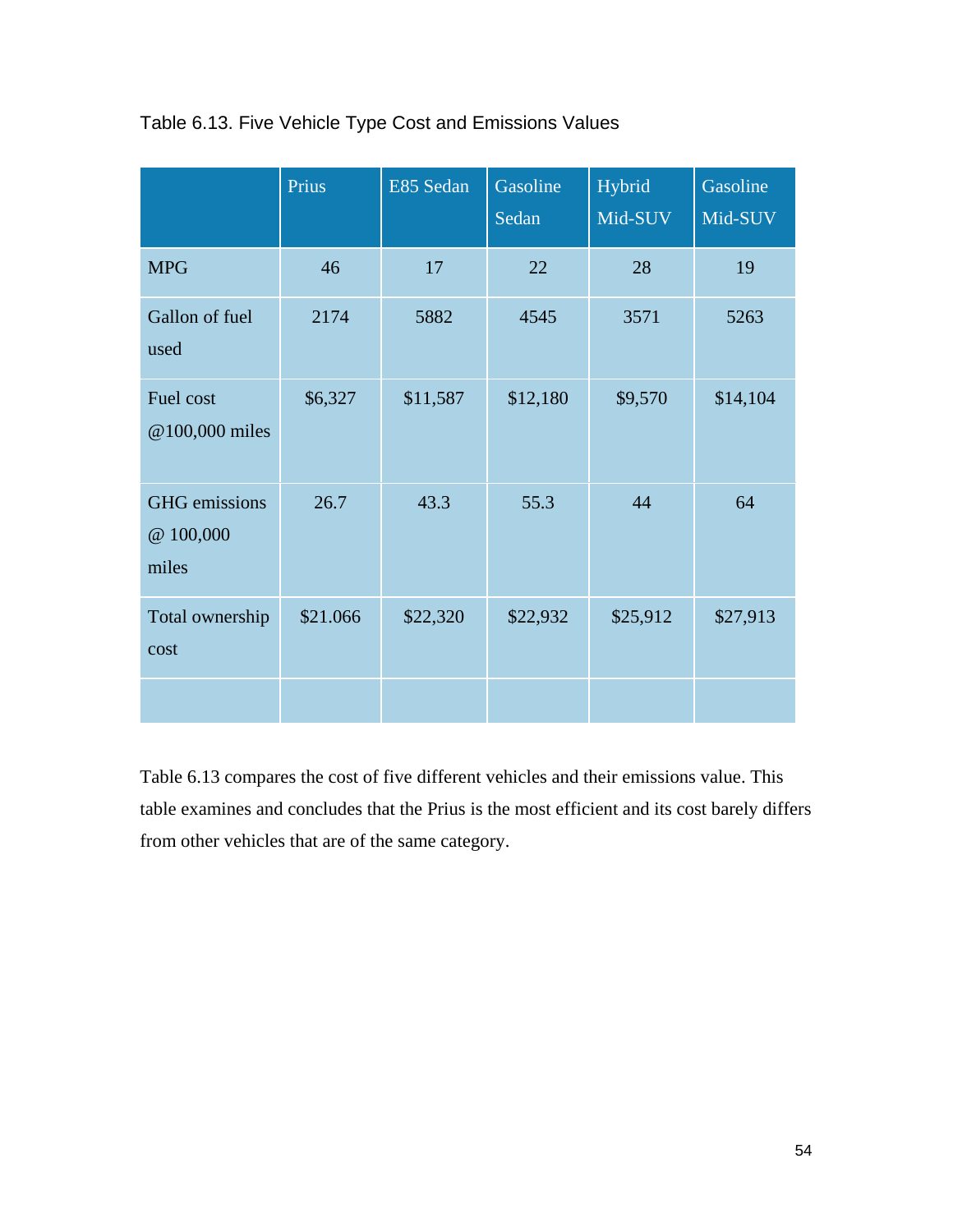|                                   | <b>Efficiency Ratio Percentile</b><br>$100 \times (E0 - Ec)/E0$ | Pounds saved (per 100,000)<br>mile driven) dollar spent<br>$(EO - Ec) TOC 2$ |
|-----------------------------------|-----------------------------------------------------------------|------------------------------------------------------------------------------|
| Gasoline Sedan vs. Hybrid         | 52%                                                             | 2.49 lbs saved/dollar spent                                                  |
| Gasoline Sedan vs. E85<br>Sedan   | 22%                                                             | 2.49 lbs saved/dollar spent                                                  |
| Gasoline SUV versus<br>hybrid SUV | 21%                                                             | 1.54 lbs saved/dollar spent                                                  |

Table 6.14. Energy Efficiency of Hybrid – E85 – Gasoline Vehicle Types

## **Source: Colorado Department of Public Health and Environment. "Hybrid, E85 and Gasoline Vehicles in Government fleets"**

Table 6.14 compares the energy efficiency of Hybrid, E85 and gasoline vehicle types. The examination of this table also concludes that the efficiency ratio percentile of gasoline sedan vs. hybrid sedan that has passed 100,000-mile distance is 52% and a pound saved per dollar spent is 2.49.

If the two countries can join their powers and link cooperation for mutual benefits by increasing the environmental performance of the vehicles, this cooperation could affect the creation of positive relations between the U.S. and Japan; in support of future energy policies and could strengthen diplomatic relations that already exist.

## 6.3 Diplomatic Relations

 $^{20}$ The cooperation of United States and Japan is the main interest of U.S. security in Asia and is important to regional stability and their cooperation continues to be based on shared vital interests. The U.S. and Japan alliances include stability in the Asia-Pacific

<span id="page-55-0"></span> <sup>20</sup> "Japan." U.S. Department of State.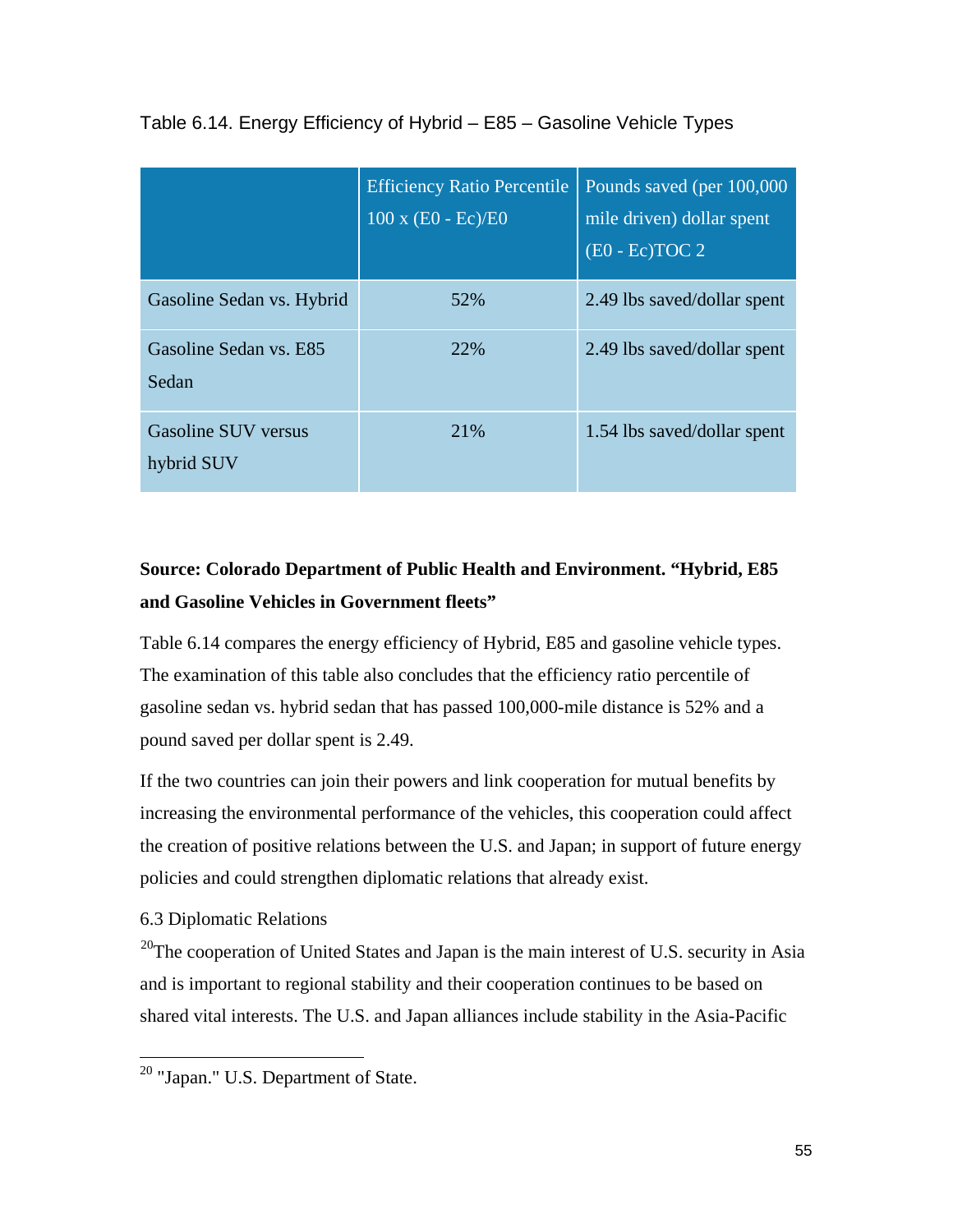region, the protection of political and economic freedoms, human rights support and defending the prosperity for their societies and the international community as a whole. .The United States currently has nearly 50,000 troops based in Japan, where about half of them are stationed in Okinawa. Japan provides necessary support to U.S. deployed forces, which are important for upholding stability in the region. United States and Japan have signed a Treaty for mutual Cooperation and Security where Japan hosts a carrier battle group such as the I5th Air Force, III Marine Expeditionary Force and elements of the Army's I Corps.

Over the past decade the cooperation between the U.S. and Japan has been further bonded over the agreement renewal on Host Nation Support of U.S. forces based in Japan, revised Defense Guidelines, which develop Japan's non-combatant responsibility in a regional contingency, and a continuing development called the Defense Policy Review Initiative (DPRI). The continues development of Defense Policy Review Initiative redefines responsibilities, assignments, and potentials of alliance forces and summaries important transformation plans, such as decreasing the number of troops based in Okinawa, increasing communication between U.S. and Japan commands, and increasing the cooperation in the area of ballistic missile defense. Secretary of State Hilary Clinton and Foreign Minister Hirofumi Nakasone signed the Guam International Agreement (GIA) in Tokyo; an agreement which obligates both countries to complete the transfer of approximately 8,000 U.S. Marines from army bases in Okinawa to new facilities in Guam built with the support of Japan.

Due to both countries' mutual technological and economic impact worldwide, their affiliation has become global in scope. They cooperate on different worldwide issues, such as support, collaborating on stopping the spread of HIV/AIDS, and protecting the environment as well as natural resources. U.S. and Japan cooperate in the development of Science and technology including mapping the human genome, investigation on aging, and international space investigation.

56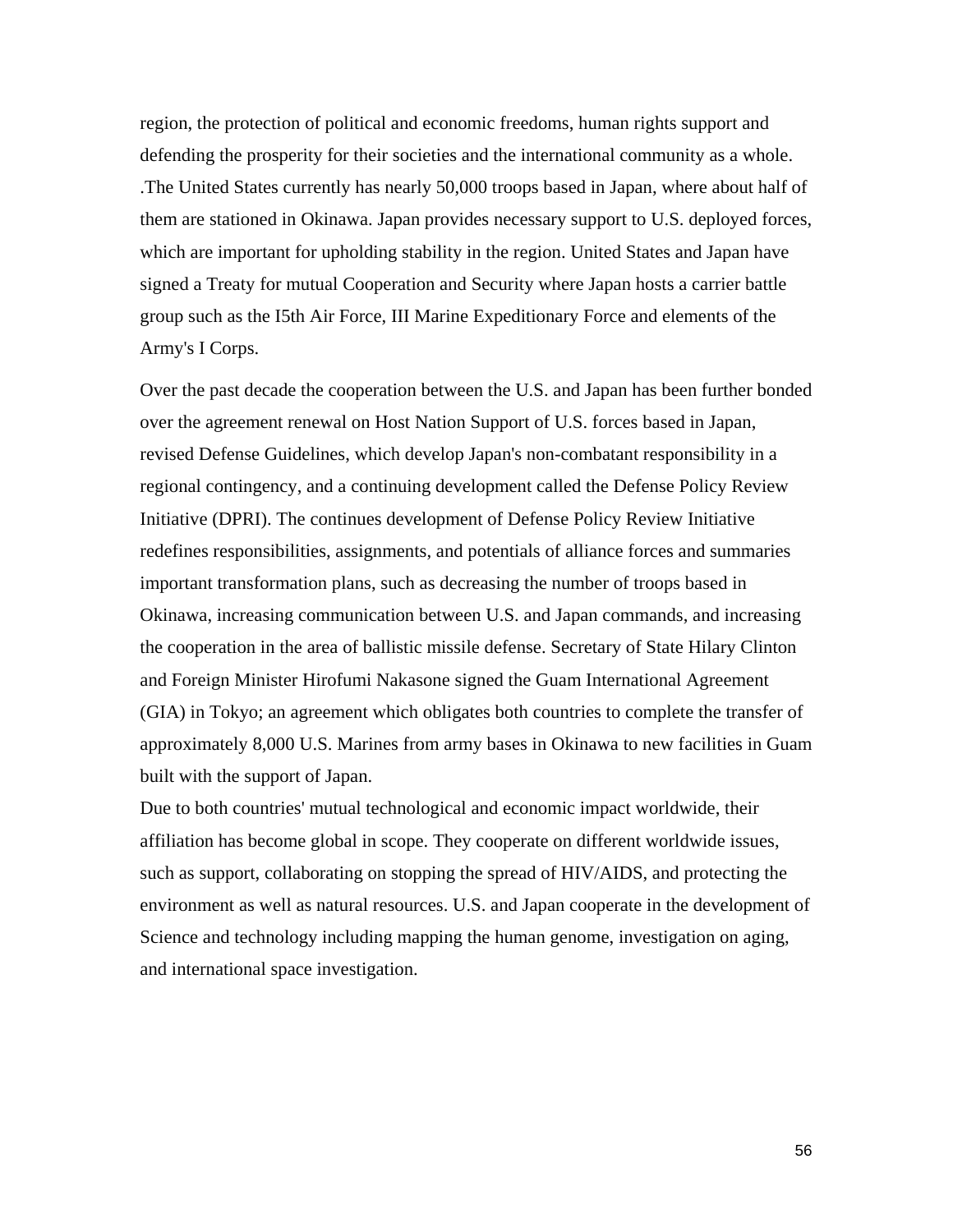#### 6.4 Discussion

Even though U.S. and Japan have good diplomatic relations, they could further strengthen their bond by cooperating towards practical and effective development of fuelefficiency measurement metrics, practices and guidelines that could also be used worldwide.

The Governments of the U.S. and Japan should continue their collaboration to further encourage global policy cooperation and to deliver their knowledge to confirm that regulatory developments improve the industry's technological development within realistic time and economic constraints. <sup>21</sup> A coordinated global approach for our industry is the most effective way to contribute to achieving global fuel efficiency improvements from the road freight sector", (said Leif Östling, Chief Executive Officer of Scania and Chairman of the ACEA Commercial Vehicle Board). <sup>[22](#page-57-1)</sup> The world's leading commercial engine and vehicle manufacturers are well aware of the importance of fuel efficiency to their customers and support global efforts to reduce greenhouse gas emissions. Therefore, U.S. and Japan's cooperation in developing specific requirements, as well as metrics and methodologies to evaluate fuel efficiency, provides needed elements to further improve the environmental performance of vehicles and increases the efficiency of goods transport. That will serve both the customers and the environment," added Östling.

The coordination of technical standards between the U.S. and Japan's affecting heavyduty engines and automobiles could further develop environmental performance and the road efficiency movement.

Some of the key topics to be considered for further collaboration would be:

- Continuing activities on fuel efficiency of heavy-duty vehicles
- Further developing for a worldwide accepted method for the certification of

<span id="page-57-0"></span><sup>&</sup>lt;sup>21</sup> Colorado Department of Public Health

<span id="page-57-1"></span> $22$  U.S. Department of Energy – "Energy Sources"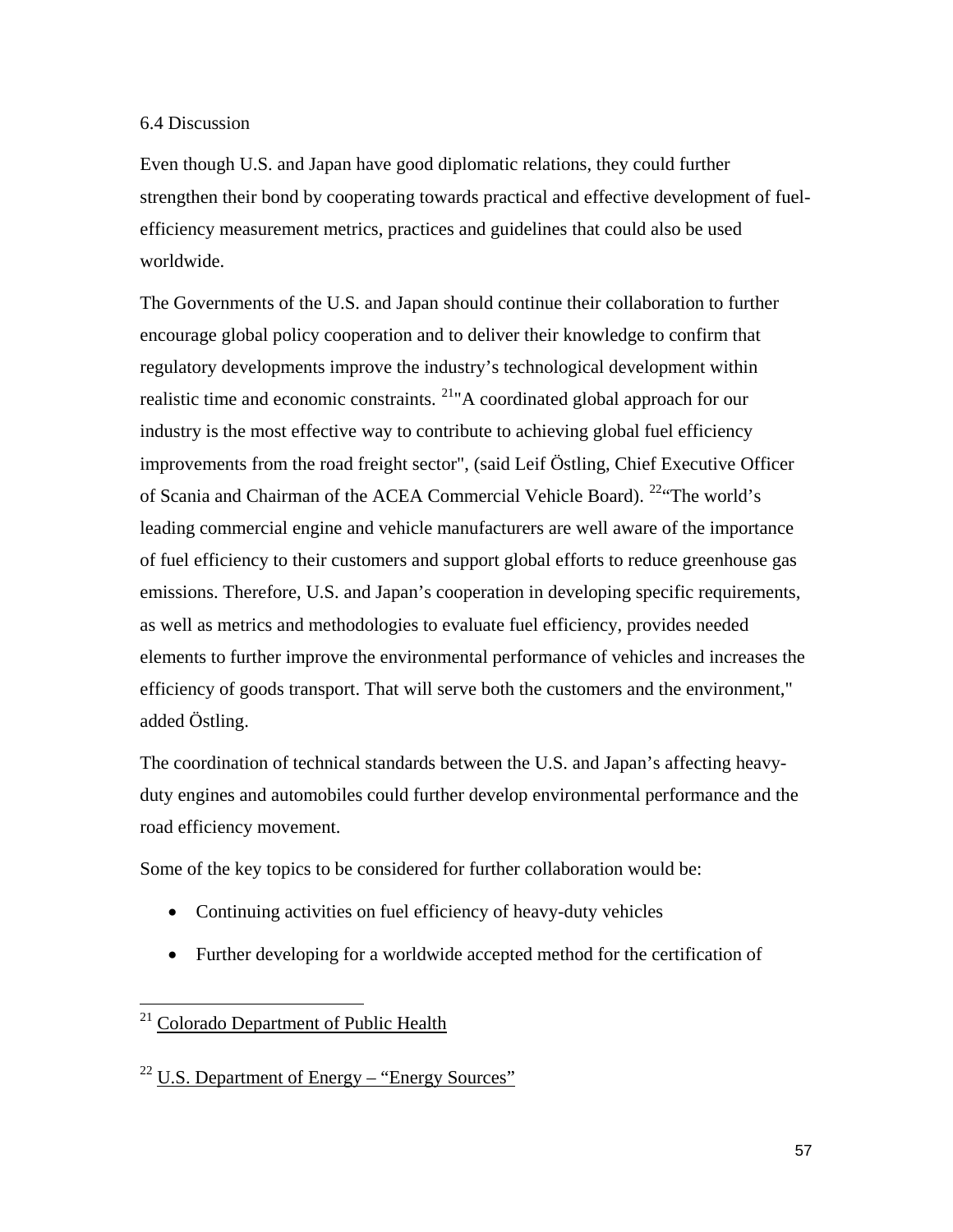heavy-duty hybrid electric vehicles

• Computer simulations use to calculate fuel efficiency of vehicle configurations and usage

Additionally, both countries should pursue additional cooperation concerning the introduction of legislative requirements in regard of market fuels. Their collaboration would ensure applicable, high-quality fossil and renewable fuels, which are available worldwide for today's vehicle technologies.

## CHAPTER 7

## 7.0 FRANCE'S ANALYSIS BRIEF

## 7.1 France Energy Overview

France is the most important nuclear energy producer in the European Union (EU), which accounts for over 40% of its primary energy supply. France's energy import dependency is close to EU standards; however oil remains to be its second main source of energy. Gas has been gradually increasing; where as renewable sources, hydro and biomass play an important role as well on Frances' energy and e electricity mix, however transportation sector is the largest energy consumer. France is committed to nuclear energy and it is one of the European Union countries with the lowest CO2 per capita emissions.

## *Primary Energy Supply*

<sup>23</sup>Frances' primary energy supply has been gradually increasing, with a total increase of 21% during 1990- 2004. Oil and nuclear energy control the main supply of France and with a joint share of 73%. The share of nuclear energy is significantly greater than the EU-27 standard of 14%, which has increased by 43% since 1990. Even though natural gas has participated in total energy supply and it has developed in recent years, its share in the energy mix is still beneath the EU-27 standard of 24%. However, renewable energy sources contribute in primary energy supply at a very close level to the EU-27 standard.

<span id="page-58-0"></span><sup>&</sup>lt;sup>23</sup> "France Energy Mix Fact Sheet."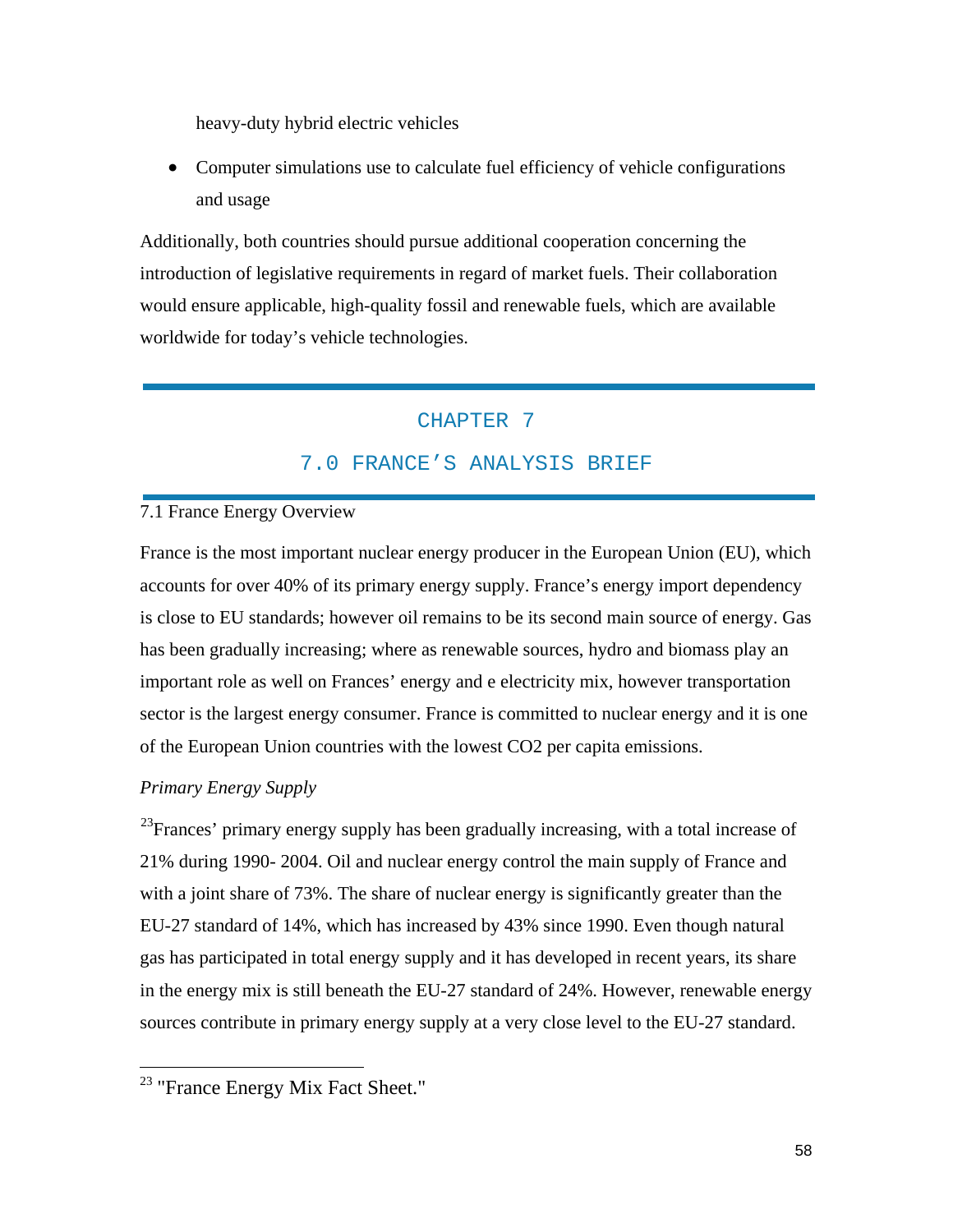#### *Domestic Production*

France is the largest producer of Nuclear Energy within EU, however the solid fuel production has decreased since 1990 and ended in 2004. About 13% of Frances' domestic production during 2004 accounted by renewable energy mostly biomass and hydro and it was slightly above the EU-27 average of 12%.

#### *Imports by Energy Product*

As mentioned early in this chapter, France is a major importer of oil and its main sources of supply include Norway, Saudi Arabia, the Russian Federation, Kazakhstan and Iran. Apart from oil, France also imports natural gas from Norway, Russia, the Netherlands, Algeria and Egypt. Additionally, the imports of gas increased by 55% over the period 1990-2004 reflecting growing demand

### *Electricity Generation*

France nuclear energy is responsible for 78.3% of electricity generation, which is exceeds the EU-27 average (31%). During 2004, 59 nuclear power plants were installed and produced more than 115 Mtoe of energy, which is 43% more than during1990. Renewable sources, mostly hydro generation, produce 10% of electricity; coal and gas together produce around 12%. Transportation sector is the single most energy consumed sector in France and has remained rather constant in recent years.

In terms of energy consumption, trade shows growth of approximately 40% since 1990, which exceeds the EU-27 average of 15%. In terms of energy consumption, oil is a source, which dominates in terms of types of energy consumed, whereas gas and electricity follow.

7.2 Energy – United States and France Potentials to Increase Cooperation on Sodium – Cooled Fast Reactor Prototypes

The cooperation approach between the U.S. and France is to seek expansion of clean and affordable nuclear energy and for deeper commitment toward further research and development of future nuclear energy system. The best way for the U.S. and France to link their cooperation's in nuclear energy system. The best way for the U.S. and France to link their cooperation's in nuclear energy is to collaborate within the agenda of the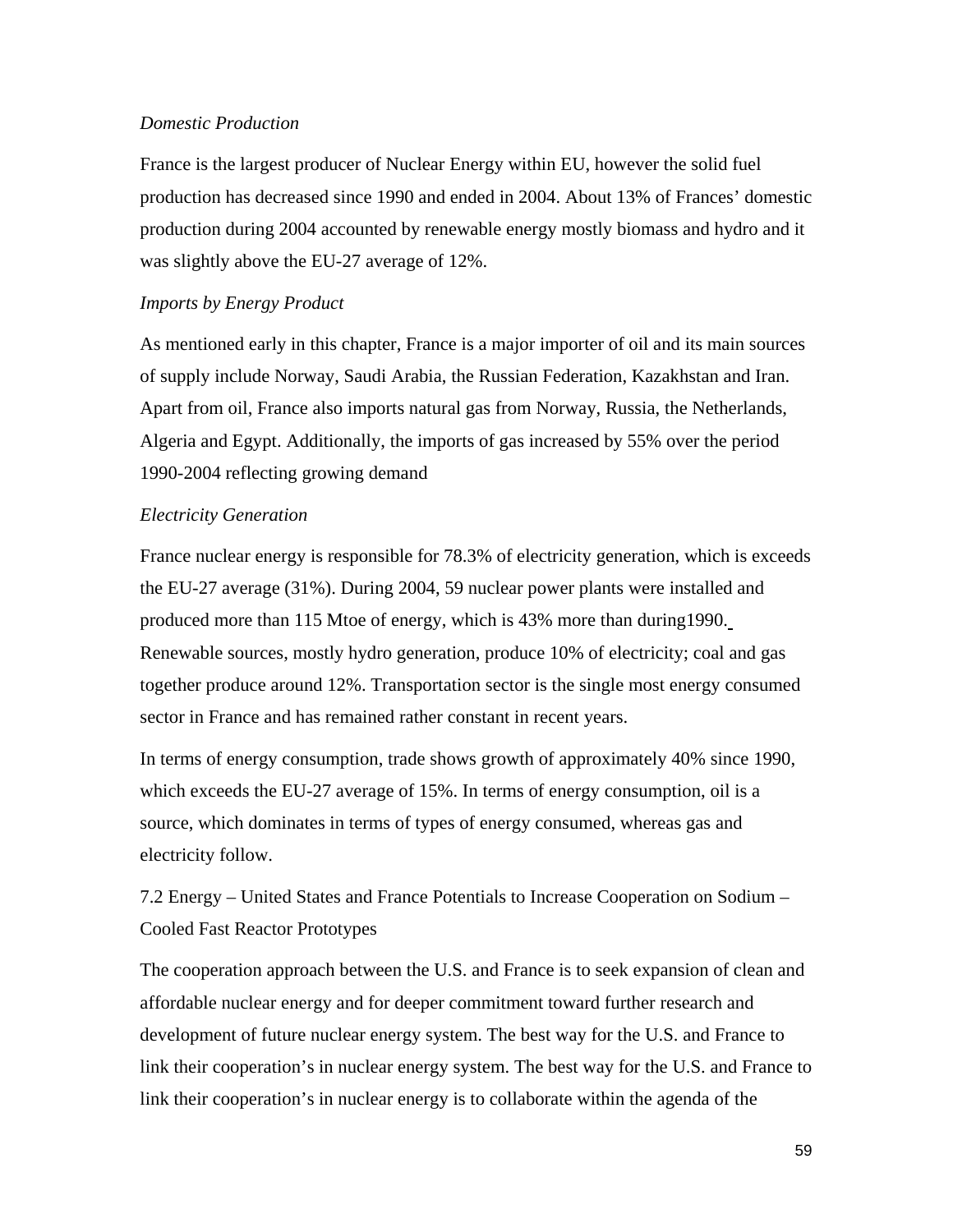Global Nuclear Energy Partnership (GNEO) whose aim is to develop the use of clean and affordable energy. Furthermore, the U.S. and France could also join their efforts by doing further research and development of future nuclear energy systems.

Therefore, the U.S. Department of Defense (DOD) and the French Atomic Energy Commission could further join their efforts and expand their cooperation to further manage and develop the goal of deploying Sodium Cooled Fast Reactor Prototypes. The purpose of the sodium-cooled fast reactor is to produce clean and safe nuclear power, which used liquid sodium to transfer heat by burning the plutonium and other transuranic elements, which are radioactive wastes whose atomic number is greater than92. An effective cooperation of both countries to develop this goal, results in increasing nonproliferation goals because sodium-cooled fast reactor produces clean and safe nuclear power.

The sodium cooled fast reactor are built by very advanced nuclear technology that are being researched until now and could possibly be used as an advanced recycling reactor, which is one of the major component of Global Nuclear Energy Partnership. The objective of Global Nuclear Energy Partnership is to accomplish advanced technologies that could be used to build these reactors; therefore, a prototype reactor is the first step to demonstrate the feasibility of these reactors. This corporate between the U.S. and France is further developing Nuclear Energy in a safe, secure and environmentally sustainable way highlights the strong diplomatic bond between these two countries.

U.S. and France could further cooperate to establish goals and other requirements for these prototype reactors such as identifying safety principles and other major technical improvements to reduce investments, operating and maintenance cost. An effective cooperation between U.S. and France will initiate key discussions on power level, types of reactors, fuel types and suitable agenda for possible deployment of prototype facilities.

The bilateral cooperation of the U.S. and France for expanding the use of clean and affordable Nuclear Power could also encourage other countries on signing the agreement of GNEP to improve future energy policies. The U.S./France cooperation on further expanding the research and development of future energy systems could broaden the opportunity for the use of clean and safe Nuclear Energy.

60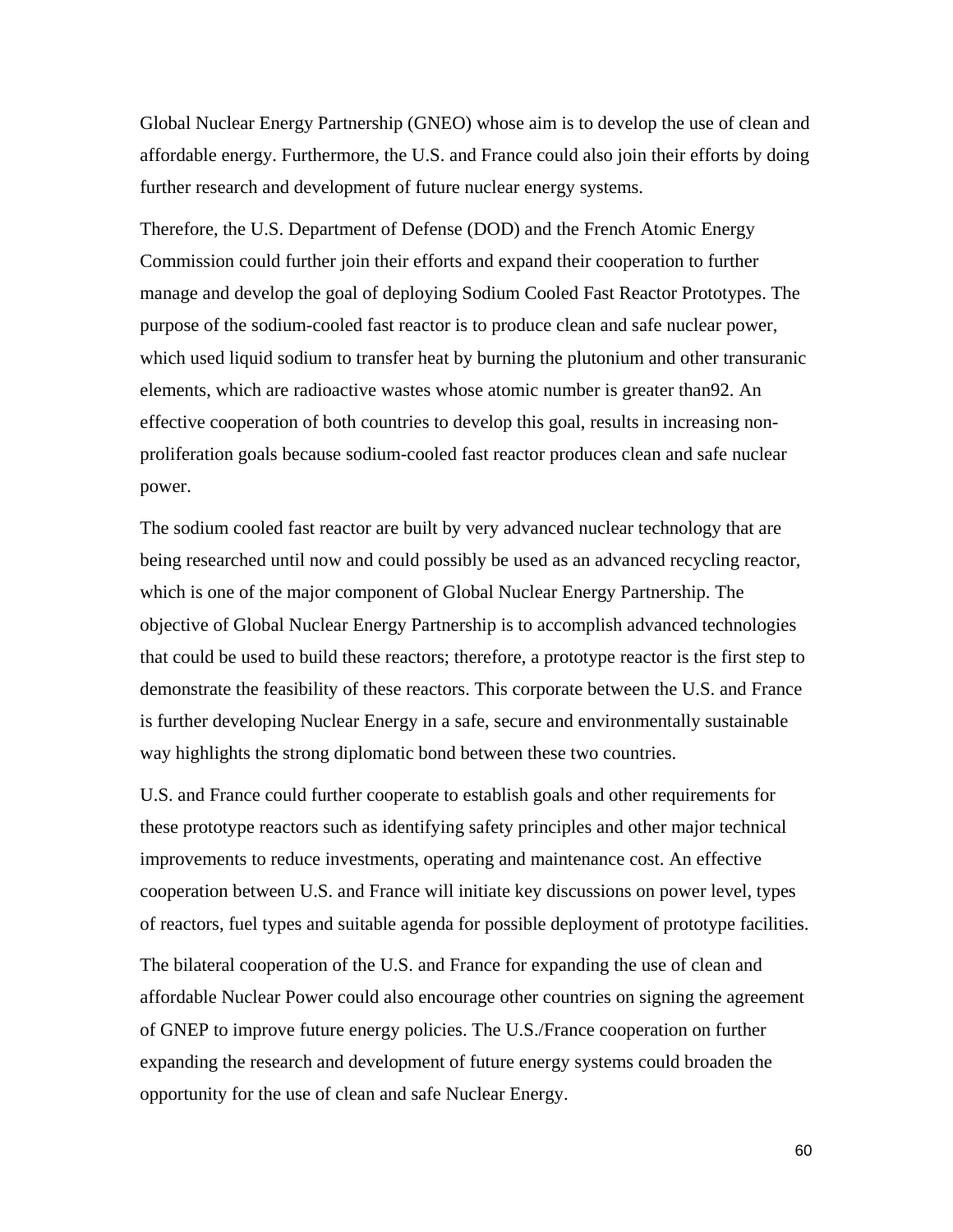#### 7.3 Diplomatic Relations with U.S.

Relations between the U.S. and France are effective and welcoming. Both countries conduct visits by officials and they frequently have mutual contact at the cabinet level, which has been very active recently. Both countries have similar policies on most security, economical and political matters. U.S. and France have differences in different issues however they are discussed openly and have not been tolerable to weaken their close cooperation that characterizes relations between them.

 $^{24}$ France is also a big supporter of NATO being one its top five troop contributors. France is keen to form European defense abilities, through united European military production plans and the expansion of EU battle group. French president Nicola Sarkozy supports the European defense progress that strengthens NATO, which continues to be the principal of transatlantic security.

Additionally, France and U.S. are close partners in counterterrorism efforts and they cooperate to observe terrorist groups. France has managed many requests from the U.S. regarding material under the Mutual Legal Assistance Treaty.

The two countries continue their close cooperation on different matters, especially in combating terrorism, efforts to restrict the production of weapons of mass destruction, and on regional issues, such as in Africa, Lebanon, and Kosovo, Iraq etc.

United States is France's eighth supplier and its eighth largest customer. The investment and trade amongst the two countries are very strong where an average of \$1 billion take place in commercial transactions. Nearly 2,300 French subsidiaries are in the U.S. providing more than 598,000 positions and that generate around \$306 billion in turnover. Likewise, the U.S. is the main destination for French investments and is the largest foreign investor in France, where more than 650,000 French citizens are employed and its combined investment have been estimated at \$86 billion in 2009.

 $\overline{a}$ 

<span id="page-61-0"></span><sup>&</sup>lt;sup>24</sup> "France." U.S. Department of State.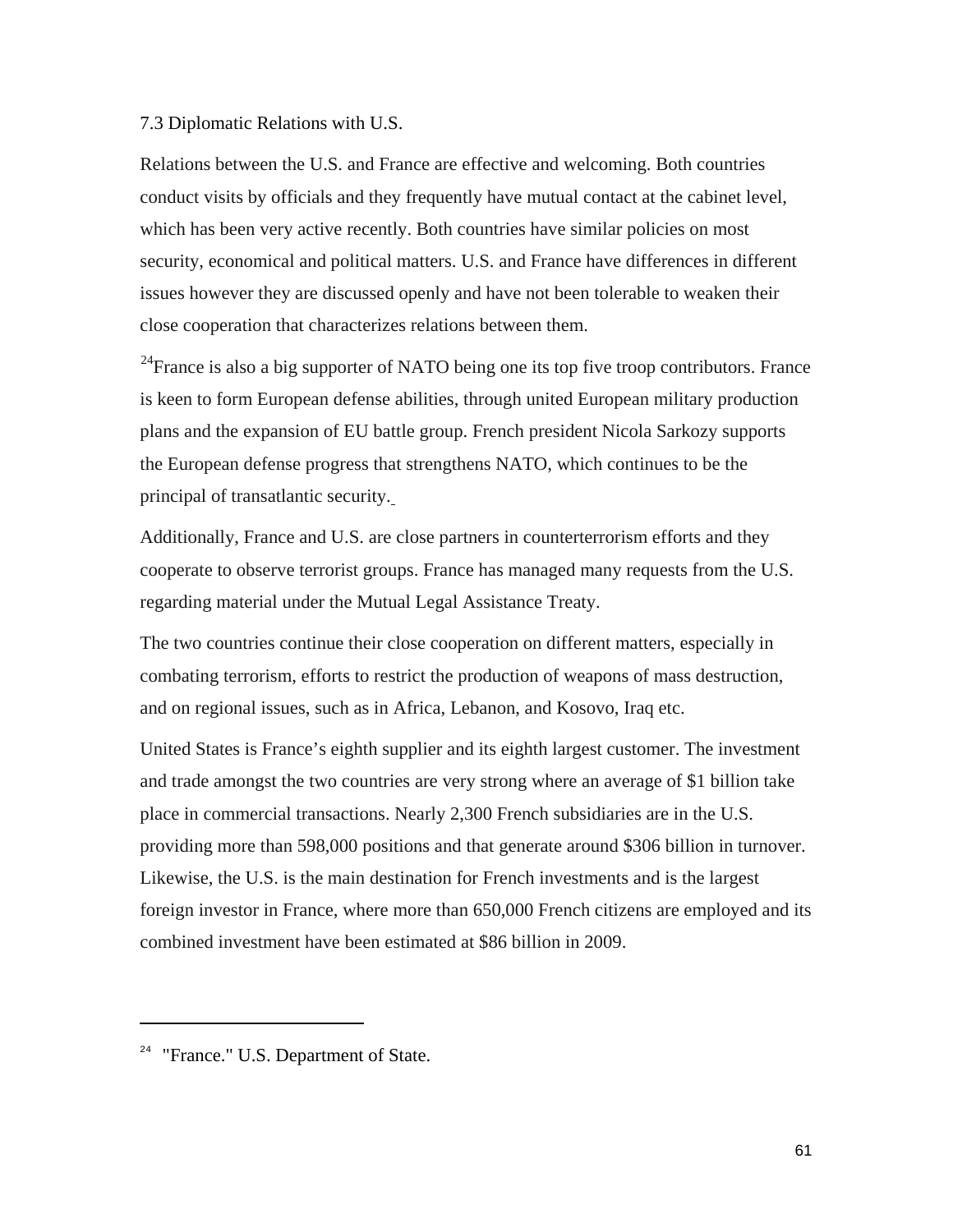### 7.4 Discussion

Expanding their cooperation to better manage Sodium-Cooled Fast Reactor (SFR) Prototype development could strengthen the existing French and U.S. diplomatic relations. Both countries should seek to further work together and determine goals and requests for sodium-cooled fast reactor prototypes such as identifying mutual safety principles and important technical innovations to decrease operating, capital, and maintenance costs. The teamwork between U.S. and French leaders will enable significant debates on power levels, reactor types, fuel types and a proper agenda for the possible deployment of prototype facilities.

<sup>25</sup>Additionally, U.S. and France should pursue mutual infrastructure progress activities to influence current facilities and to support progress of the prototype reactors.

Conclusively, U.S. and France's further cooperation interests will bring potential to advanced fast reactor prototypes as projected by their national program's purposes. This collaboration will apply the technical proficiency and essential resources necessary to deploy sodium-cooled fast reactor prototypes.

## CHAPTER 8

## 8.0 GERMANY'S ANALYSIS BRIEF

#### 8.1 History of German/American Relations

The United States and Germany have developed a stable establishment of joint cooperation in a relationship that has changed considerably for the past five decades. The

<span id="page-62-0"></span><sup>&</sup>lt;sup>25</sup> "US, France and Japan Increase Cooperation on Sodium-Cooled Fast Reactor Prototypes." Green Car Congress.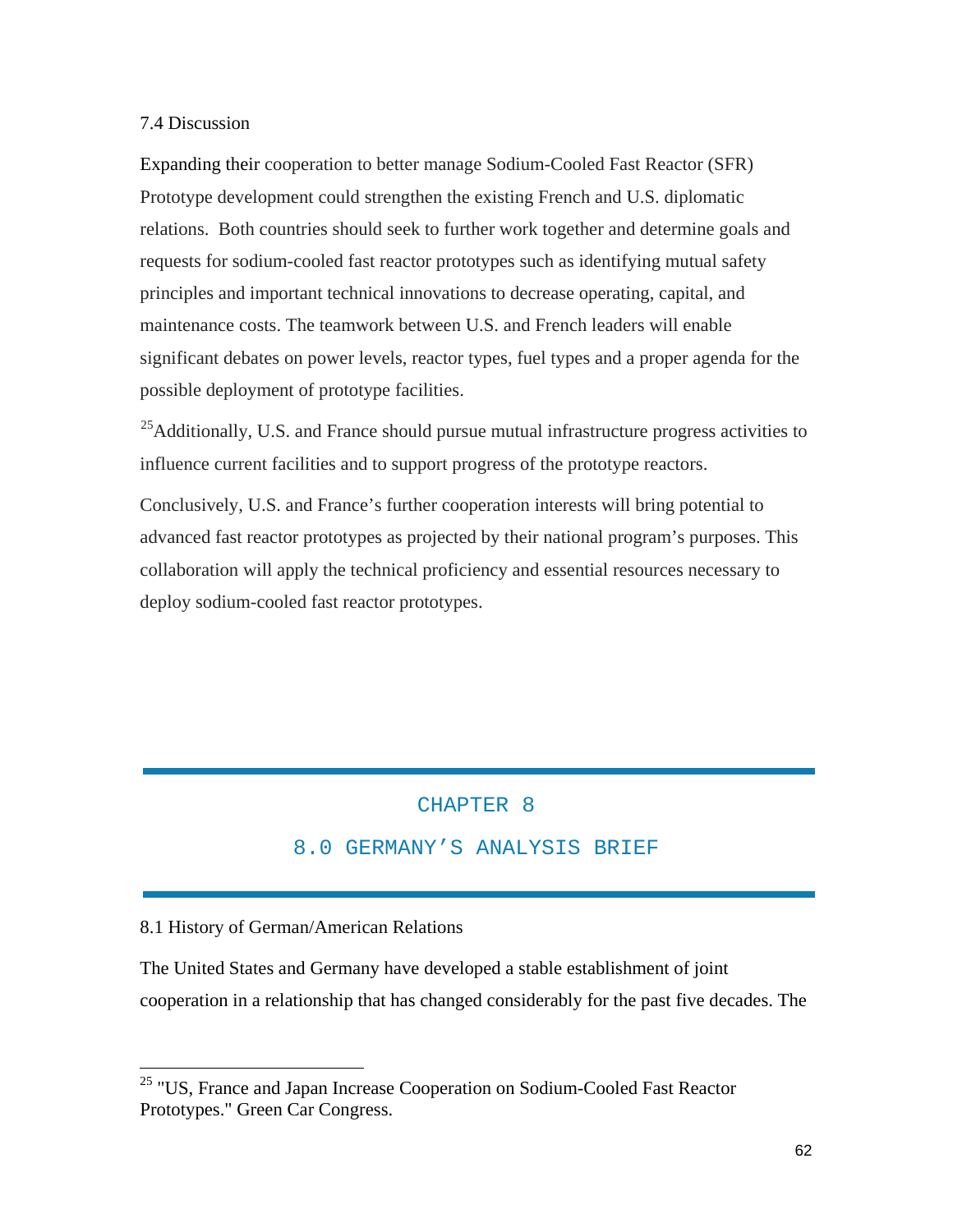relations between the U.S. and Germany have been based on the highest levels of coordination and close consultations.

The U.S. policy toward Germany has long remained an ongoing security and a merge of close and essential relations with Germany, as a trading partner as well as allies sharing common institutions. Both countries are allies in NATO and they were working together to maintain peace and freedom.

Following the 9/11 attack, the U.S. and Germany have cooperated strongly to fight against international terrorism in different areas such as: judicial collaboration, intelligence sharing as well as blocking the financial assets of suspected terrorist. This strong cooperation between the U.S. and Germany has shown effective results and has strengthened even more their diplomatic ties.

## *8.11 Economic Relations between the U.S. and Germany*

The mutual beneficial relations of trade and investment between the U.S. and German firms continue to be very important for domestic and global growth. There are many opportunities for the U.S. and Germany to link their bilateral cooperation in the sphere of economy and commercialism, including bilateral trade discussions, encouraging economic global development and reducing agricultural protectionism. The cooperation between the U.S. and Germany in the sphere of economic and political partnership has played an important role in making reunification a success.

The trade volume between the U.S. is Germany plays an important role in the economy of both countries; the U.S. is Germany's main trading partner outside of EU and Germany is the principal trading partner in EU. During 2007, there was an increase in the volume of bilateral trade in goods; German imports from the United States grew by 20.2% and its exports to the United States grew by 5.9%. This trade development was done due to the favorable results of the dollar/euro exchange rate on U.S. exports.

|                         | 2005 | 2006 | 2007 |
|-------------------------|------|------|------|
| <b>German</b> export to | 84.8 | 89.1 | 94.4 |
| U.S. (USD billion)      |      |      |      |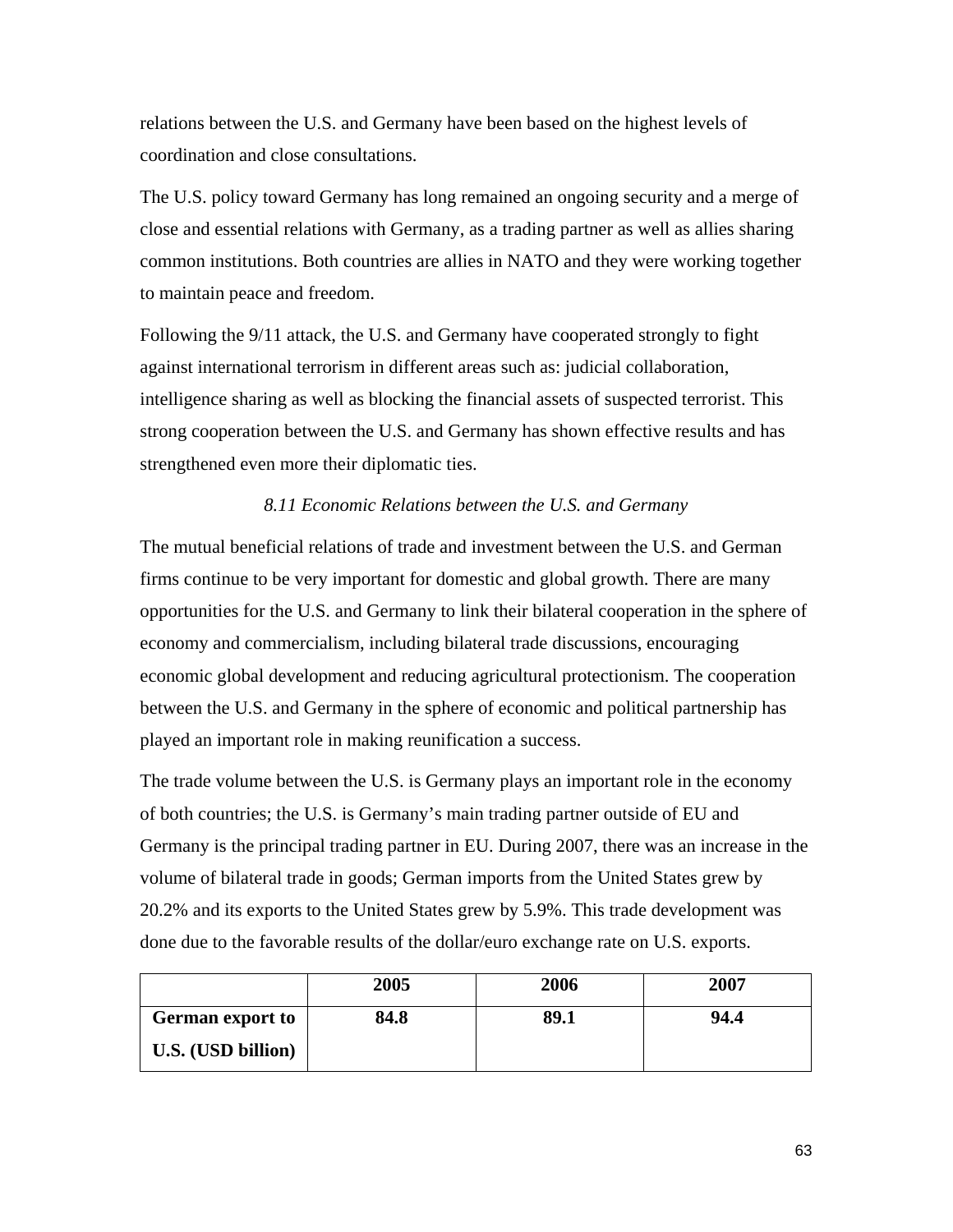| <b>German imports</b> | 34.1 | 41.J | 49.7 |
|-----------------------|------|------|------|
| from U.S. (USD)       |      |      |      |
| billion)              |      |      |      |

This trade development was done due to the favorable results of the dollar/euro exchange rate on U.S. exports.

## *8.12 Military Relations*

The U.S. and German share close cooperation to combat terrorism. Additionally, both countries have deep cooperation ties in disaster relief and attempts to resolve international conflicts. One of the closest cooperation in military between the U.,S. and Germany relations was the deployment of German troops in Afghanistan and the Balkans, where Germany sent 7000 soldiers, and was the largest provider of troops after the U.S. The deep and close military relations that these two countries share reflex in mutual cooperative maneuvers where Germany sends units to U.S. every year to take part in joint maneuvers and they do intensive exchange on the future development of deployment procedures and weapon systems. The system of exchange accomplished by U.S. and Germany further contributors to the good military relations between the two countries.

#### 8.2 Renewable Energy Cooperation between U.S. and Germany

Chapter eight focuses on renewable policies and then continues tackling U.S relations with Germany and Spain. Spain and Germany are leaders on renewable energies and there are much potential to build up bilateral collaboration between U.S. and these two European countries. One of the ways how they can cooperate and improve energy policies and diplomatic relations is by jointly promoting renewable energies.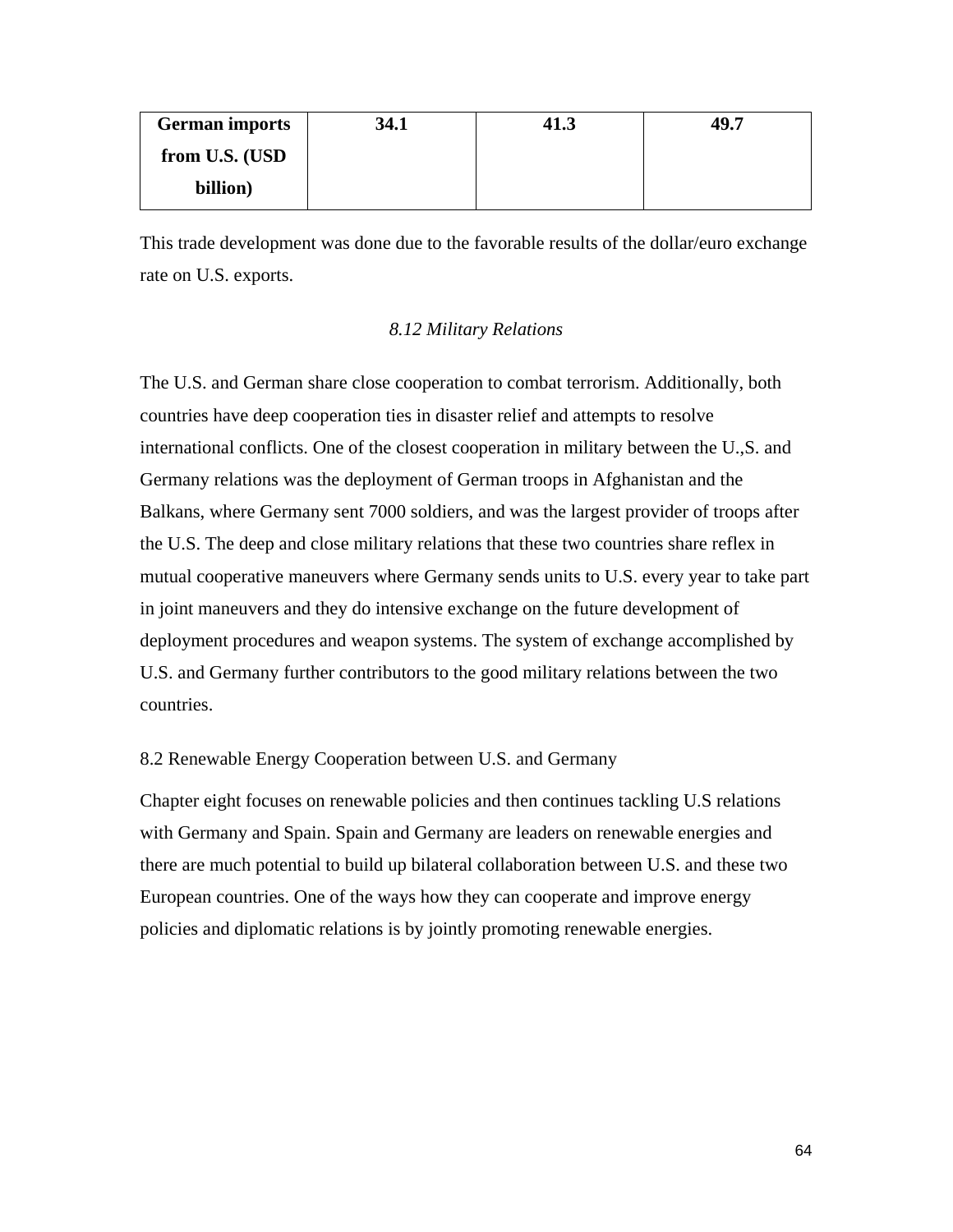$26$ The Transatlantic Climate Bridge formed by German government created initiative with the purpose of engaging Americans in the climate and energy arena. The purpose is to extend the word to all U.S. players interested in developing renewable energy, increasing energy efficiency, and decreasing carbon footprint. A good example would be First Solar Company based in Germany, who is the world's largest manufacturer of thin-film solar cells. This company is an exceptional example of a U.S. company succeeding in Germany due to a positive business climate for renewable energies.

Current corporations between Northern Virginia and Stuttgart, Schleswig-Holstein and Maryland, Wisconsin and Bavaria, South Carolina and Rhineland-Palatinate, and Pennsylvania and North-Rhine Westphalia were a good foundation for continues collaboration on a regional level.

Nonetheless, the introduction of the Transatlantic Climate Bridge in the U.S. has also introduced new relationships between Germany and a range of U.S. states and stakeholders. Many transatlantic occurrences and travel programs are presenting the opportunity for developing interaction and trade best practices between Americans and Germans. Due to these occurrences they have adopted good relationships and have increased transatlantic collaboration

## 8.3 Diplomatic Relations

 $\overline{a}$ 

The relationship between the United States and Germany has been an important point of U.S. involvement in Europe ever since the end of World War II and Germany continues to be a key partner in U.S. relations in NATO and the EU.

<span id="page-65-0"></span> $26$  "Interview with ambassador Klaus Scharioth." German Center for Research and Innovation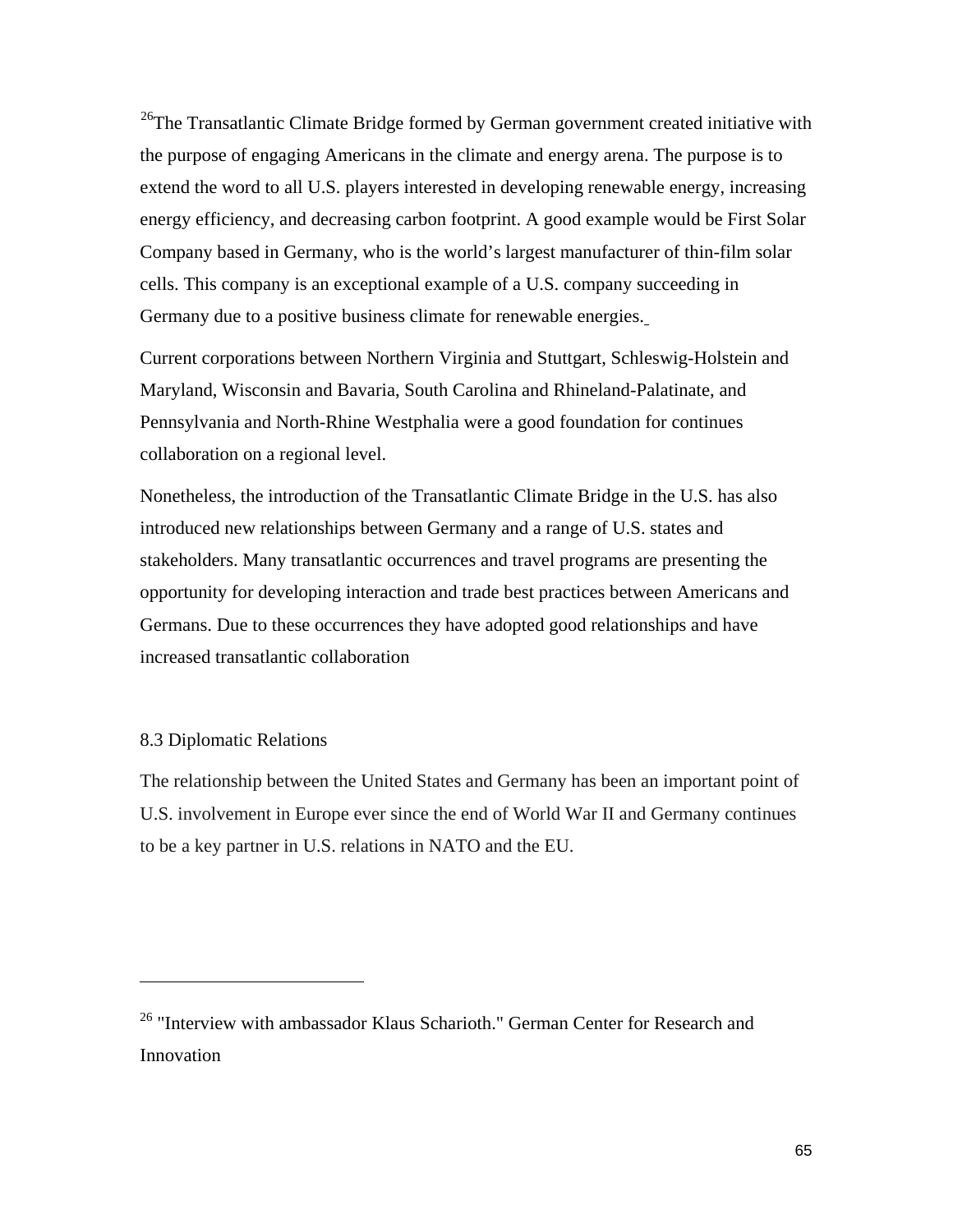$27$ The policy of U.S. about Germany remains the preservation and consolidation of a vital relationship with Germany, not only as trading partners, but also as partners sharing common goals. Over the past decades, ever since Germany was divided, the United States served as a symbol of commitment by the military presence in West Germany preserving peace and security in Europe.

Both countries being NATO allies, they closely cooperate to maintain peace and freedom, such as the successful conclusion of the 1987 U.S. – U.S.S.R. Intermediate Range Nuclear Forces Treaty (INF), Conventional Armed Forces in Europe Treaty, military collaboration in peacekeeping efforts in the Balkans and encourage the development of open and democratic states through central and Eastern Europe.

Additionally, Germany has been an essential part of the United Nations mandated International Security Assistance Force (ISAF) in Afghanistan and it also helped by contributing 5,000-plus troops and it also directs the entire ISAF northern region, which covers one-fourth of the country

U.S. and German troops collaborate successfully in NATO and UN tasks worldwide due to their joint training and capacity building achieved at U.S. military installations in Germany. Additionally, Germany is the largest contributor to international peacekeeping operations in Kosovo with more than 10,000 troops on the ground. Following the September 11, attacks Germany have been a consistent U.S. ally in efforts against terrorism. United States and Germany, as two of the world's leading trading nations, share a common commitment to an open world economy.

Continues mutual cooperation between the two countries have helped them built a solid foundation of mutual cooperation in a relationship that has improved significantly over 6 decades.

 $\overline{a}$ 

<span id="page-66-0"></span> $27$  "Germany." U.S. Department of State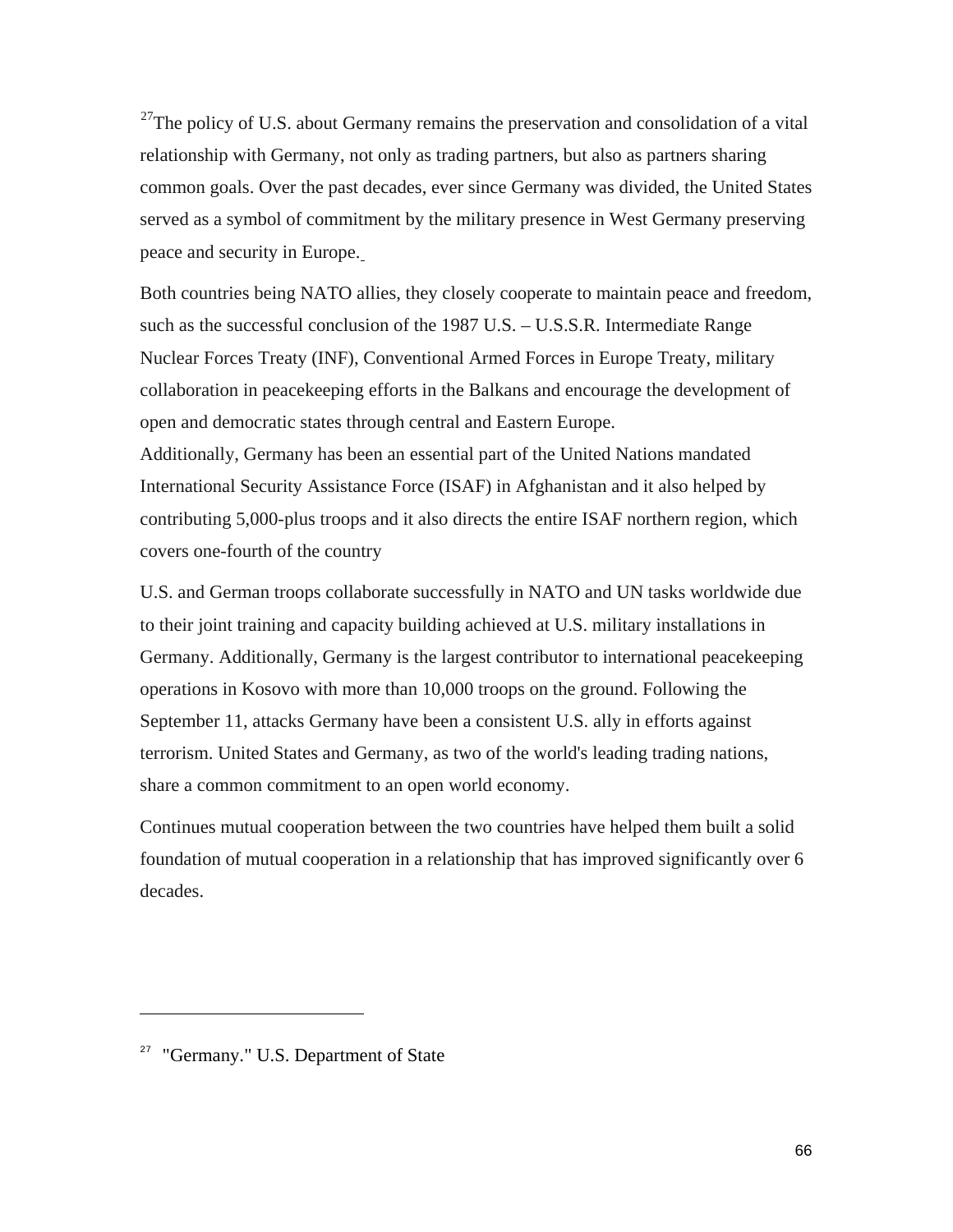#### 8.4 Discussion

 $^{28}$ United States and EU have been successfully joining potencies for decades to address the important challenges facing our society. They should further collaborate in order to tackle common challenges of climate change, energy security, and economic growth.

Both countries considered as powerful engines should continue collaborating together to maintain a stable climate and sustainable energy, since both are crucial to their economies and to their security. Known as powerful engines for transatlantic cooperation; they can continue working together on climate and energy policy and make a difference.

By joining American and German main players in politics, business, and society, they create a platform to see how Germany's new energy economy has presented opportunities for economic expansion and job creation and how this could be a lesson to U.S. developments.

According to my analysis, by working together U.S. and Germany can face challenges of a global economic recession and the increasing of global greenhouse gas emissions will only help to develop their relationship.

 $\overline{a}$ 

<span id="page-67-0"></span><sup>&</sup>lt;sup>28</sup> "Germany." U.S. Department of State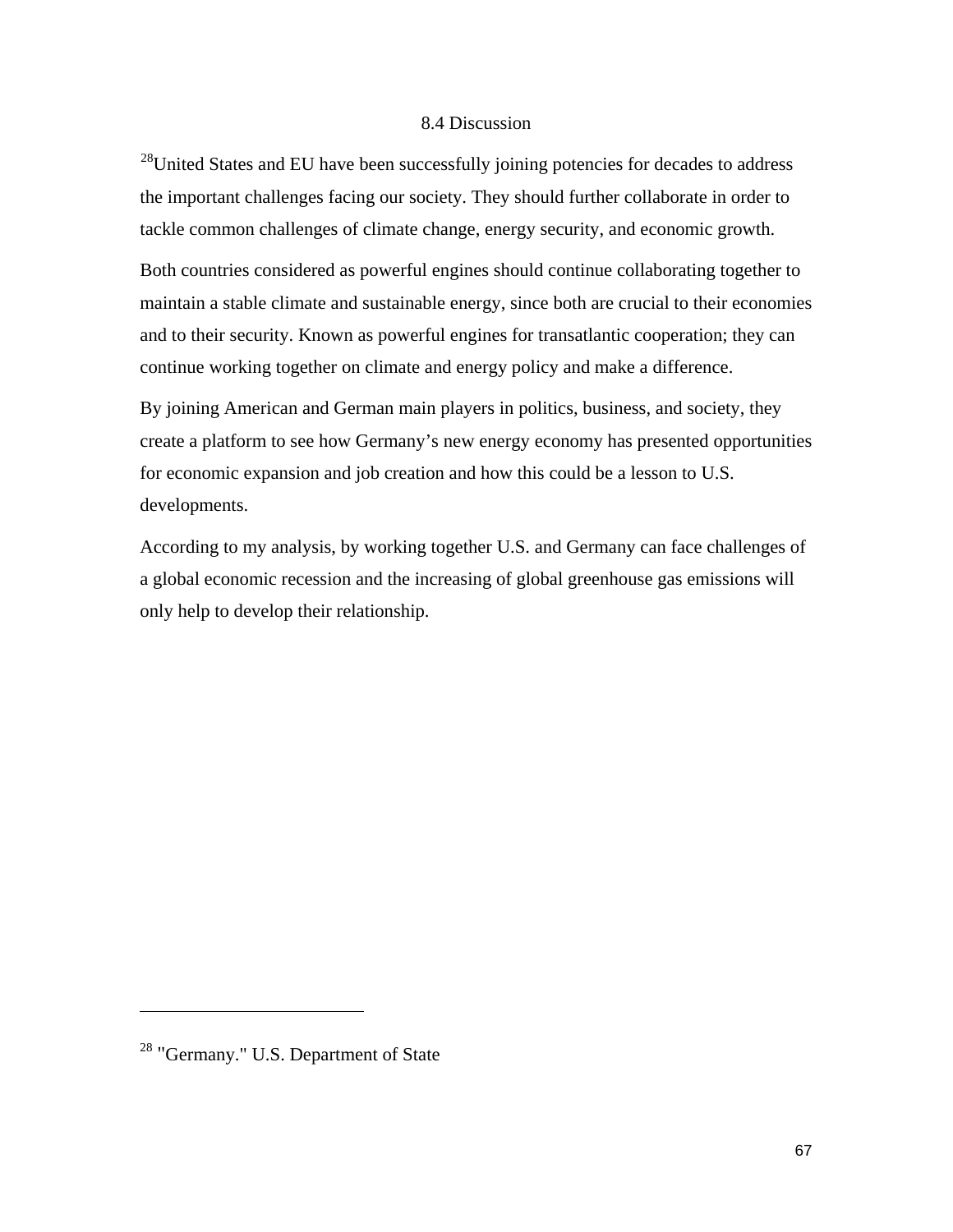## CHAPTER 9

## 9.0 SPAIN

#### 9.1 Spain Overview

Since the last IEA in-depth review in 2005, Spain has made significant progress in improving its energy policy. In Europe, the country is now leading in gas diversification and LNG development. Together with Portugal, it has set up the common Iberian electricity market, MIBEL, and has strong ambitions in developing it further. It has also become permanent in developing wind and solar energy technology, and succeeded in integrating large amounts of intermittent power in the electricity grid.

Along with other IEA member countries, Spain has set ambitious climate and energy security targets. Achieving these will require a transition to e low-carbon economy. Spain will need to increase its efforts to reduce CO2 emissions, particularly in the transport but also the critical power sector. As fossil fuels still provide more than half of electricity, Spain will need to keep open all the options – including nuclear, renewables, and the technology of carbon capture and storage – for making its power sector less carbonintensive. The country should also increase its efforts to limit peak electricity demand through energy efficiency.

Spain has substantially de-regulated its electricity and gas tariffs, and developed a financial plan to end the large deficit that built up under the previous tariff regime. Prices for many small electricity users, however, are still regulated and low enough to potentially distort the market. In addition, the still remaining subsidies for domestic coal production should be eliminated and replaced by direct social policy measures.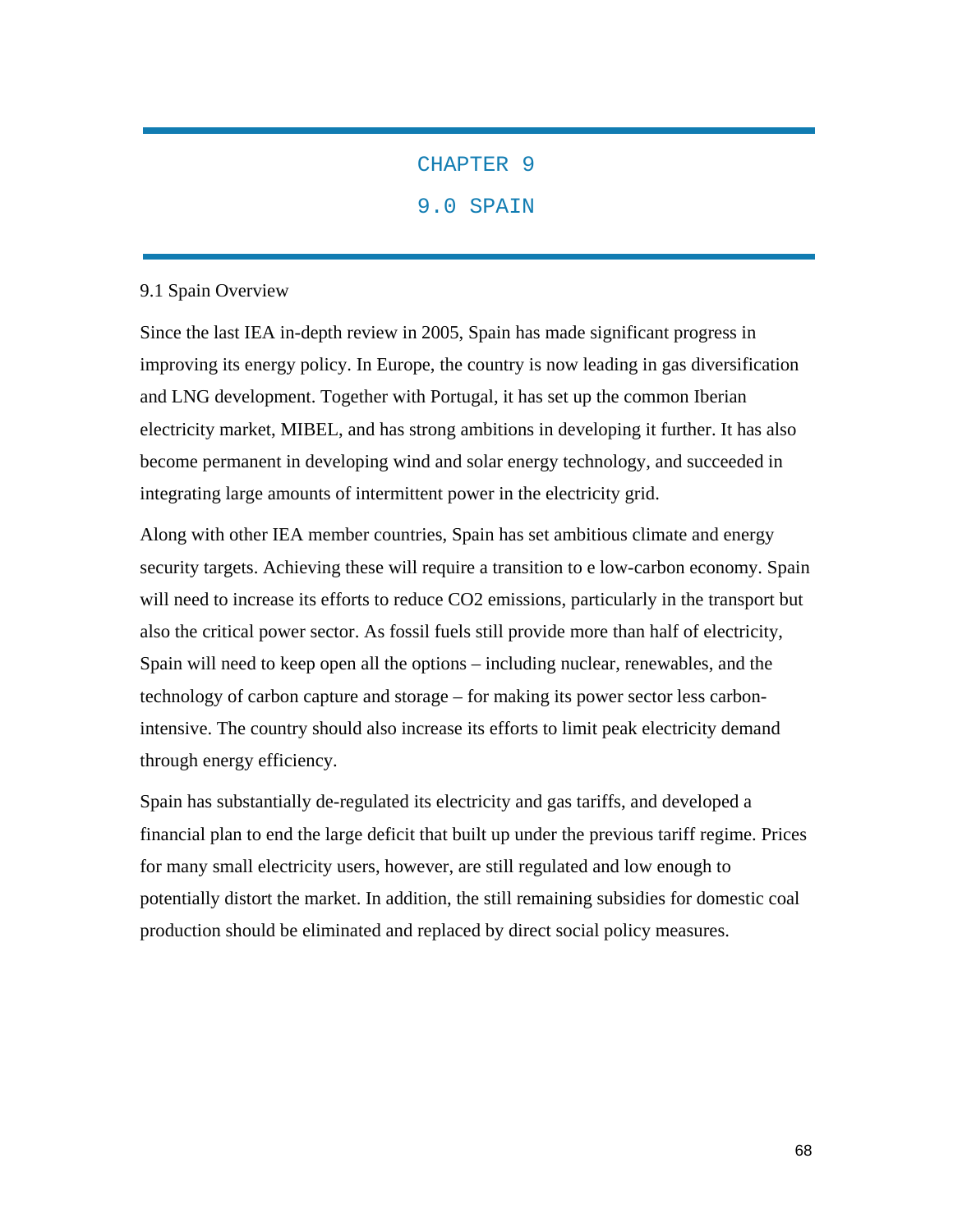## 9.2 Energy - Wind Becomes Spain's Biggest Energy Source

 $29$  Spain has had major positive changes towards its energy policy since the last International Energy Agency review in 2005. In Europe today, Spain is the leading country for LNG progress and gas diversification. Spain, along with Portugal, has made the common Iberian electrical energy market, MIBEL, and is interested towards further development. This is also leading towards permanent development of solar and wind energy technology, and it has successfully put together huge amounts of alternating power in the electricity network.

Together with other countries of IEA members, Spain has strong and determined aims towards climate and energy security. In order to attain these goals a change to a lowcarbon economy is required. In order to reduce CO2 emission, Spain is required to raise its efforts, especially in the main transportation area and also the serious power division. For having its power division less carbon-intensive, Spain indeed needs to be open to all options such as: renewables, nuclear, and the technology of carbon capture and storage, given that fossil fuels still supply more than half of the electricity.

Spain has urbanized a financial plan to bring to an end the huge shortage that was created under the earlier tariff regime; therefore Spain has considerably de-regulated its gas and electricity taxes. For some electricity users, prices are still keeping pace and are low enough to potentially twist the market. Additionally, what is left of the financial supports for the domestic coal production should be removed and replaced by straight public policy actions.

 $\overline{a}$ 

<span id="page-69-0"></span><sup>&</sup>lt;sup>29</sup> "Wind Becomes Spain's Biggest Energy Source | Renewable Energy News Article." Renewable Energy World - Renewable Energy News, Jobs, Events, Companies, and More.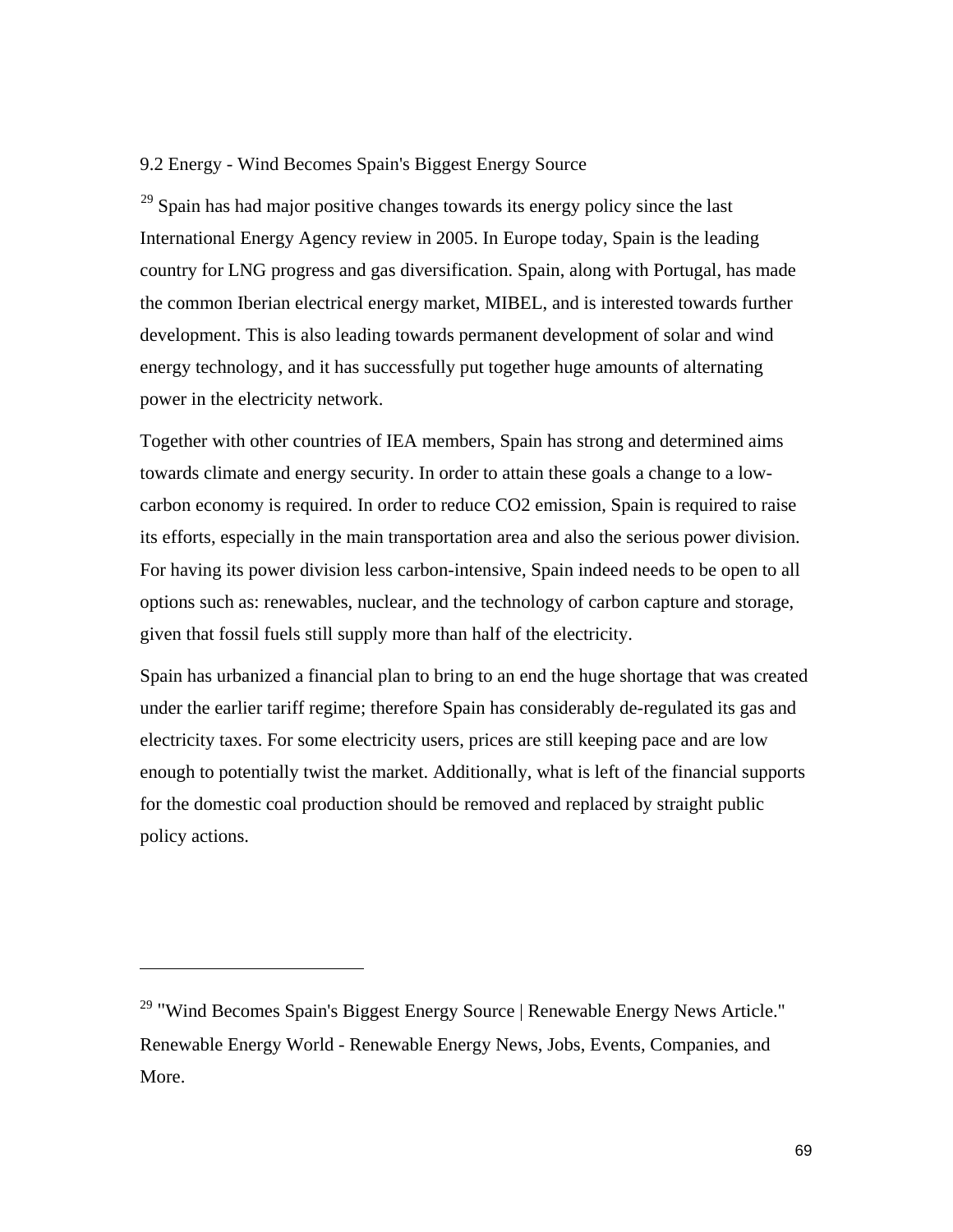#### 9.3 Diplomatic Relations with U.S.

<sup>[30](#page-70-0)</sup> According to International Energy Agency report on Energy Policies of IEA countries (Spain) Spain is the world's fourth-largest wind-power market. Highlighting the country's development in being chosen one of Europe's greenest nations, Spain realized wind power is becoming its leading source of electricity generation.

According to power network operator Red Electrica (REE) "Iberian wind farms generated 4,738 GWh of electricity in March to meet 21% of demand, 5% above the year-ago monthly rate, fuelled by heavier winds than usual".

Comparing from last March 2010, when clean energy met 48.5 percent of electricity demand, now it is 42.2 percent. Today, hydropower consists of 17.3%, solar energy 2.6%, coal-powered for 12.9%, and nuclear for 19%.

"This historic milestone reached by wind energy shows that this energy source, as well as being indigenous, clean and increasingly competitive, is also capable of supplying power to three million Spanish household" (AEE president Jose Donoso)

9.3 Diplomatic Relations with U.S.

Spain and the United States official relations date way and are personally connected in many fields. According to International Energy Agency report on Energy Policies of IEA countries (Spain) U.S and Spanish cooperation in NATO, defense and security relations between the two countries are regulated by the Mutual Defense Assistance Agreement signed on September 26, 1953 and the1989 Agreement on Defense Cooperation, revised in 2003. Because of this agreement, Spain certified the United States to use some services at the Spanish military fittings.

These two countries also work together in numerous other areas, which are very important. The U.S National Aeronautics and Space Administration (NASA) and the Spanish National Institute for Aerospace Technology (INTA) together control the Madrid

 $\overline{a}$ 

<span id="page-70-0"></span><sup>&</sup>lt;sup>30</sup> "Spain." U.S. Department of State.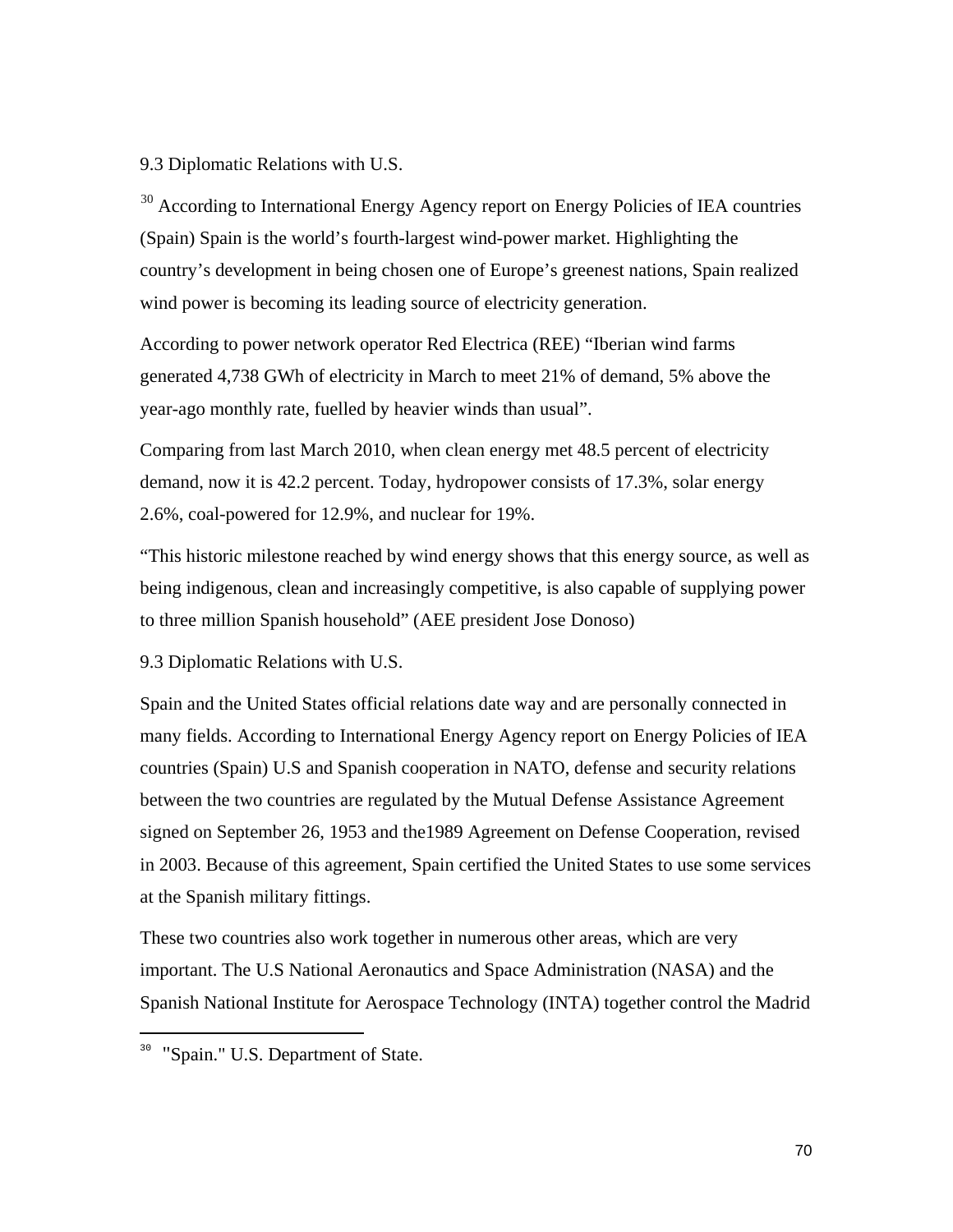Deep Space Communications and Complex in support of Earth Orbital and solar system exploration missions. The Madrid Complex is known to be one of the few largest tracking and data achievement complexes including NASA's Deep Space Network.

On June 7, 1989 a settlement of educational and cultural cooperation was signed. A new factor, which is in support by both the public and private divisions, gave a unusual measurement to the programs agreed out by the combined group for cultural and educational teamwork. These combined group activities balance the bi-national Fulbright plan for the following groups: graduate students, visiting professors, and postdoctoral researchers, which are one of the largest in the world and celebrated its  $50<sup>th</sup>$  birthday in 2008. In addition to supporting these swap activities, the U.S Embassy also manners a curriculum of educational, cultural, and professional exchanges, and also managing highlevel official stays between officials from Spain and U.S.

#### 9.4 Discussion

Both countries, Spain and United States, should discuss various aspects related to energy dependence, security of supply, energy efficiency and renewable energy. This discussion would be a mutual interest in developing the Energy Services Companies. The U.S government is constantly promoting this industry because it wants it to have an even more important role in energy efficiency. According to Miguel Sebastián, the Spanish Minister of Industry, Tourism and Trade, the plans in place for the adoption of electric vehicles in Spain, a mode of transportation also backed by President Obama, who has set a goal of having a million plug-in hybrid vehicles on the road by 2015; therefore, Spain maintained its commitment to put in circulation a million electric cars by 2014.

All together, both of these countries should have the will to work together and come to agreements on renewable energy matters and help steady the energy supply, an assistance that would be an advantage both countries. Spain already came up with these agreements with Russia, Morocco and Algeria. However, it should finally suggest the making of a lasting group working together to discover and recognize areas of energy support. This group will develop experiences in three main key energy areas: solar, biofuels, and electric vehicles.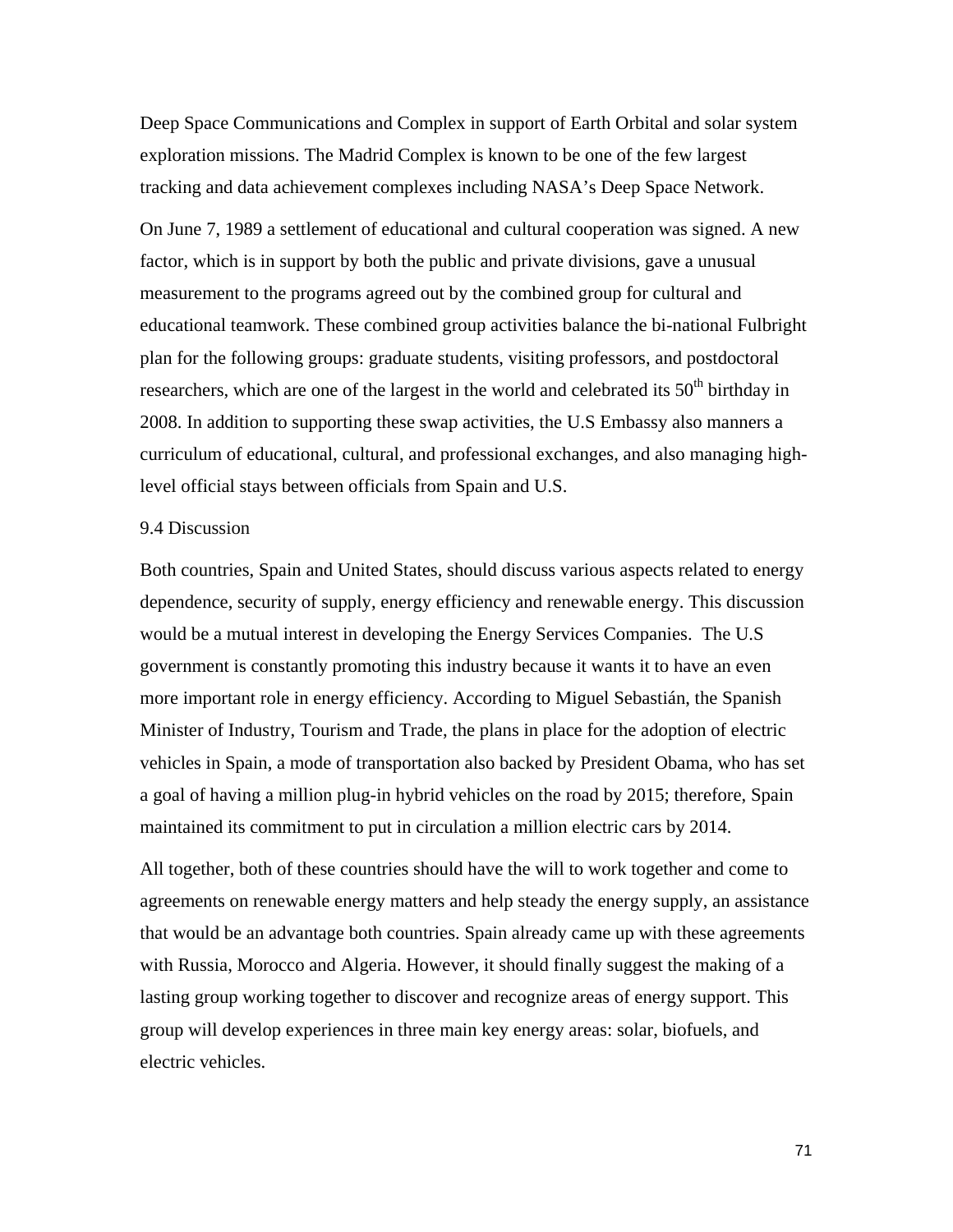## CHAPTER 10

### FINAL DISCUSSIONS AND RECCOMENDATIONS

### 10.1 Realistic Strategies for our future Energy Policy

A major outcome from this project has been the increased awareness of the great importance of a strong network based on common values and interests between these countries current and future leaders. Good relationships ensure strong communications between respective leaders and will reduce conflicts and planning uncertainty. They ease the process of achieving common goals. More effective approaches to future energy improvements will result form mutual respect and understanding.

Good and lasting relations are always built when the interests of countries are met and they all see an interest from these partnerships. Therefore, addressing the question of how to affect the creation of positive relations between the U.S. and the countries that produce oil, coal, nuclear, and renewable as their source; in support of future energy policies; I recommended some of the areas that could be of great interest, and that could lead towards a more positive relationship.

- Develop global energy safety by applying a new diplomatic approach and cooperation with foreign governments and **entities**
- Encourage consistent, diverse, and sustainable sources of all types of energy;
- Reduce global dependence on oil and natural gas energy sources;
- Expand availability of renewable and clean energy sources worldwide;
- Get more involved in energy collaboration to improve strategic partnerships that develop peace, security, and democratic success. Consolidating strategic energy partnerships is essential for U.S. national security and global stability hence, it needs to strengthen global oil marketplace which will exacerbate the impact of competition over fossil fuel resources in international relations and destabilize U.S. foreign policy.
- The U.S. should work with both producer and consumer countries and find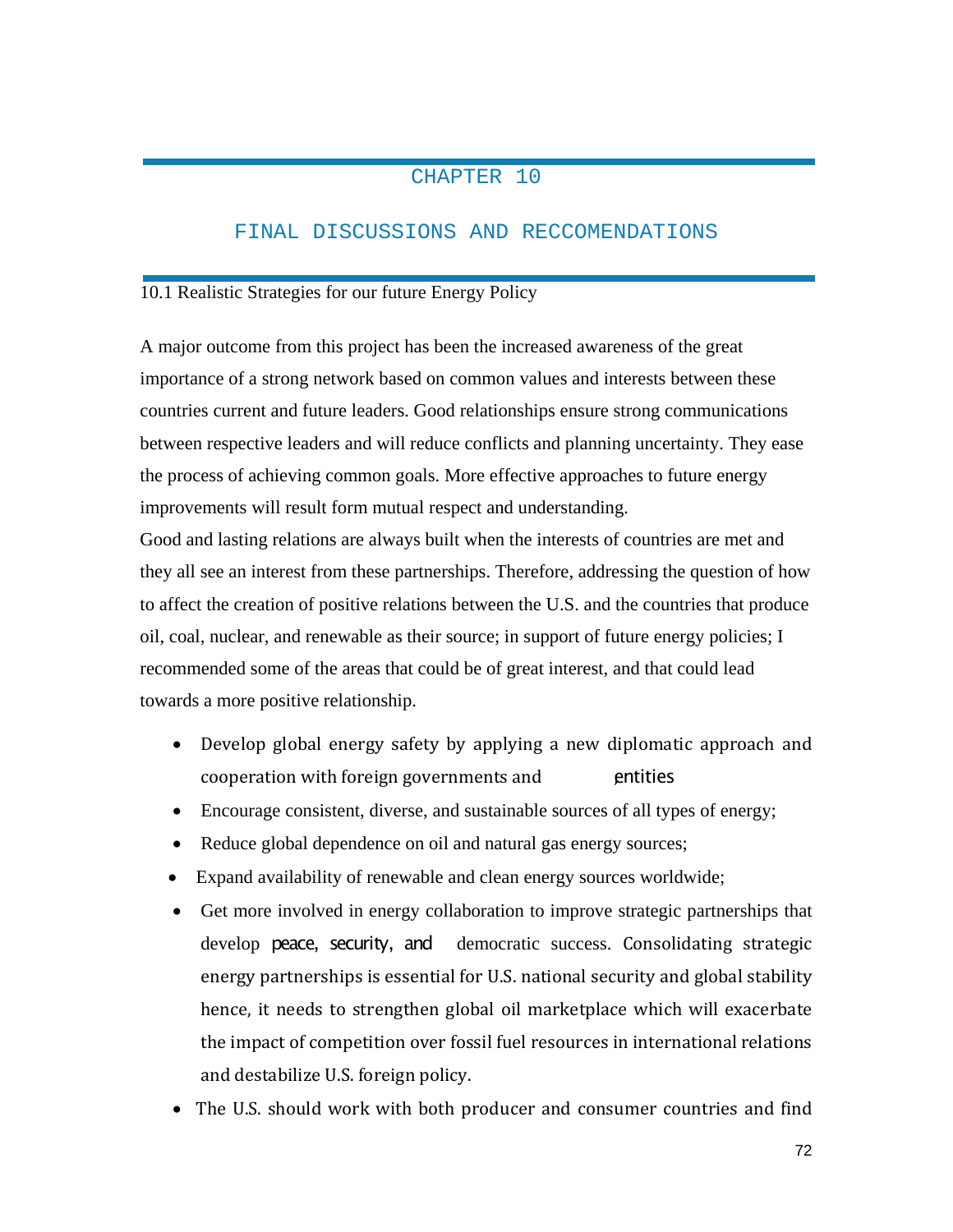common favorable solutions.

The result of these policies will show an improvement in future energy policies and diplomatic relations between the U.S. and the countries the united State will seek to collaborate in order to achieve these goals. This close cooperation will also speed the process of recognizing the important role of energy in the future and the need for much more ambitious and creative approaches for improving future energy policies. U.S. cannot overcome these energy challenges on its own, therefore it needs to collaborate with other countries to address shared threats to climate, security and development posed by global fossil fuel dependence.

#### LIST OF REFERENCES

### Work Cited

- 1. *Http://www.siew.sg/richard-h-jones*. Singapore International Energy Week. Web. 09 Aug. 2010.
- 2. *Http://www.siew.sg/richard-h-jones*. Singapore International Energy Week. Web. 10 Aug. 2010.
- 3. Christopher Monckton Viscount Monckton of Brenchley." *Parliament Speakers*. Web. 12 Aug. 2010.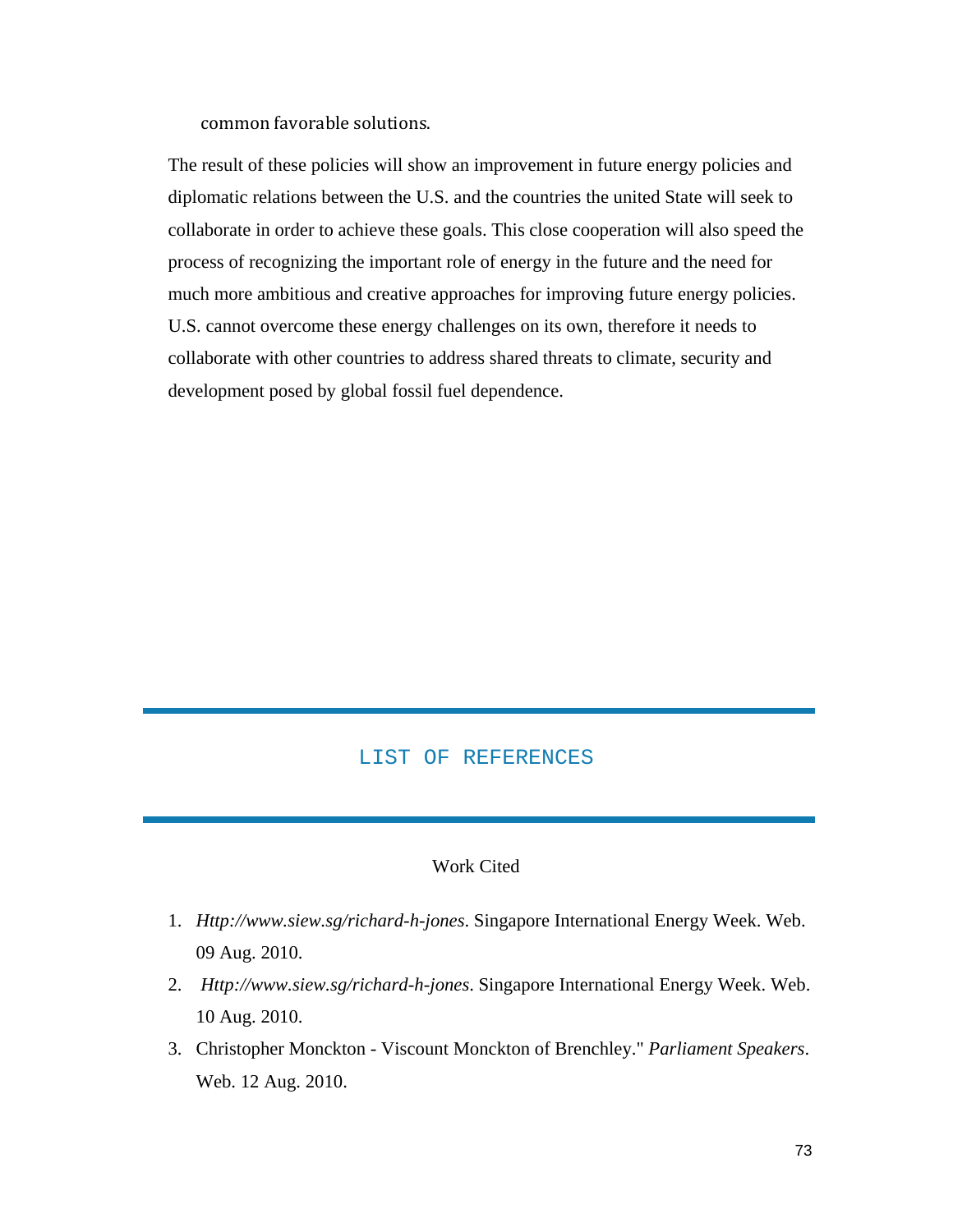- 4. U.S. Primary Energy Consumption by Source and Sector." *Greenwable*. Web. 22 July 2010.
- 5. How We Use Energy The National Academies." *What You Need to Know About... from The National Academies*. Web. 17 July 2011. <http://needtoknow.nas.edu/energy/energy-use/>.
- 6. How We Use Energy The National Academies." *What You Need to Know About... from The National Academies*. Web. 17 July 2011. <http://needtoknow.nas.edu/energy/energy-use/>.
- 7. Oil, Coal, and Gas Reserves, Peak Oil, Global Energy Use Statistics Earth Web Site." *Earth*. Web. 01 July 2011. <http://www.theglobaleducationproject.org/earth/energy-supply.php>.
- 8. Oil, Coal, and Gas Reserves, Peak Oil, Global Energy Use Statistics Earth Web Site." *Earth*. Web. 01 July 2011. <http://www.theglobaleducationproject.org/earth/energy-supply.php>.
- 9. Oil, Coal, and Gas Reserves, Peak Oil, Global Energy Use Statistics Earth Web Site." *Earth*. Web. 01 July 2011. <http://www.theglobaleducationproject.org/earth/energy-supply.php>.
- 10. Regions, Importing, and Exporting Countries. Web. 28 June 2011. <http://205.254.135.24/forecasts/aeo/MT\_coal.cfm>.
- 11. Regions, Importing, and Exporting Countries. Web. 28 June 2011. <http://205.254.135.24/forecasts/aeo/MT\_coal.cfm>.
- 12. Regions, Importing, and Exporting Countries. Web. 28 June 2011.  $\lt$ http://205.254.135.24/forecasts/aeo/MT\_coal.cfm>.
- 13. Domestic Uranium Production Report." *Energy Information Administration*. Web. 15 June 2011. <http://www.eia.gov/uranium/production/annual/>.
- 14. Oil, Coal, and Gas Reserves, Peak Oil, Global Energy Use Statistics Earth Web Site." *Earth*. Web. 01 July 2011. <http://www.theglobaleducationproject.org/earth/energy-supply.php>.
- 15. Renewable Energy Consumption in the Nation's Energy Supply, 2010." *Oil Peak*. Web. 3 June 2011.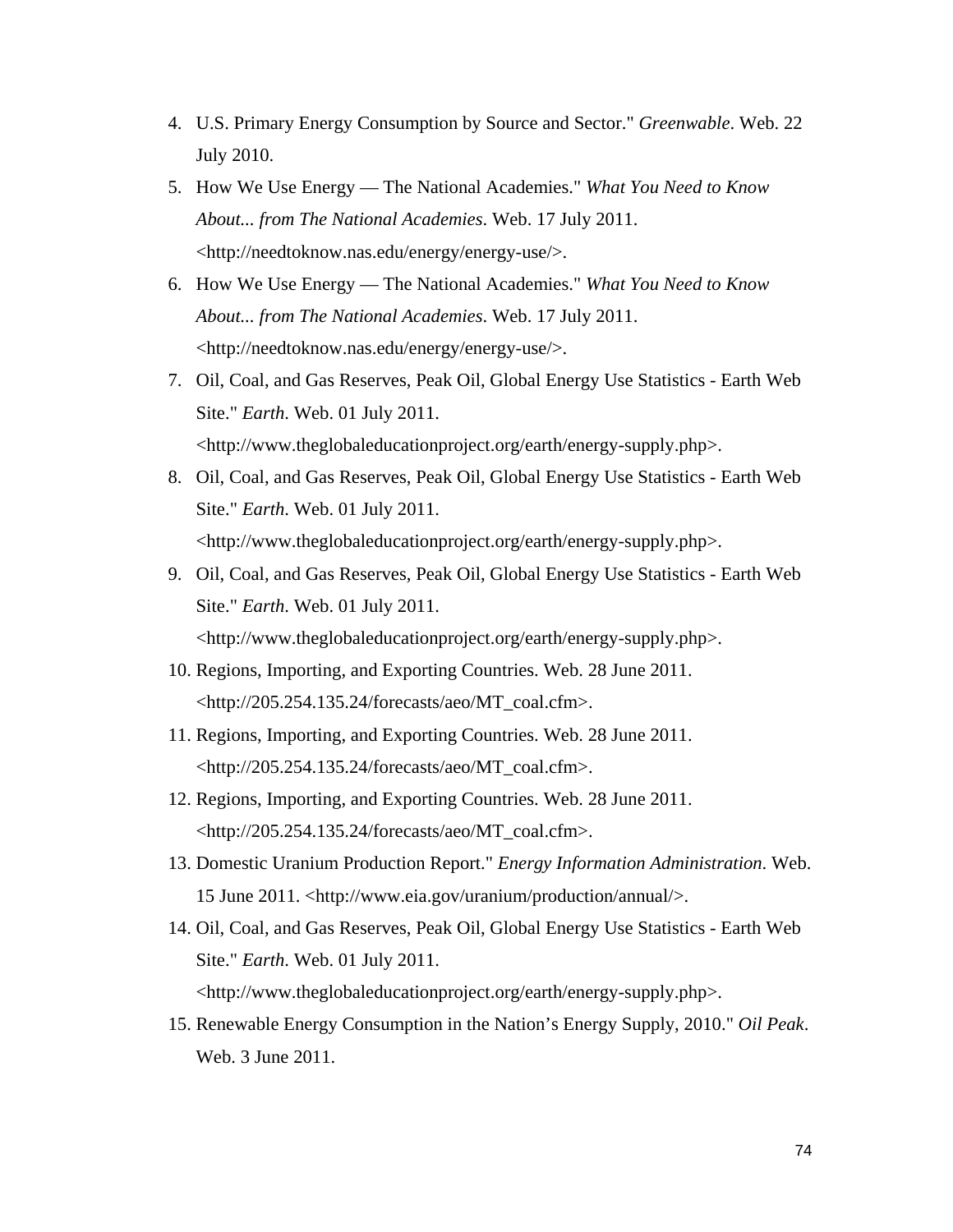- 16. Renewable Energy Consumption in the Nation's Energy Supply, 2010." *Oil Peak*. Web. 3 June 2011.
- 17. Designate to the Bolivarian Republic of Venezuela Before the Senate Foreign Relations Committee." *Foreign Senate*. 27 July 2010. Web. 30 Apr. 2010.
- 18. Designate to the Bolivarian Republic of Venezuela Before the Senate Foreign Relations Committee." *Foreign Senate*. 27 July 2010. Web. 30 Apr. 2010.
- 19. Reserves, Peak Oil, Global Energy Use Statistics Earth Web Site." *U.S. Energy Information Administration*. Web. 25 May 2011. <http://www.eia.gov/cabs/Venezuela/Oil.html>.
- 20. Reserves, Peak Oil, Global Energy Use Statistics Earth Web Site." *U.S. Energy Information Administration*. Web. 25 May 2011. <http://www.eia.gov/cabs/Venezuela/Oil.html>.
- 21. Oil Exports and Shipping." *LINK-FORCE GLOBAL*. Web. 15 May 2011. <http://www.drilling-workoverrigs.com/xxnews.aspx?id=24>.
- 22. The U.S. Saudi Business Opportunities Forum » Energy/Renewable Energy." *The U.S. – Saudi Business Opportunities Forum*. Web. 7 May 2011. <http://www.us-saudiforum.com/energy/>.
- 23. Confronting New Saudi Realities." *Center for American Progress*. Web. 28 Aug. 2010.<http://www.americanprogress.org/issues/2011/03/new\_saudi\_realities.html
- 24. "Confronting New Saudi Realities." *Center for American Progress*. Web. 28 Apr. 2011. [http://www.americanprogress.org/issues/2011/03/new\\_saudi\\_realities.html](http://www.americanprogress.org/issues/2011/03/new_saudi_realities.html)
- 25. Mark P. Sullivan. "Venezuela: Political Conditions and U.S. Policy". Congressional Research Service. Web. July 2009
- 26. "United States-Australia Joint Statement on Environmental Cooperation." *Department of Sustainability, Environment, Water, Population and Communities (SEWPaC) - Home Page*. Web. 28 Feb. 2011. <http://www.environment.gov.au/about/international/publications/statement.html>
- 27. See Asia Society's Center on U.S.-China Relations & Pew Center on Global Climate Change, A Roadmap for U.S. China-Cooperation on Energy and Climate Change, January 2009, at http://www.asiasociety.org/climate/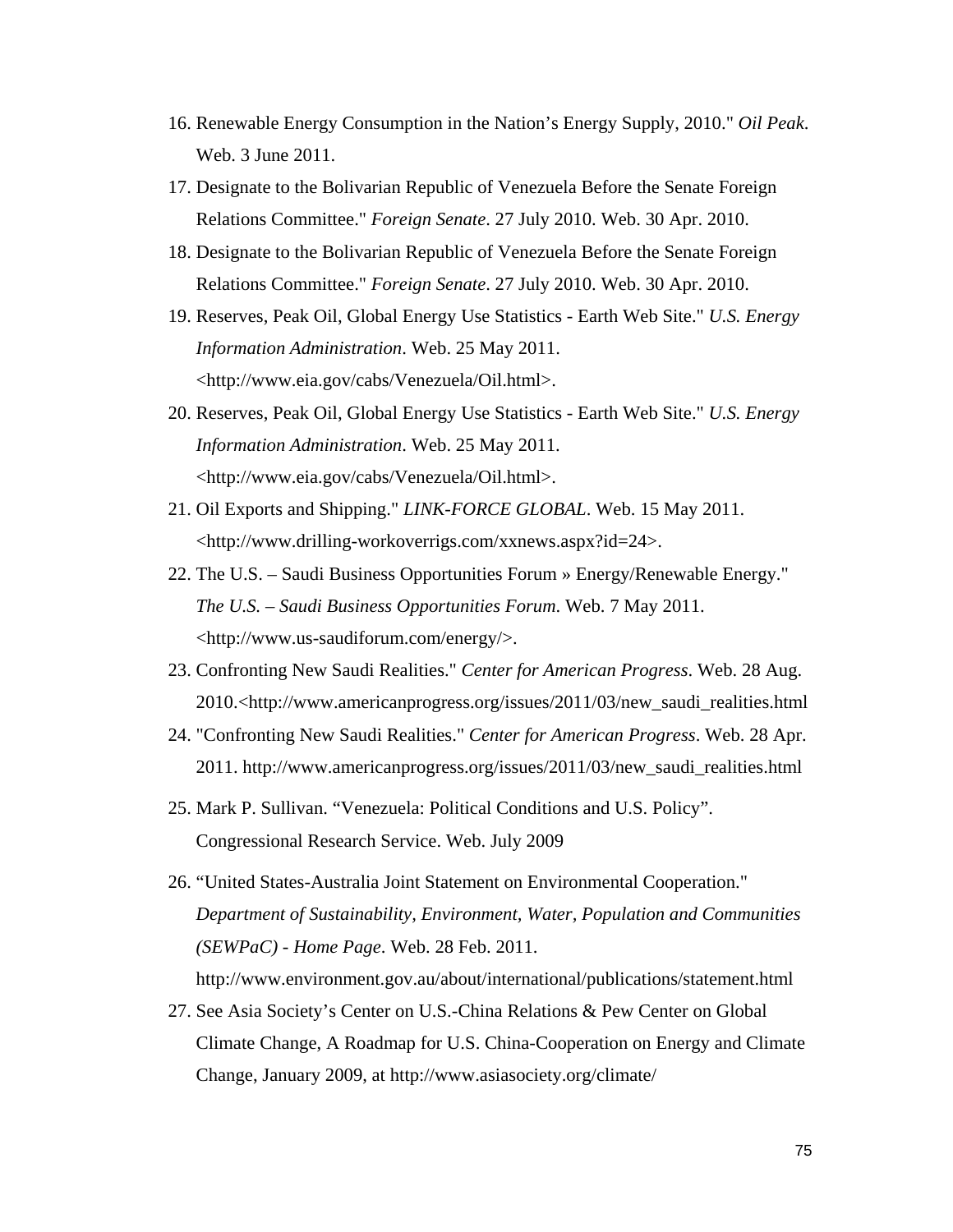- 28. " American Progress A Global Imperative: A Progressive Approach to U.S.-China Relations in the 21st Century, August 2008, at 27 Jan. 2011. http://www.americanprogress.org/issues/2008/08/china\_report.html
- 29. " *Foreign Press Centers*. Web. 22 Dec. 2010. <http://fpc.state.gov/documents/cat\_desc/revisions/1868\_829.htm>.
- 30. "Plan B Updates 94: Time to Rethink Japan's Energy Future | EPI." *Earth Policy Institute – Building a Sustainable Future | Home*. Web. 27 July 2011. [http://www.earth-policy.org/plan\\_b\\_updates/2011/update94](http://www.earth-policy.org/plan_b_updates/2011/update94)
- 31. "Plan B Updates 94: Time to Rethink Japan's Energy Future | EPI." *Earth Policy Institute – Building a Sustainable Future | Home*. Web. 14 Feb. 2011. <http://www.earth-policy.org/plan\_b\_updates/2011/update94>.
- 32. Colorado Department of Public Health and Environment. "Hybrid, E85 and Gasoline Vehicles in Government fleets" - Air Pollution Control Division. Web September 2010
- 33. "Japan." *U.S. Department of State*. Web. 28 Mar. 2011. <http://www.state.gov/r/pa/ei/bgn/4142.htm>.
- 34. "France Energy Mix Fact Sheet." Web. 16 Oct. 2010. http://ec.europa.eu/energy/energy\_policy/doc/factsheets/mix/mix\_fr\_en.pdf
- 35. "France." *U.S. Department of State*. Web. 28 Nov. 2010. <http://www.state.gov/r/pa/ei/bgn/3842.htm>.
- 36. "US, France and Japan Increase Cooperation on Sodium-Cooled Fast Reactor Prototypes." *Green Car Congress*. Web. 8 May 2011. <http://www.greencarcongress.com/2008/02/us-france-and-j.html>.
- 37. "US, France and Japan Increase Cooperation on Sodium-Cooled Fast Reactor Prototypes." *Green Car Congress*. Web. 8 May 2011. <http://www.greencarcongress.com/2008/02/us-france-and-j.html>.
- 38. "US, France and Japan Increase Cooperation on Sodium-Cooled Fast Reactor Prototypes." *Green Car Congress*. Web. 8 May 2011. <http://www.greencarcongress.com/2008/02/us-france-and-j.html>.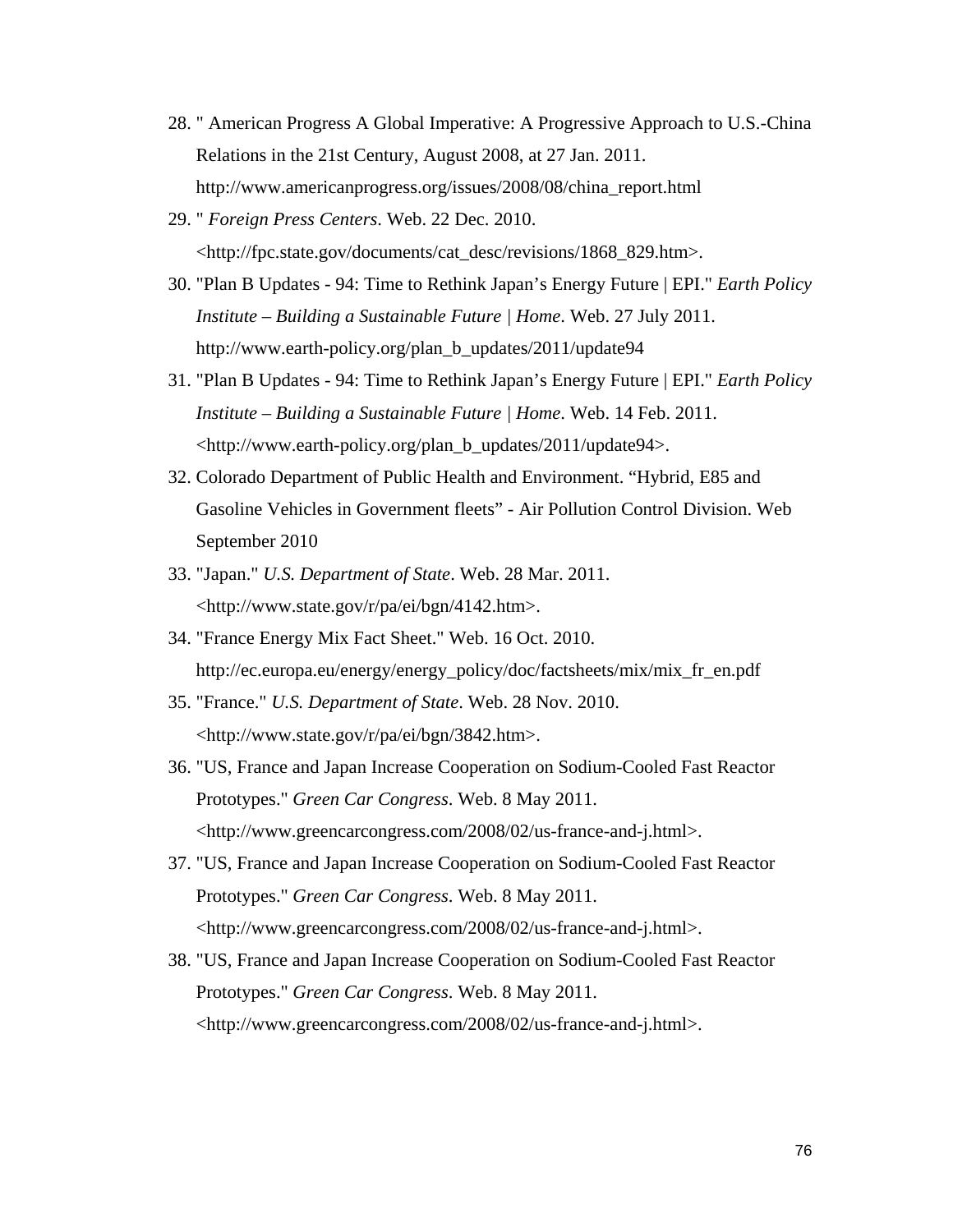- 39. "US, France and Japan Increase Cooperation on Sodium-Cooled Fast Reactor Prototypes." *Green Car Congress*. Web. 8 May 2011. <http://www.greencarcongress.com/2008/02/us-france-and-j.html>.
- 40. "Interview with ambassador Klaus Scharioth." *German Center for Research and Innovation*. Web. 7 Apr. 2011.
- 41. "Germany." *U.S. Department of State*. Web. 26 May 2011. <http://www.state.gov/r/pa/ei/bgn/3997.htm>.
- 42. "Wind Becomes Spain's Biggest Energy Source | Renewable Energy News Article." *Renewable Energy World - Renewable Energy News, Jobs, Events, Companies, and More*. Web. 17 Aug. 2011. <http://www.renewableenergyworld.com/rea/news/article/2011/03/windbecomes-spains-biggest-energy-source>.
- 43. "Spain." *U.S. Department of State*. Web. 22 Aug. 2011. <http://www.state.gov/r/pa/ei/bgn/2878.htm>.
- 44. *Technology For Life*. Web. 15 Aug. 2011. <http://technology4life.wordpress.com/page/3/>.
- 45. "Department of Energy Energy Sources." [The.Secretary@hq.doe.gov.](mailto:The.Secretary@hq.doe.gov) Department of Energy - Homepage. Energy.gov. Web. 31 July 2011. [<http://www.energy.gov/energysources/index.htm>](http://www.energy.gov/energysources/index.htm)
- 46. "U.S. Energy Use and Sources Environment GOOD." Interactive Transparency: America's Energy, Where It's From and How It's Used. GOOD Home Page - GOOD. Lawrence Livermore National Laboratory (PDF), 6 Jan. 2011. Web. 31 July 2011. [<http://www.good.is/post/u-s-energy-use-and](http://www.good.is/post/u-s-energy-use-and-sources/)[sources/>](http://www.good.is/post/u-s-energy-use-and-sources/).
- 47. Chrisitan Science Monitor, "In Bid to Cut Mercury, US Lets Other Toxins Through", [www.csmonitor.com/2005/0331/p13s01-sten.html](http://www.csmonitor.com/2005/0331/p13s01-sten.html)
- 48. Energy Information Administration, [www.eia.doe.gov/oiaf/ieo/index.html](http://www.eia.doe.gov/oiaf/ieo/index.html)
- 49. BP Statistical Review of World Energy, [www.bp.com;](http://www.bp.com/) [www.currentconcerns.ch;](http://www.currentconcerns.ch/) [www.dieoff.org;](http://www.dieoff.org/) [www.hubbertpeak.com](http://www.hubbertpeak.com/)
- 50. Association for the Study of Peak Oil, [www.peakoil.net](http://www.peakoil.net/)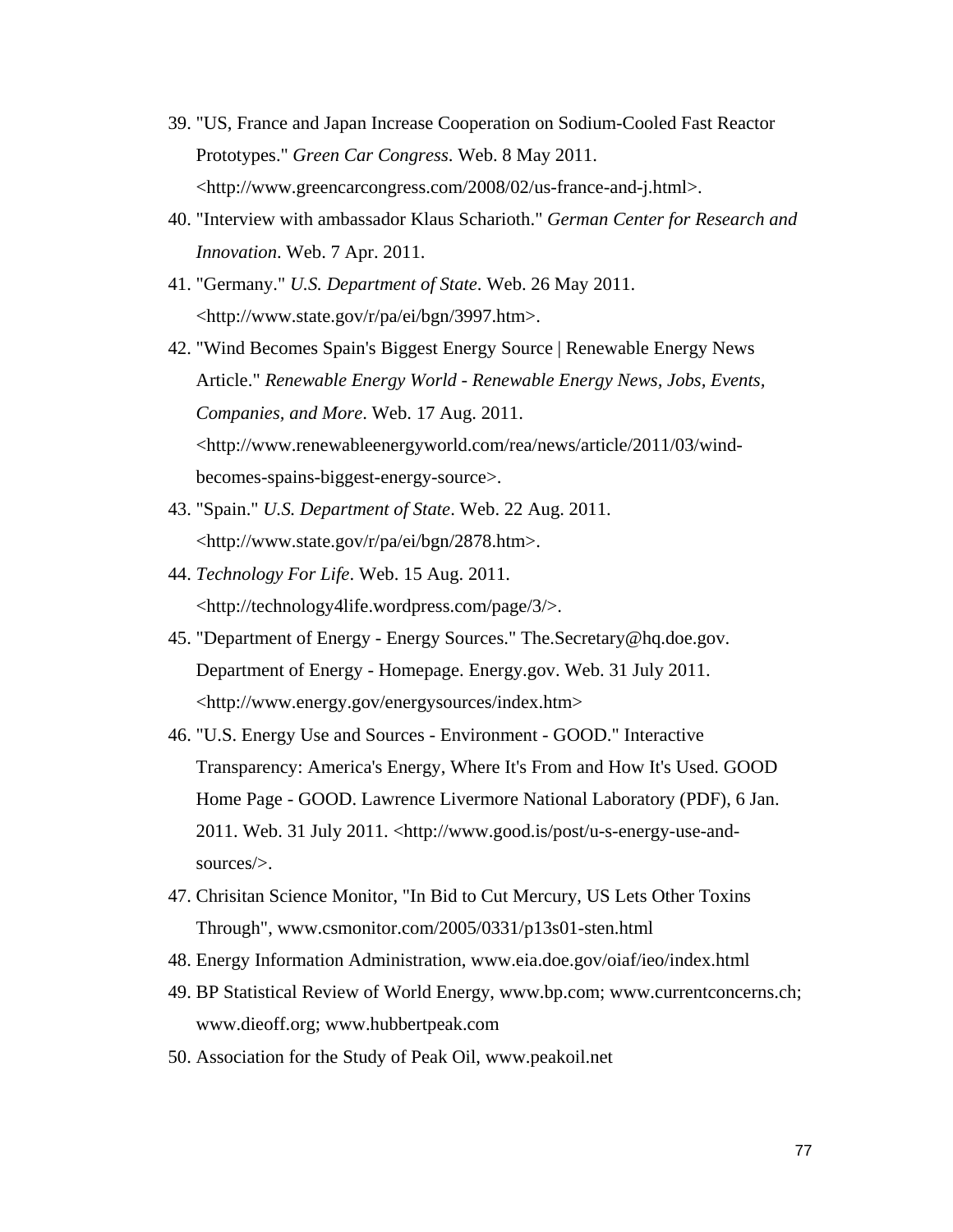- 51. GOLDTHAU, ANDREAS, and JAN MARTIN WITTE. "Back to the future or forward to the past? Strengthening markets and rules for effective global energy governance." International Affairs 85.2 (2009): 373-390. Academic Search Elite. EBSCO. Web. 23 May 2010.
- 52. Chuck, Charles F., Keys, Ronald E., Nathman, John B., Boyd, Charles G., Lopez, Joseph T., Oliver, David R., Farell, Lawerence P., Magnus, Robert, Sullivan, Gordon R., Kern, Paul J., McGinn, Deniss V., Truly, Richard H. Powering American Defense: "Energy and the Risks to National Security." (2010): Print
- 53. Wirth, Timothy E., C. Boyden Gray, and John D. Podesta. "The Future of Energy Policy." Foreign Affairs 82.4 (2003): 132-155. Academic Search Elite. EBSCO. Web. 25 May 2010.
- 54. Metthews, Mary M. "Institutions, Interests, Energy and the Environment: Policymaking in Corporatism, Pluralism and Beyond." Policy Studies Journal 29.3 (2001): 407. Academic Search Elite. EBSCO. Web. 25 May 2010.
- 55. Sill. kEITH. "The Macroeconomics of Oil Shocks." Business Review (Federal Reserve Bank of Philadelphia) (2007): 21-31. Academic Search Elite. EBSCO. Web. 25 May 2010
- 56. Kenneth B. Medlock III, Amy Myers Jaffe. "U.S. Energy Policy and Transportation". The Global Energy Market - Comprehensive Strategies to meet geopolitical and financial risks. Web. May 2008
- 57. Djukic, Srecko. "The Energy Era and Energy Diplomacy." International Affairs: A Russian Journal of World Politics, Diplomacy & International Relations 56.1 (2010): 132-142. Academic Search Elite. EBSCO. Web. 28 May 2010.
- 58. Christopher M. Blanchard. "Saudi Arabia: Background and U.S. Relations." Congressional Research Service. Web June 2010
- 59. Dobriansky, Paula. "United States Australia joint statement on environmental cooperation." Under Secretary of Global Affairs - The Hon. Mark Vaile MP, U.S. Department of State - Ministry of Trade. Web, May 2004
- 60. McGiffer, Carola. "Smart Power in U.S. China Relations." A Report of CSIS Commition on China. [Web. March](http://web.march/) 2009.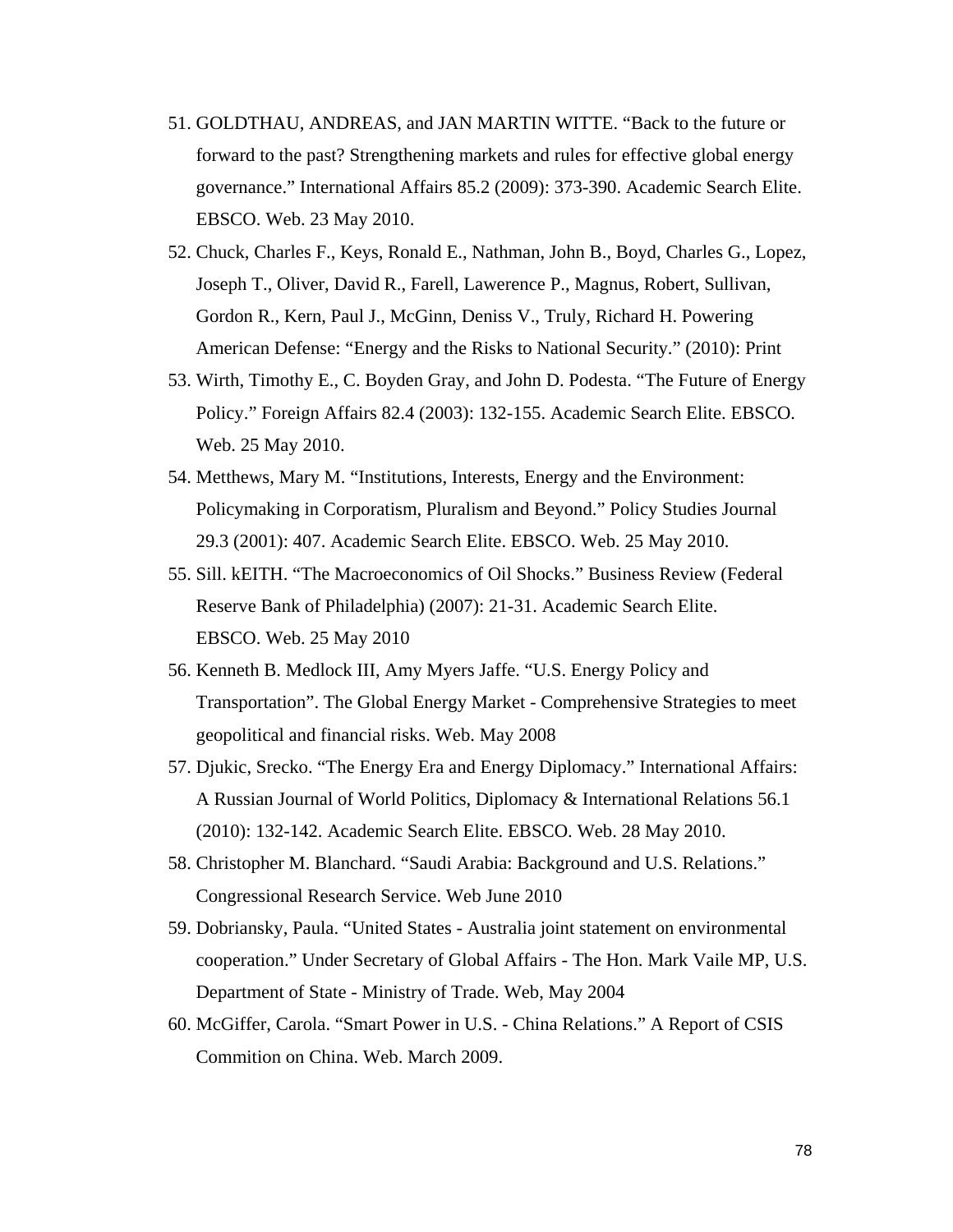- 61. Obama, Barack H. "Join Statement by the United States of America and the Republic of China on Clean Energy." Daily Compilation of Presidential Documents (2009): 1-2. Academic Search Elite. EBSCO. Web 5 Aug. 2010.
- 62. Energy and Security Group "Clean Energy." An Exporter's Guide to China U.S. Department of Commerce - International Trade Administration. Web 2008
- 63. Roberts, Paul. "The Future of Energy." Editorial. *Popular Science* 11 July 2011: 46-50. Print.
- 64. "USC Center on Public Diplomacy | What Is Public Diplomacy?" *Home Page | USC Center on Public Diplomacy | Home Page*. Web. 10 Aug. 2011. <http://uscpublicdiplomacy.org/index.php/about/what\_is\_pd>.

#### APPENDEXIES A

- Table 1.11 shows United States consumption and Production Energy Statistics. It provides details analysis of energy use in U.S. use of energy sources, the primary energy consumption by source, specifically each sector (commercial, residential, industrial and transportation) and the source that it used by each sector (oil, coal, wood, natural gas, petroleum etc.).
- Table 3.12 displays the number of Saudi students receiving U.S. military training from FY2002 through FY2007, with the total dollar value of the training purchased by the Saudi government (see below). For FY2003 through FT2007, this total value includes courses purchased using nominal amounts of IMET assistance.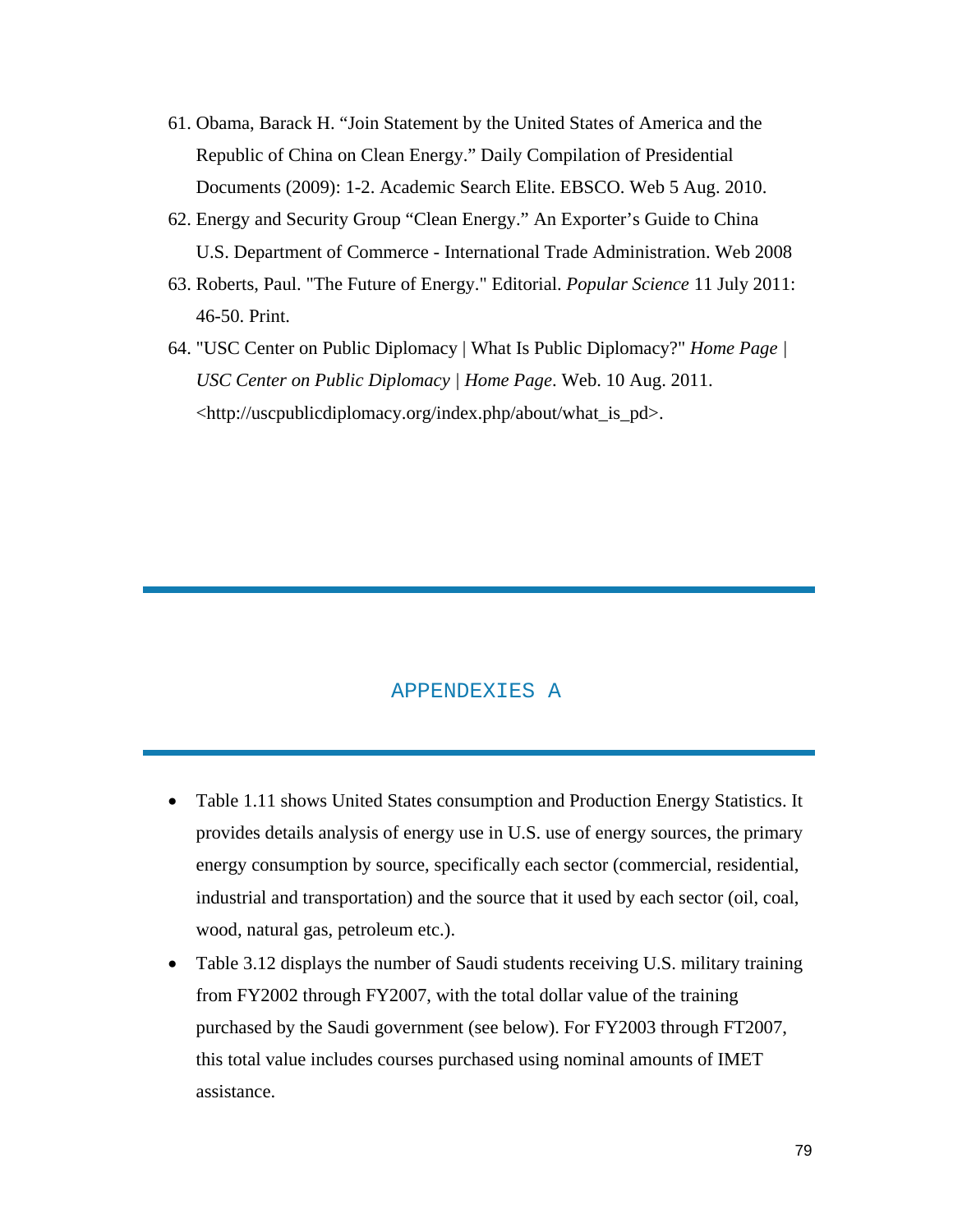- Table 5.12 shows an overview of China's coal production, consumption and net imports.
- Table 6.12 compares emissions between Hybrid vehicles, E85, and Gasoline vehicles. This examination shows that Hybrid Sedan 9Toyota Prius) spends 46 miles per gallon, which is a big difference compared to gasoline Sedan (Chevy Impala) who spends 22 miles per gallon. Additionally, Toyota Prius, which has passed 100,000 miles distance, uses 2174 miles of fuel, whereas Chevy Impala, which has passed 100,000-mile distance, uses 4545. Most importantly, the overall greenhouse gas emissions released by Toyota Prius after 100,000-mile distance is 26.7 tons, where the Chevy Impala's is 55.3 tons. This table concludes that Hybrid vehicles are far more efficient and play an important role in improving our future energy policy.
- Table 6.13 compares the cost of five different vehicles and their emissions value. This table examines and concludes that the Prius is the most efficient and its cost barely differs from other vehicles that are of the same category.
- Table 6.14 compares the energy efficiency of Hybrid, E85 and gasoline vehicle types. The examination of this table also concludes that the efficiency ratio percentile of gasoline sedan vs. hybrid sedan that has passed 100,000 mile distance is 52% and a pound saved per dollar spent is 2.49.

If the two countries can join their powers and link cooperation for mutual benefits by increasing the environmental performance of the vehicles, this cooperation could affect the creation of positive relations between the U.S. and Japan; in support of future energy policies and could strengthen diplomatic relations that already exist.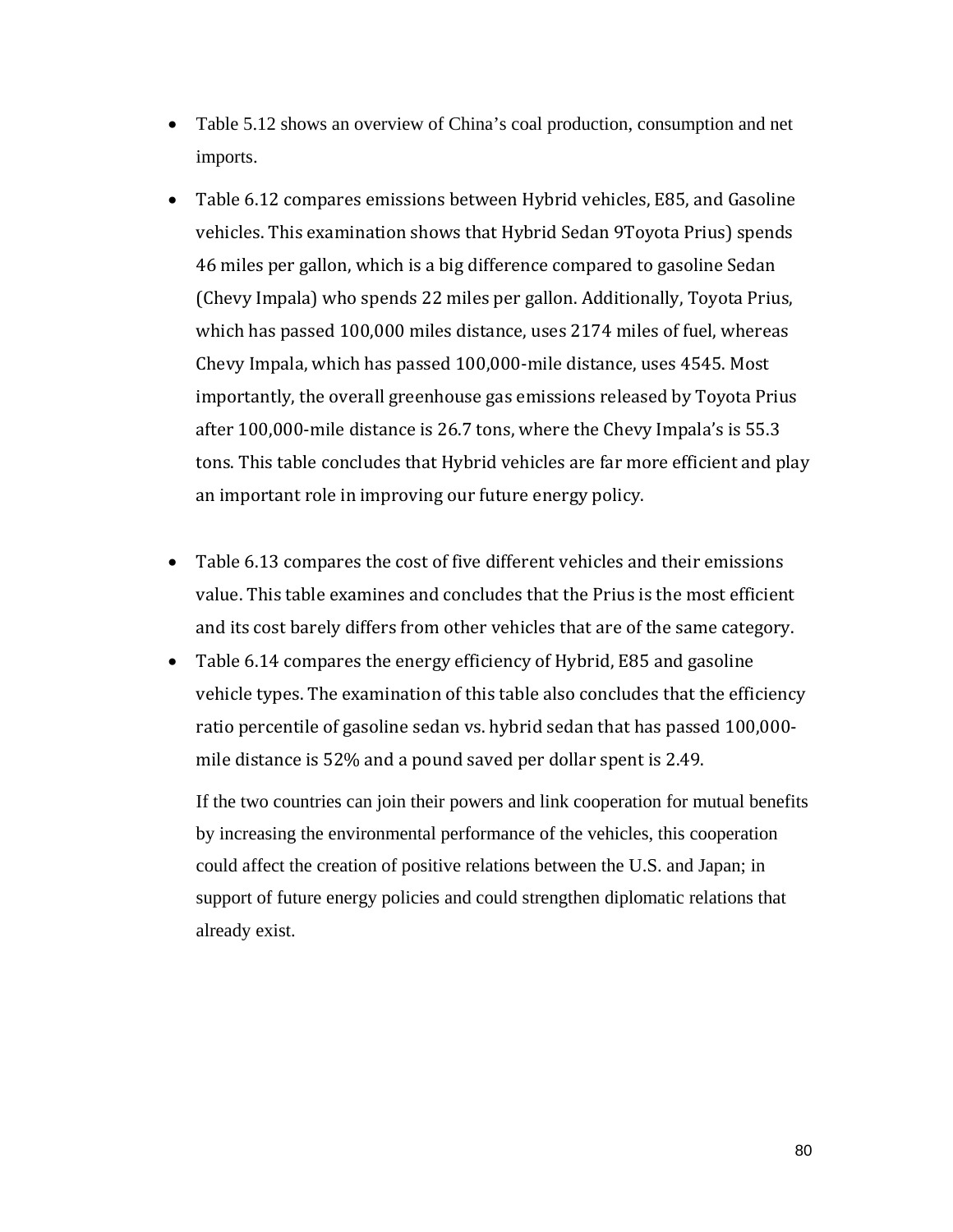# APPENDEXIES B

During the research of my thesis I had two consultants from the higher ranks of Political Science and United States Diplomacy. The issue of energy policy and diplomatic relations is of an utmost importance and requires serious input. From the policy position, the consultancy role has been kindly accepted by Mr. Ilir Ibrahimi.

### **Director of External Relations in the American University in Kosovo**

- Represent the University in all Public Affair events, including the media.
- Establish and maintain relations with peer universities, domestically and internationally.
- Responsible for fundraising, grant proposals and other donor support for the university.
- Oversea the university publications including the website
- Organize and moderate public forums at the university.

### **Previous Experience**

• External Advisor to the Minister of Economy and Finance-Kosovo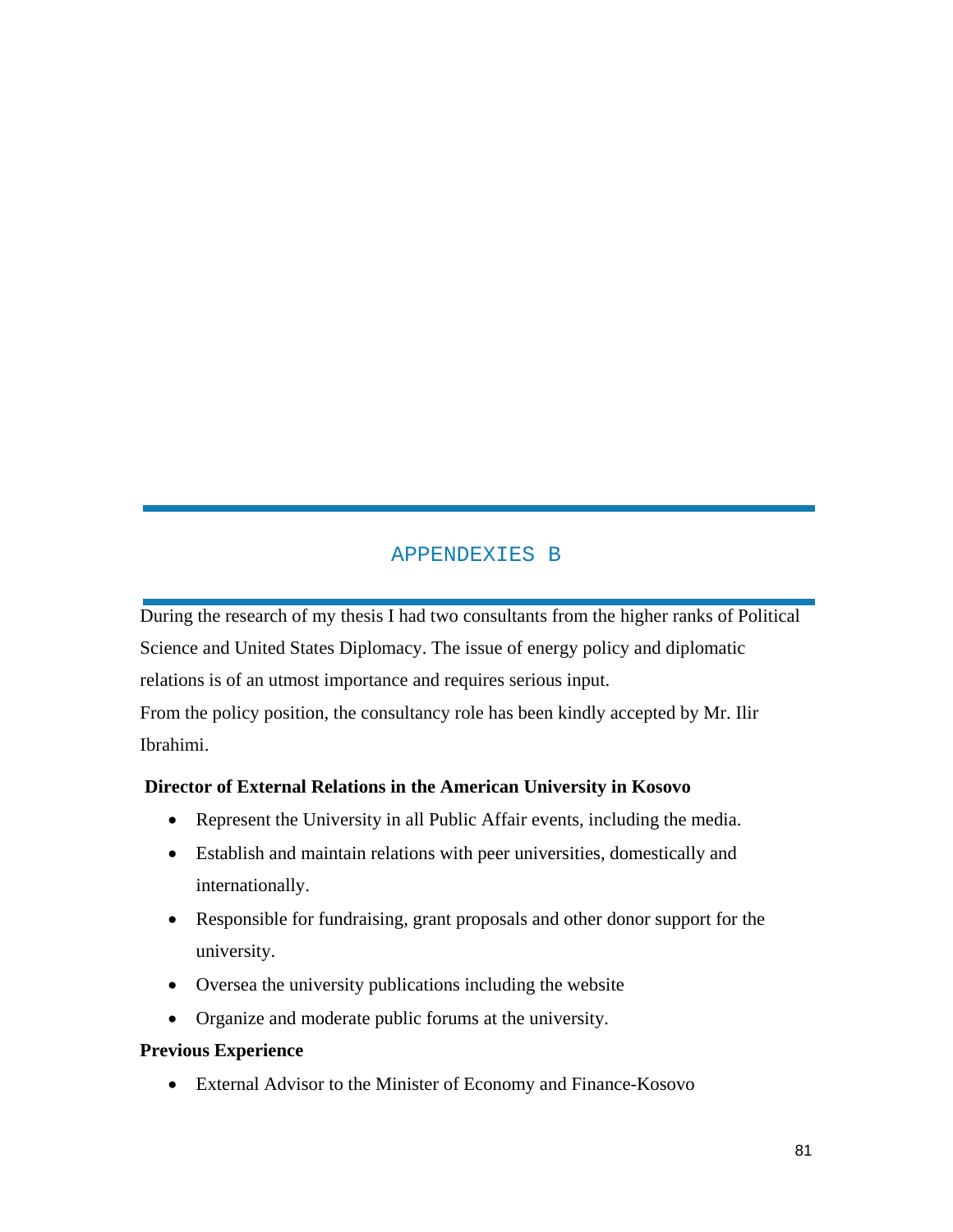- International Broadcaster
- Assistant Executive Director

# **Education: George Mason University - Fairfax, VA**

MA in Political Science, with a concentration in International Relations GPA 3.6

**Address: Radovan Zogovic 8 Prishtina, Kosovo**

**E-mail: [iliribra@gmail.com](mailto:iliribra@gmail.com)**

**Cell: ++386 49 404 440**

From the diplomacy position, the consultancy role has been kindly accepted by Mr. Fitim Gllareva.

# **Ministry of Foreign Affairs – Acting Permanent Secretary**

Ranking career civil servant in the Ministry, responsible for its day-to-day management, including all Kosovo diplomatic and consular missions; established and organized the Ministry from its creation, recruited and hired its highly qualified personnel; established and organized all 17 embassies and 4 consular missions; conducted successful diplomatic negotiations on a variety of issues.

### **Previous Experience**

- Office of the Prime Minister Director for Coordination of International Cooperation and Regional Dialogue
- Office of the Prime Minister Head of Division for Regional Dialogue, Office for Coordination of International Cooperation and Regional Dialogue
- Office of the Prime Minister Executive Assistant to the Permanent Secretary

**Education:** Master's in Political Science, Sociology and Eastern European Studies, Friedrich Alexander University, Nuremberg-Erlangen, Bavaria, Germany.

**Address:** Isa Kastrati Str. 119/34

10000 Pristina Kosovo

**E-mail: [figlla@web.de,](mailto:figlla@web.de) [fgllareva@yahoo.com](mailto:fgllareva@yahoo.com)**